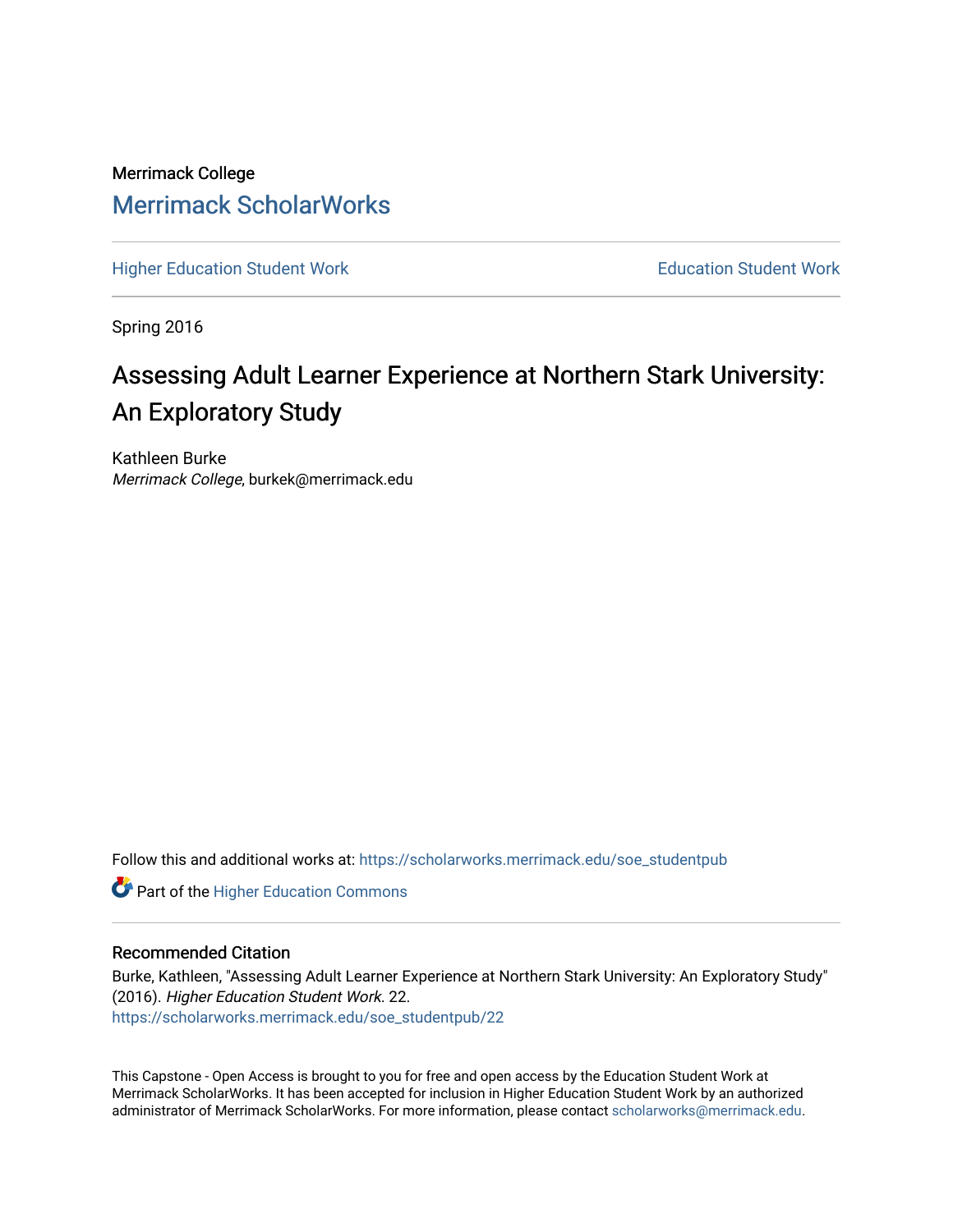Assessing Adult Learner Experience at Northern Stark University: An Exploratory Study

Kathleen Burke

Capstone Project Submitted in Partial Fulfillment of the Master of Education in Higher Education Degree,

Merrimack College

May 2016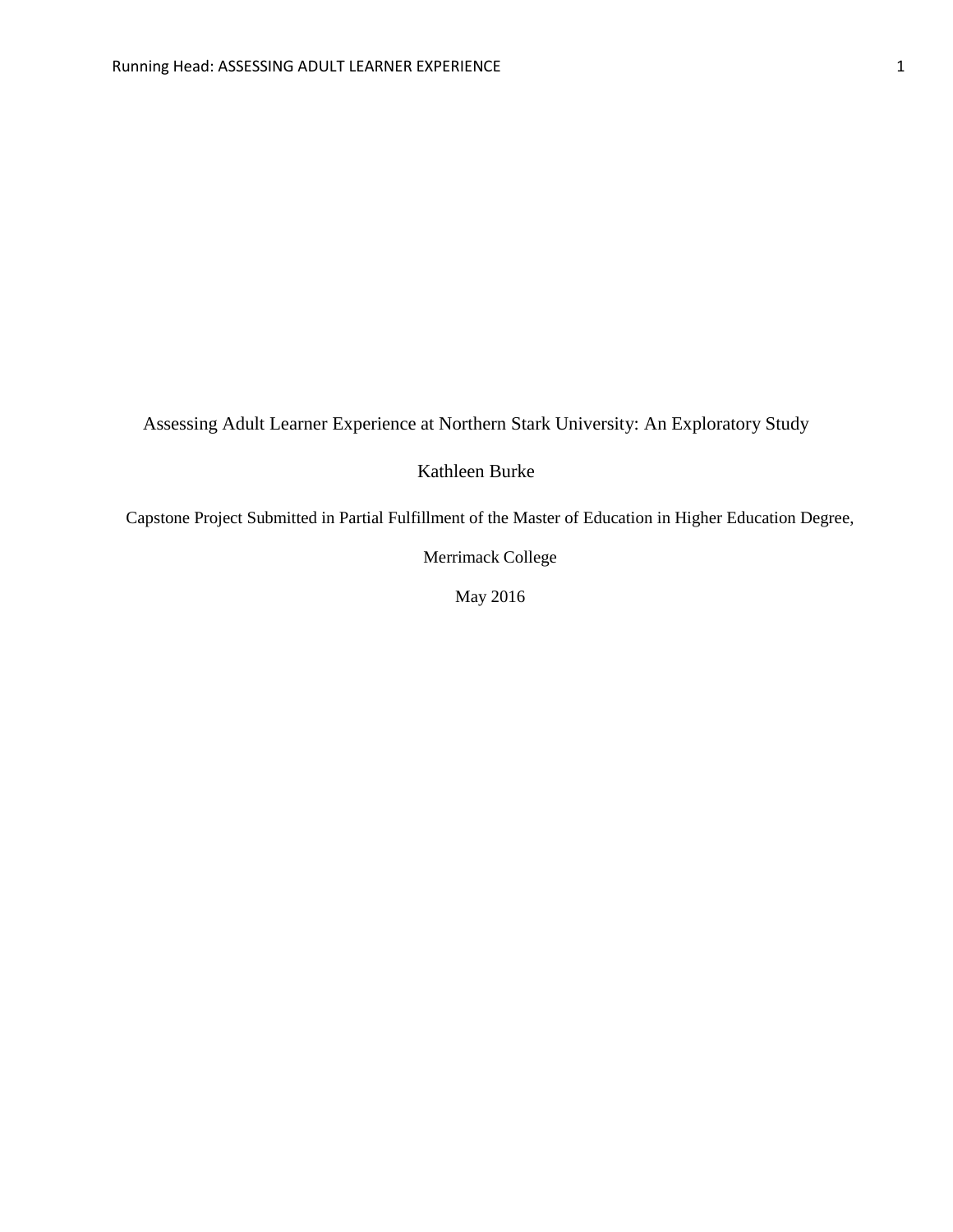#### **Abstract**

<span id="page-2-0"></span>Close to 40% of students currently enrolled in U.S. colleges and universities are adult undergraduate learners, many of whom attend school on a part-time basis (Day et.al., 2011). The rate of college enrollment by adult students, age 25 and older, can be expected to rise even further due to the current economic recession, as adults find themselves in need of new skills and knowledge to pursue continued employment (Day et. al., 2011). This capstone project was conducted through a transformative paradigm with the intention of making a positive change for the adult population at Northern Stark University. I conducted eight interviews with adult learners from Northern Stark University, a public university located in the northeast, asking questions related to their reason for starting or returning to college, their student and work status (part-time or full-time), their experiences as adult students and what changes they would like to see implemented at NSU to benefit all adult learners.

Following data analysis, I created recommendations for NSU adult students which included improved advising, an updated advising web-page, a comprehensive center for adult students, adult student orientation, class improvements, and new student services and a coordinator position to assist the adult students at NSU.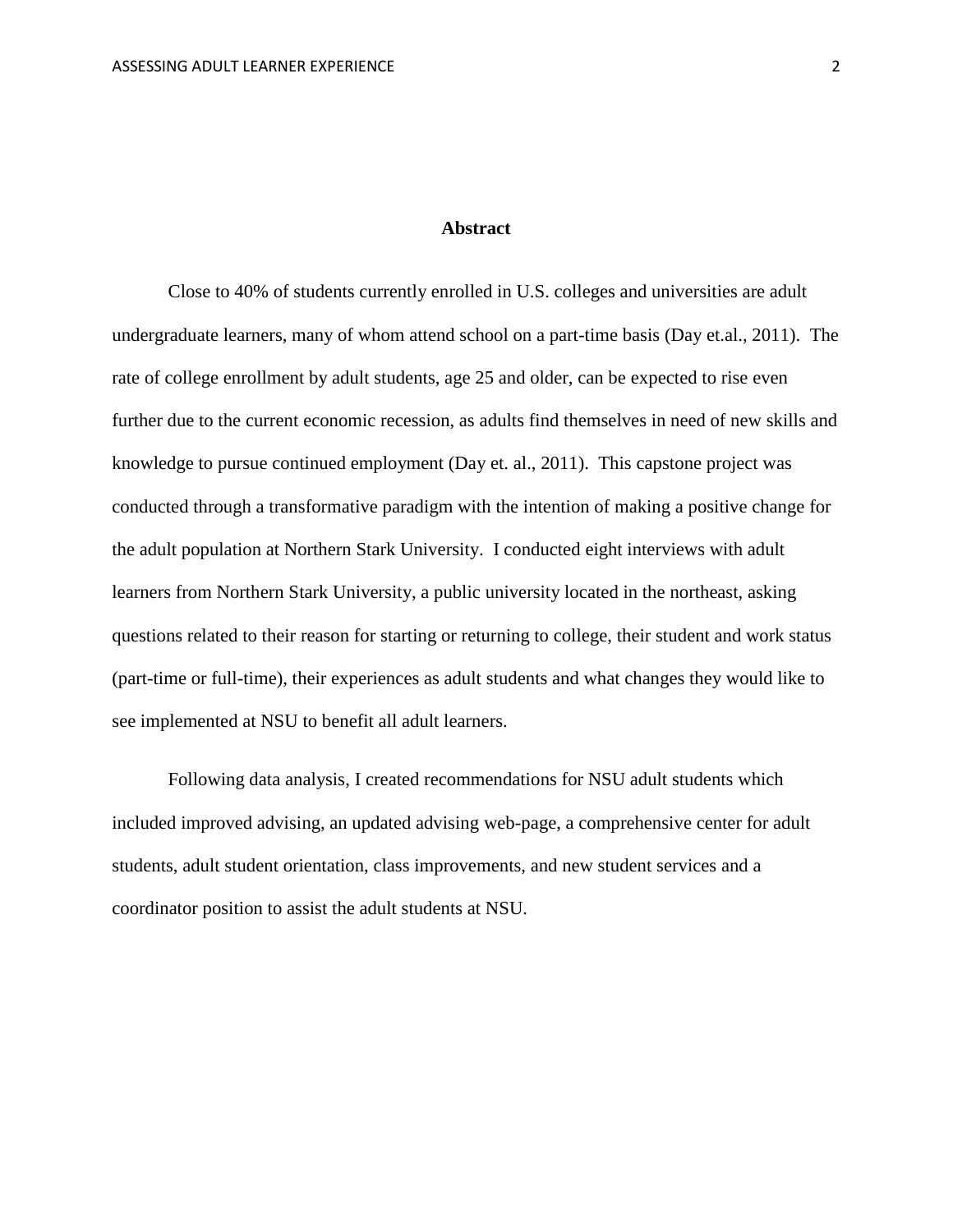### **Table of Contents**

| Adult learners and programmatic services and efforts to better support them 16                  |
|-------------------------------------------------------------------------------------------------|
|                                                                                                 |
|                                                                                                 |
| Decision to return to college or start a college education at Northern Stark University 30      |
|                                                                                                 |
|                                                                                                 |
| Advising and types of support inside and outside the institution leading to student persistence |
|                                                                                                 |
|                                                                                                 |
|                                                                                                 |
|                                                                                                 |
| Recommendation 1: Northern Stark University should institute improved advising for adult        |
| Recommendation 2: Northern Stark University should improve the advising website page, to        |
| Recommendation 3: Northern Stark University should have a comprehensive student lounge          |
| Recommendation 4: Northern Stark University should hold orientations for adult students         |
| Recommendation 5: Northern Stark University should implement class improvements for             |
| Recommendation 6: Northern Stark University should invest in new student services and a         |
|                                                                                                 |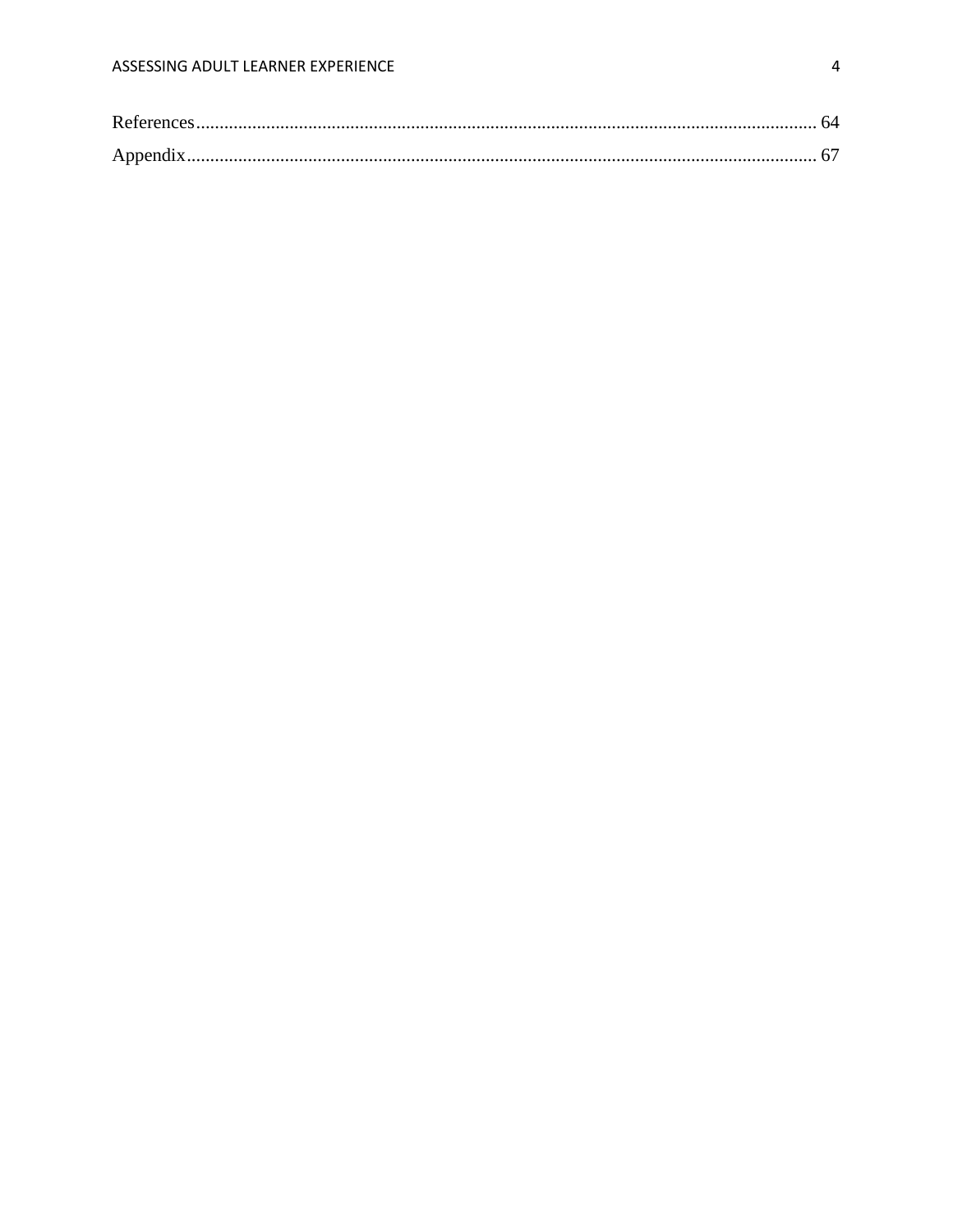#### **Introduction**

Close to 40% of students currently enrolled in U.S. colleges and universities are adult undergraduate learners, many of whom attend school on a part-time basis. The rate of college enrollment by adult students, age 25 and older, can be expected to rise even further due to the current economic recession, as adults find themselves in need of new skills and knowledge to pursue continued employment (Day et. al, (2011). For this project which focused on adult learners, I researched the adult student population first and then I formulated recommendations for improving their experiences at a 4 year institution such as Northern Stark University. Cannady et. al, (2012) defined an adult learner as a student in higher education who is twentyfive years of age or older, and have taken on what is considered adult roles and responsibilities such as caring for children and other family members, working full-time, or participating heavily in community activities.

Adult students bring non-traditional characteristics to various campuses such as part-time enrollment, full-time employment, financial independence and parental obligations (Gordon et al., 2008).

One major obstacle that adult learners encounter is situational factors beyond their control including obtaining employment, child care, health crisis, financial troubles, legal dilemma, personal or family hindrances, and transportation. Moreover, adult learners deal with institutional barriers including the level of content that is being taught, location, attendance, and potentially re-entry policies. They also must deal with dispositional barriers such as educational attitudes, self-efficacy, resilience, and attribution of failure (Petty & Thomas, 2014).

Non-traditional characteristics should be considered the norm of the campus climate, classes, expectations, and teaching strategies.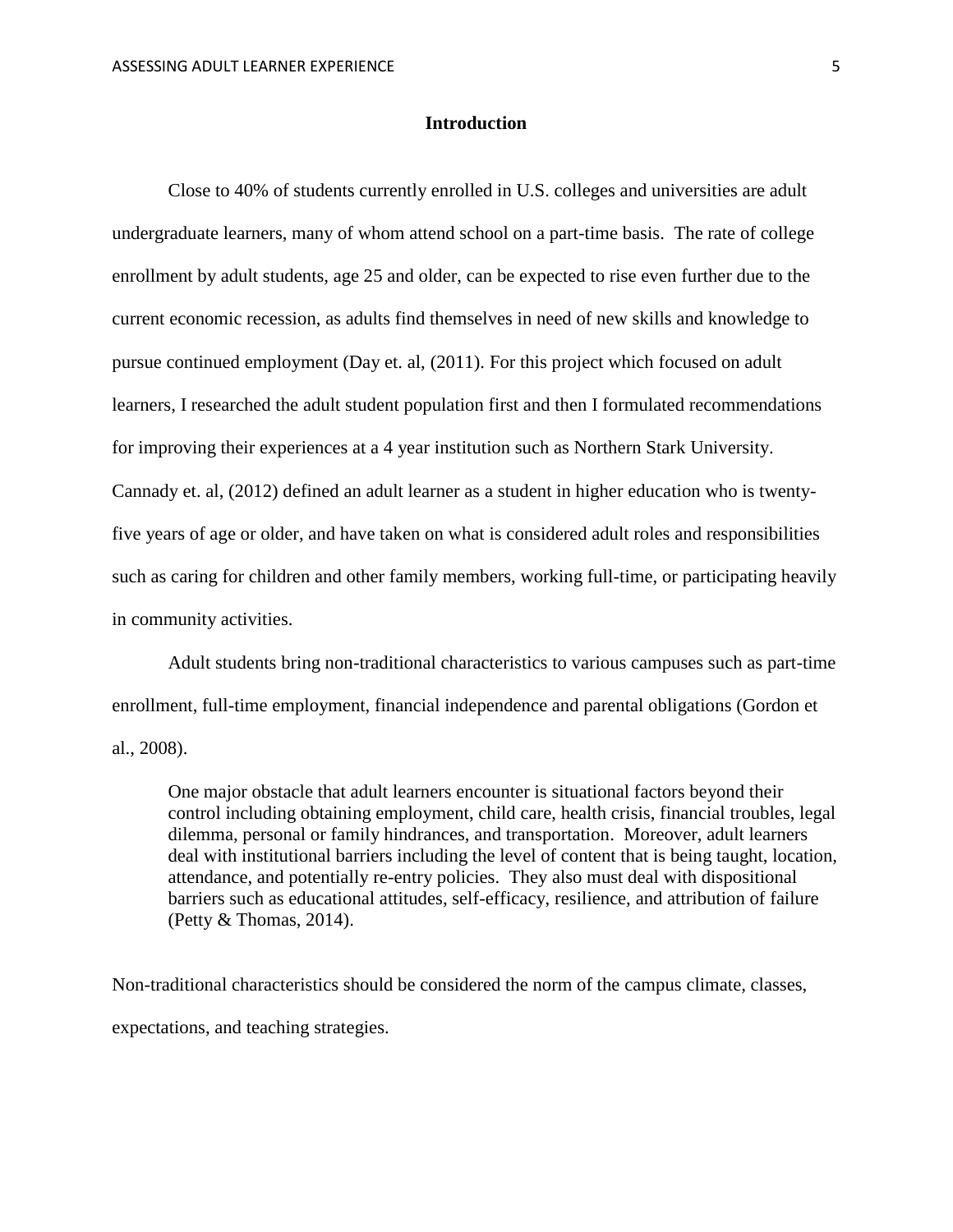My study explored various aspects of adult learners at Northern Stark University as they navigated their way through an undergraduate program that is mostly occupied by traditional aged students. Specifically, in this qualitative interview research study, I interviewed adult students about their experiences at Northern Stark University. These questions helped examine the positive experiences and the fears and barriers that adult students face. Questions revolved around the student's characteristics, reason for starting school or returning to school, classroom experiences, campus involvement, and services or programs they utilized to succeed. I also asked what programs and services they would like to see in the future that could improve their overall school experience.

The benefit of doing this was to understand the perspectives of adult students, and to understand their experiences, wants and needs at Northern Stark University. All participants were interviewed for 45-60 minutes after reviewing and signing a consent form. The participants were contacted through the Associate Dean of Continuing Education, at Northern Stark University. The Associate Dean of Continuing Education emailed the Evening Student listserve with my consent form, recruitment email and my contact information. By conducting this study, I documented adult learner experiences and constructed a collaborative perspective of adult students at Northern Stark University. With this perspective, I made recommendations for student services and programmatic efforts to transform the experiences, and improve the retention, of this particular population.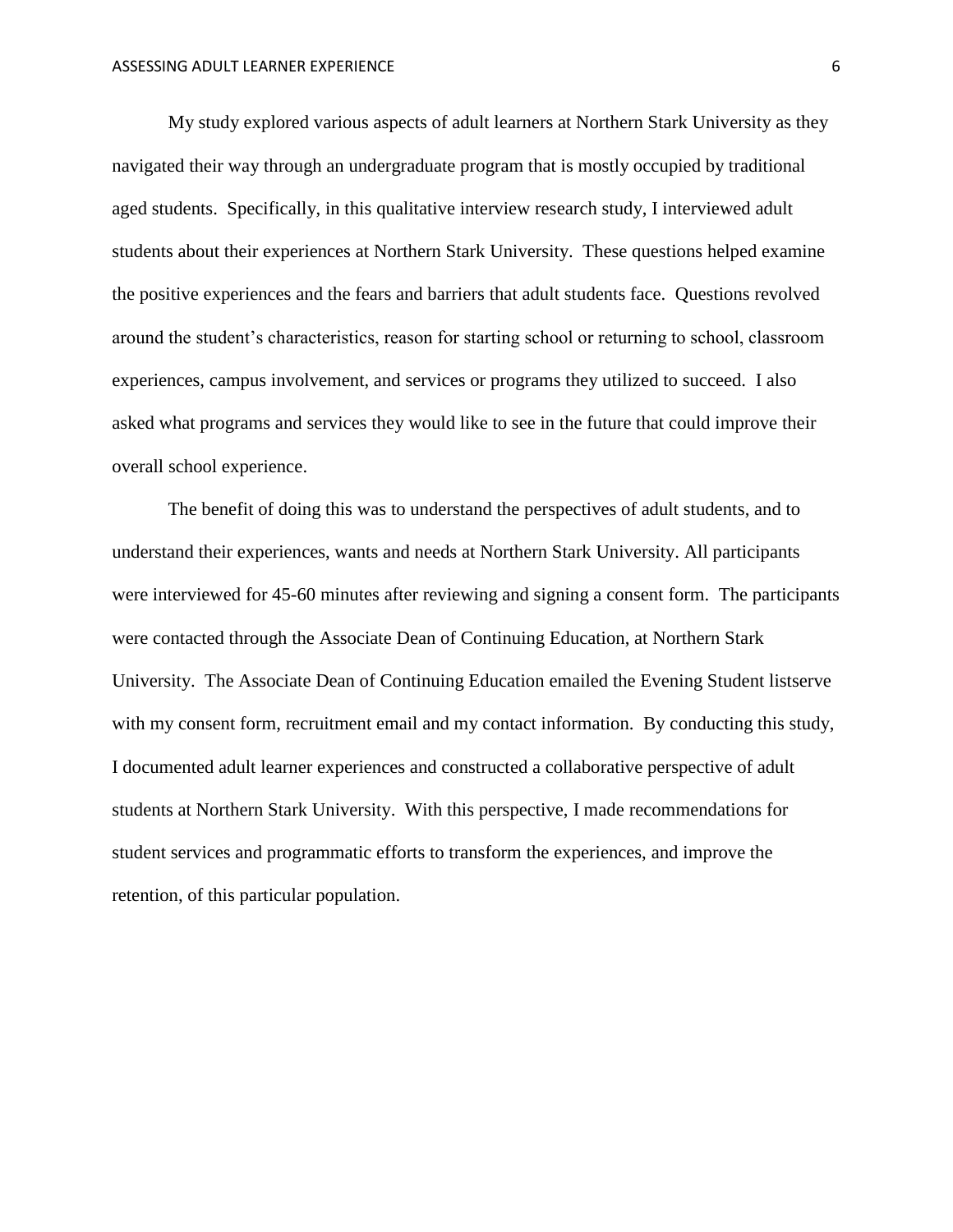#### **Literature Review**

This literature review focused on many aspects of adult learners experience in higher education. Non-traditional students, also called adult learners, share common qualities such as their advanced age, employment statuses and frequently having significant family obligations. Barriers that adult learners face in higher education include lack of research skills, fear of technology, and time restrictions on campus. The theory of self-authorship is applicable to adult learners; Marcia Baxter-Magolda (2010), the originator of the theory, stated that most adults reach full self-authorship when they reach their 30's. The review concluded with articles which described various learning strategies that can improve adult learner student success like experiential learning and incorporating real life experience with classroom exercises. Programmatic efforts to improve adult student re-entry into colleges and universities and their retention levels are also discussed, since the adult student population continues to grow as adults want to further their education levels, stay current in their work fields and continue to succeed both in and out of the classroom.

#### **Characteristics and learning barriers of adult learners**

 The authors of *Academic Advising: A Comprehensive Handbook* discussed the traits of returning adult students. Gordon et al (2008) stated that returning veterans, one growing adult demographic, are a new micropopulation on college campuses. Adult learners bring nontraditional characteristics to various campuses such as part-time enrollment, full-time employment, financial independence and parental obligations. The National Digest of Education Statistics (2007) claimed that 18.9 percent of students are twenty-four years or older, and 36.9 percent of undergraduate students are over 24. Most of these students are referred to currently as being part of Generation X, which means they were born between 1965 and 1980. According to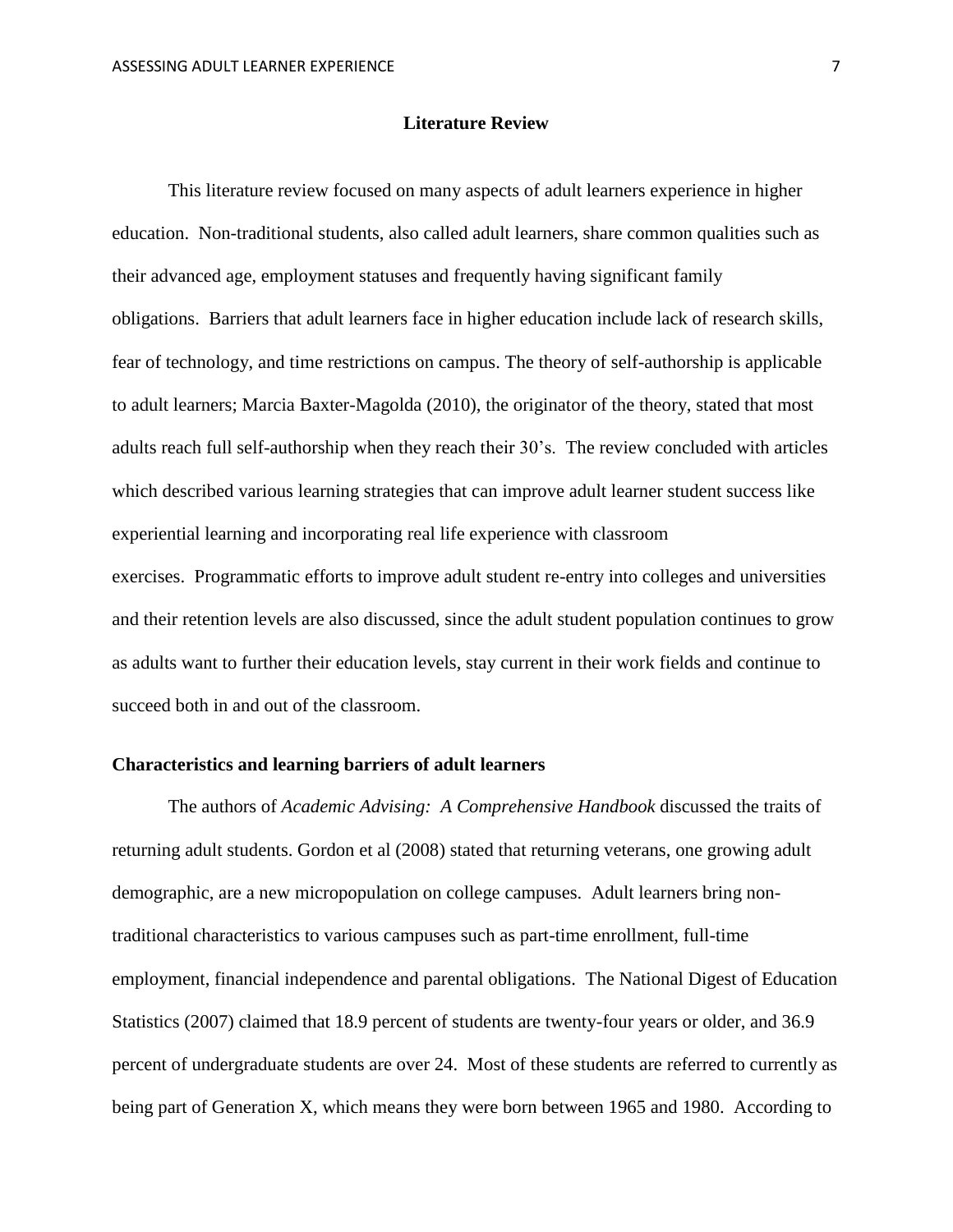these authors, adult students have different needs than traditional students and are in the midst of personal transitions such as changing careers, seeking more job security or are faced with life challenges like divorce and the loss of a loved one. Many adult students view education as a service they have purchased and therefore expect orientation and advising to be efficient. Most of these students commute to campus and spend a limited amount of time at college. Because of their busy schedules, these students may have a difficult time making face-to-face contact with their advisors. Gordon et. al (2008) suggested that establishing trust and mutual levels of respect and providing a less formal environment are ways for advisors to establish positive relationships with adult students. The author noted that advisors must also find creative ways to engage adult students in their limited time on campus.

While Gordon et al. (2008) concentrated on the non-traditional characteristics adult learners bring to college campuses, Deggs (2011) , conducted a survey to reveal three barriers adult learners face in higher education. 21 adult learners enrolled in the *Professional Development Strategies* course and participated in the qualitative study where two interviews were conducted, one for the fall and one for the spring semester. The theoretical framework revolved around Cross' category of adult learning barriers identified as institutional, situational and dispositional. Institutional barriers result from practices and procedures that discourage or exclude working adults from participating in educational activities. Situational barriers arise from home and job responsibilities, and dispositional barriers relate to self-perceptions about oneself as a student. Interviews began with questions that focused on the adult learner's overall experience in higher education, while other questions focused on Cross' three types of barriers and how they managed those barriers. The adult learners were asked to describe specific incidents in order to bring meaning to these barriers. The results suggested that intrapersonal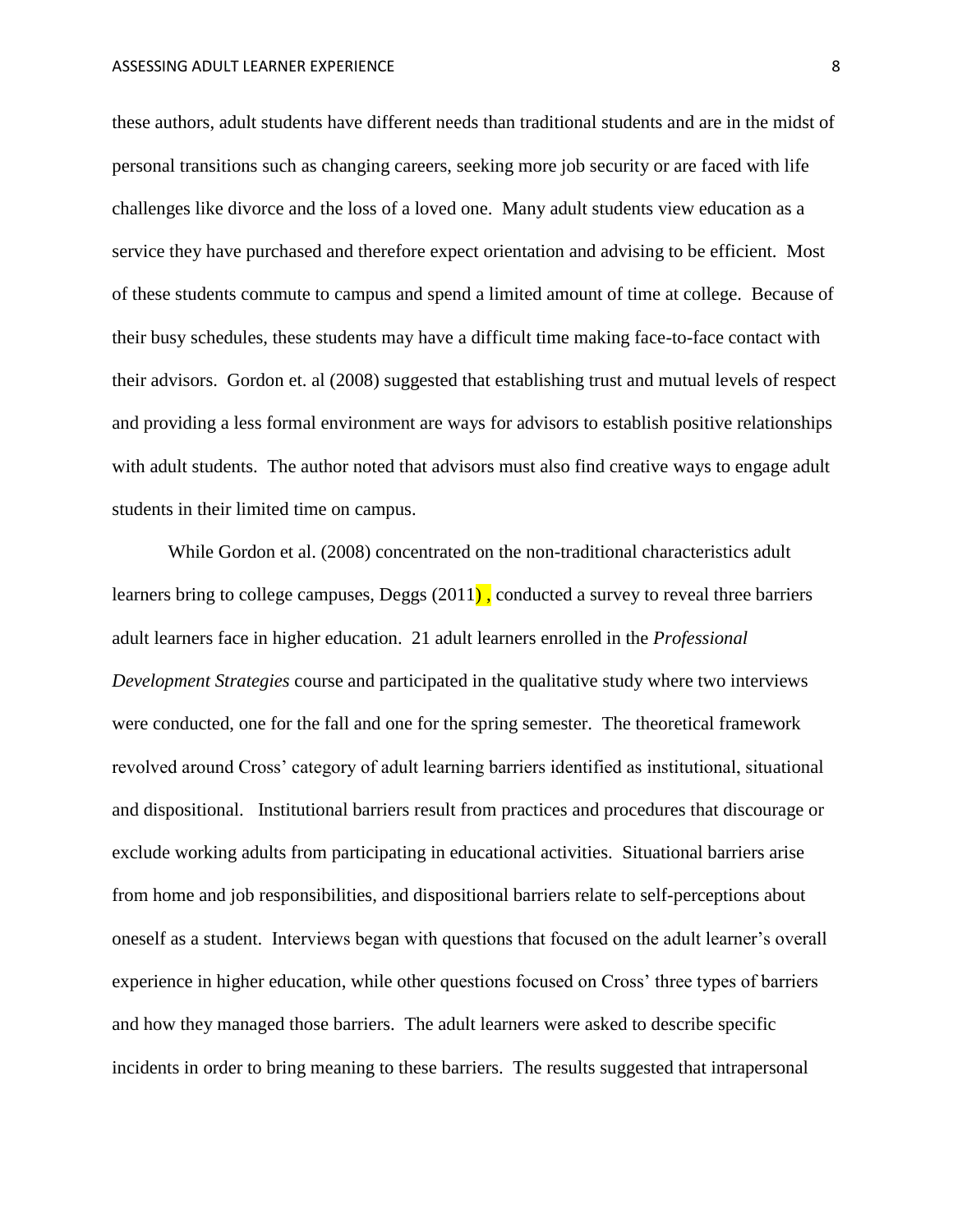barriers were time management and balance of family responsibilities, career and job-related barriers which were meeting job expectations and lack of support from the workplace, and academic-related barriers such as understanding and utilizing technology and balancing course loads. These three barriers provided an updated paradigm demonstrating greater insight into the three categories identified by Cross. They concluded that faculty, staff and administrators in higher education need to consider the complexity of the barriers adult learners face and new support services should be established which address the needs of adult learners.

To better understand adult student traits, Chen, (2014) focused on understanding their learning needs by conducting a study which focused on the foundations of adult learning. Chen (2014) wanted to know how institutions prepare to meet the needs of non-traditional adult learners given that higher education is mostly focused on younger students. Ten students participated in 45 minute long semi-structured interviews to discuss their learning experiences related to the course. The questions in the interviews revolved around prior learning experiences, learning experiences related to the course and overall impact of learning from the course (p. 411). The findings stated that five themes emerged comprised as a learning paradigm shift. The students went through predictable phases, including reflection, emotional conflict, self-assessment, the learning rubicon and behavior change. The students made the class content as personal as possible and found that they were transformed by it. They participated in cognitive and emotional processes present in the learning paradigm which challenged their preexisting realities and led them to accept diverse perspectives of themselves, perhaps connected to self-authorship.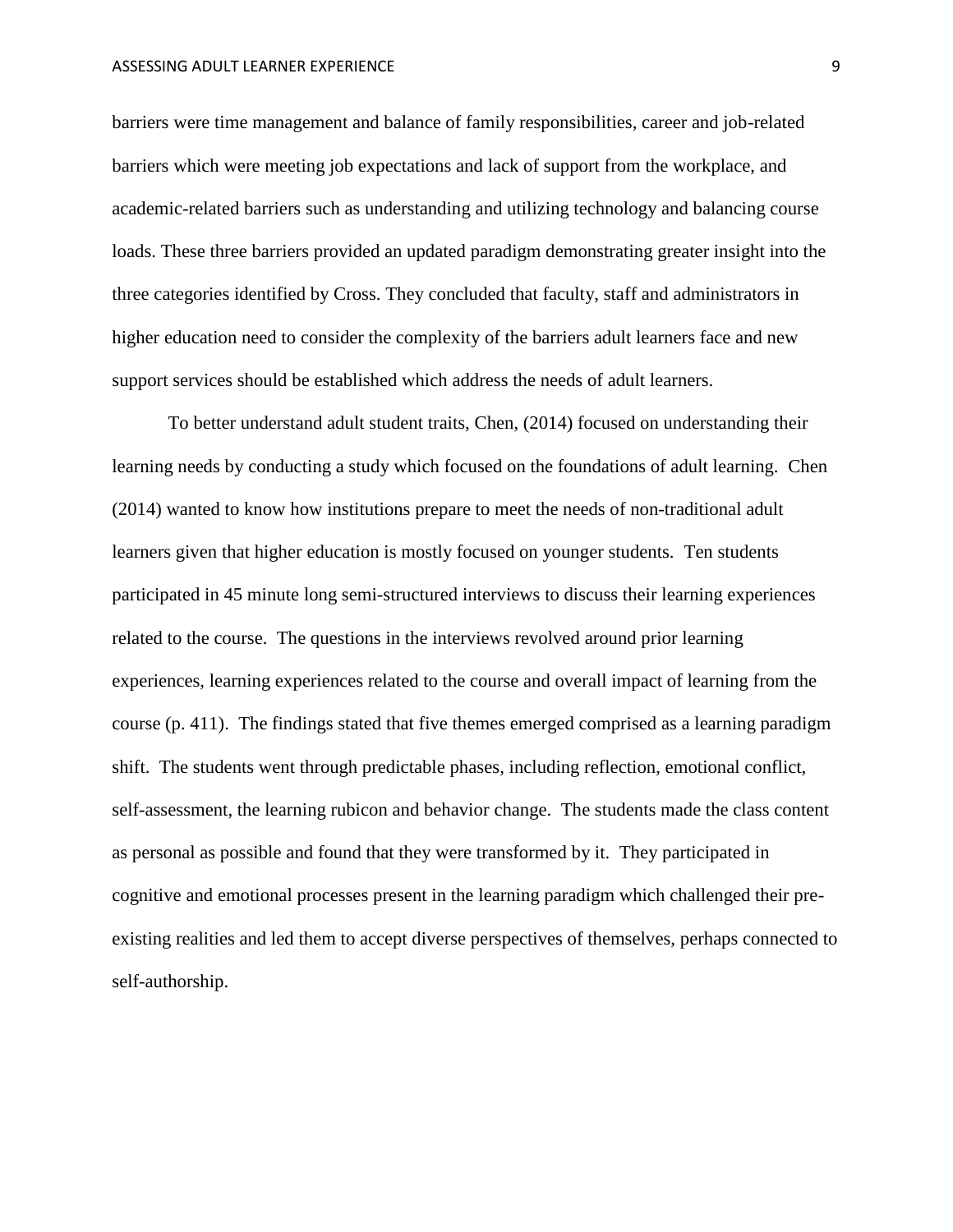#### **Adult learners and self-authorship**

 In the article, "Three elements of self-authorship," Baxter-Magolda (2008) expanded upon the theory of self-authorship defined as an internal capacity to define one's beliefs, identity, and social relations (p. 269). She conducted a 21-year longitudinal study of young adults aged 18 to 39. Baxter-Magolda claimed adults must engage in social relations with diverse others, and these relationships need intercultural maturity. Intercultural maturity requires epistemological, intrapersonal and interpersonal complexity. She interviewed 101 traditionalaged students when they began college at a Midwestern public university. This article focused on Dawn, who gave an in-depth narrative offering a clearer view of self-authorship. Dawn's explorations focused on listening to her internal voice, to know herself deeply enough to determine when to make things happen instead of just letting them happen. Dawn was a great example of the three elements of building a self-authored system: trusting the internal voice, building an internal foundation and securing internal commitments. The implications of this article are that developing self-authorship should be a key focus of a college education. This can occur through educators reducing external noise, engaging young adults in complex experiences and guiding them to reflect and make sense of these experiences through curricular, and cocurricular settings to draw out students' internal voices.

Baxter-Magolda (2008) discussed her longitudinal study at Miami University but focused on one student, Dawn, because she proved to be an excellent example of the three elements of building a self-authored system. Evans et al. (2010) wrote about Baxter-Magolda's continuation of her study in 2008 as she continued to interview participants to discuss their post college development. Baxter-Magolda (2001) stated that while they are in their 20's, young adults enter an unfamiliar world outside of education where their concerns revolved around establishing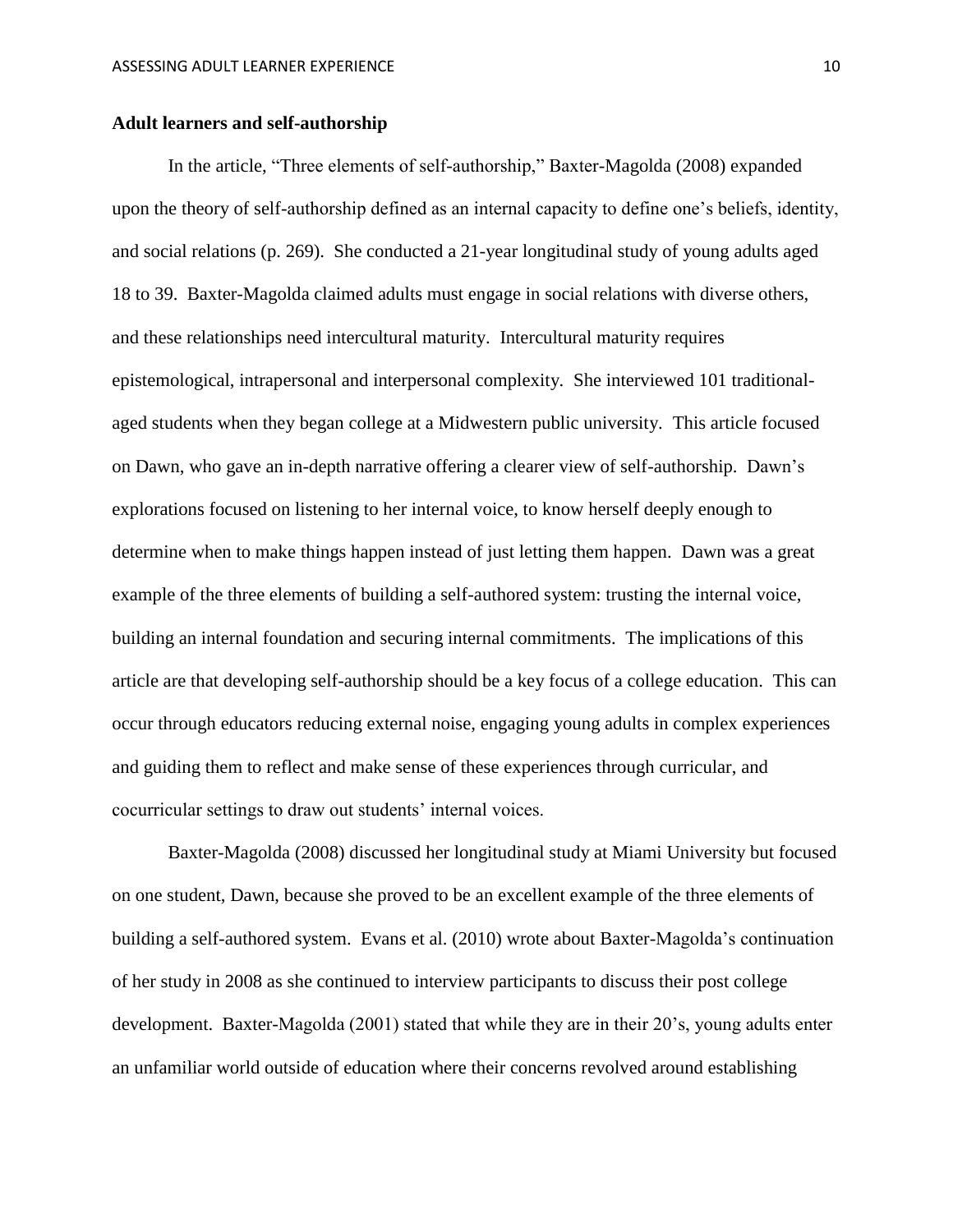careers, developing meaningful relationships, being self-sufficient, establishing families and being happy and satisfied. A self-authoring perspective is needed to conquer these concerns (Baxter-Magolda, 2008). In her post-college research she asked informal interview questions over the phone in which her participants opined that learning was not an appropriate framework in which to discuss their post-college development. They wanted to discuss their overall experience instead. Her work in 2008 focused on the developmental process her participants experienced in their thirties, which is the period in life Baxter-Magolda felt self-authorship becomes solidified.

#### **Adult learners and learning strategies for success**

Kasworm (2003) explored adult undergraduate beliefs about their construction of knowledge in the classroom, and its relationship to their broader life involvements. The study focused on how students constructed and negotiated their learning by utilizing a constructivist view of knowledge. Using a qualitative inquiry process, six institutions were selected as recruitment sites for participants. A diverse group of participants were interviewed, and the researchers questioned how adult students describe their learning engagement in the classroom and its relationship to their broader life involvements (Kasworm, 2003). Some of the key focal points were beliefs, actions, and relationships associated with the participant's classroom learning. Findings suggested that many of the students most valued learning occurred when a program or academic major was compatible with their adult life roles. They enjoyed instruction with in-depth conceptual explanations and effective course organization. A subset of these students claimed they constructed new knowledge and meanings through experiences that challenged their current beliefs. The study delineated five knowledge voices: the entry voice, outside voice, cynical voice, straddling voice and inclusion voice. The knowledge voices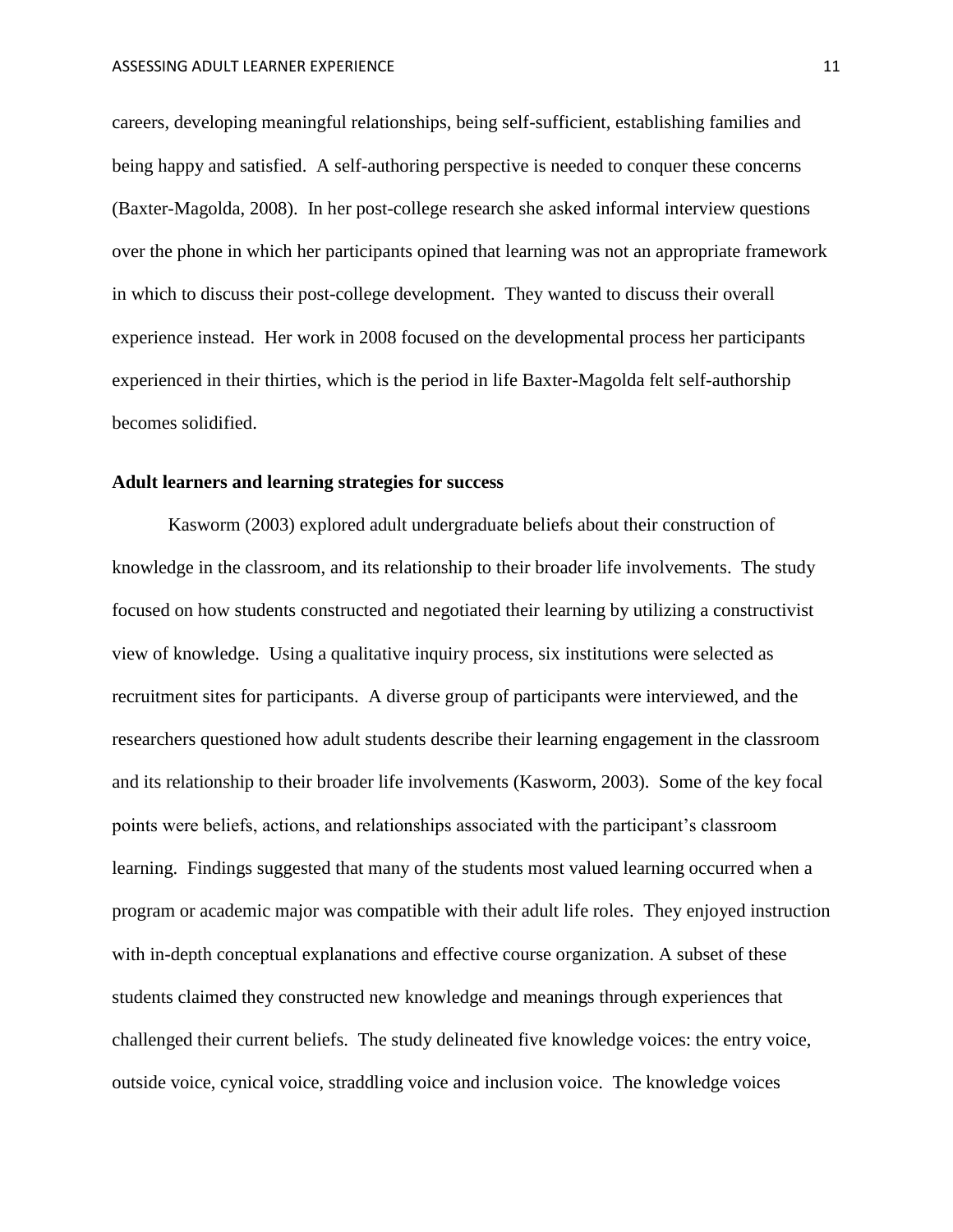reflected different beliefs about knowledge and the relationships among knowledge in different settings. Although questions remain about the formation of the knowledge voices, the identification of these voices has significant implications for the design and implementation of instruction, faculty relationships with adult learners, and the creation of programs to attract and support specific types of students.

Kenner and Weinerman (2011) used tacit theory, informal theory and formal theory to identify their participants learning strategies which led to a greater understanding of, and teaching strategies for, adult learners between 25 and 50 who are financially dependent and have little to no college experience. This article focused on the question of how to understand and teach entry-level adult learners between the ages of 25 and 50 who have obtained a high school diploma or GED, are financially independent, and have either one semester or less of collegelevel coursework. The three main groups of adult learners addressed are workers who lost their jobs due to recession, veterans, and adults who had just completed their GED and are moving on to higher education. The authors stated that Knowles theory of andragogy which recognizes the needs and features of adult learners is entwined with four principles that characterize adult learners: they are self-directed and take responsibility for their actions; they have an extensive depth of experience which ties into their self-identity; they are ready to learn and likely to engage in the learning process; and they are task motivated and attend college for a specific goal. Tacit theory, informal theory and formal theory were the metacognitive frameworks used to identify how students structure their own learning theories with tacit theory and informal theory being useful for identifying how adult learners learn and for creating course material that works for them. The learning strategies that were mentioned focused on allowing adult learners to see the purpose of the class exercises, and presenting new strategies for entry level coursework that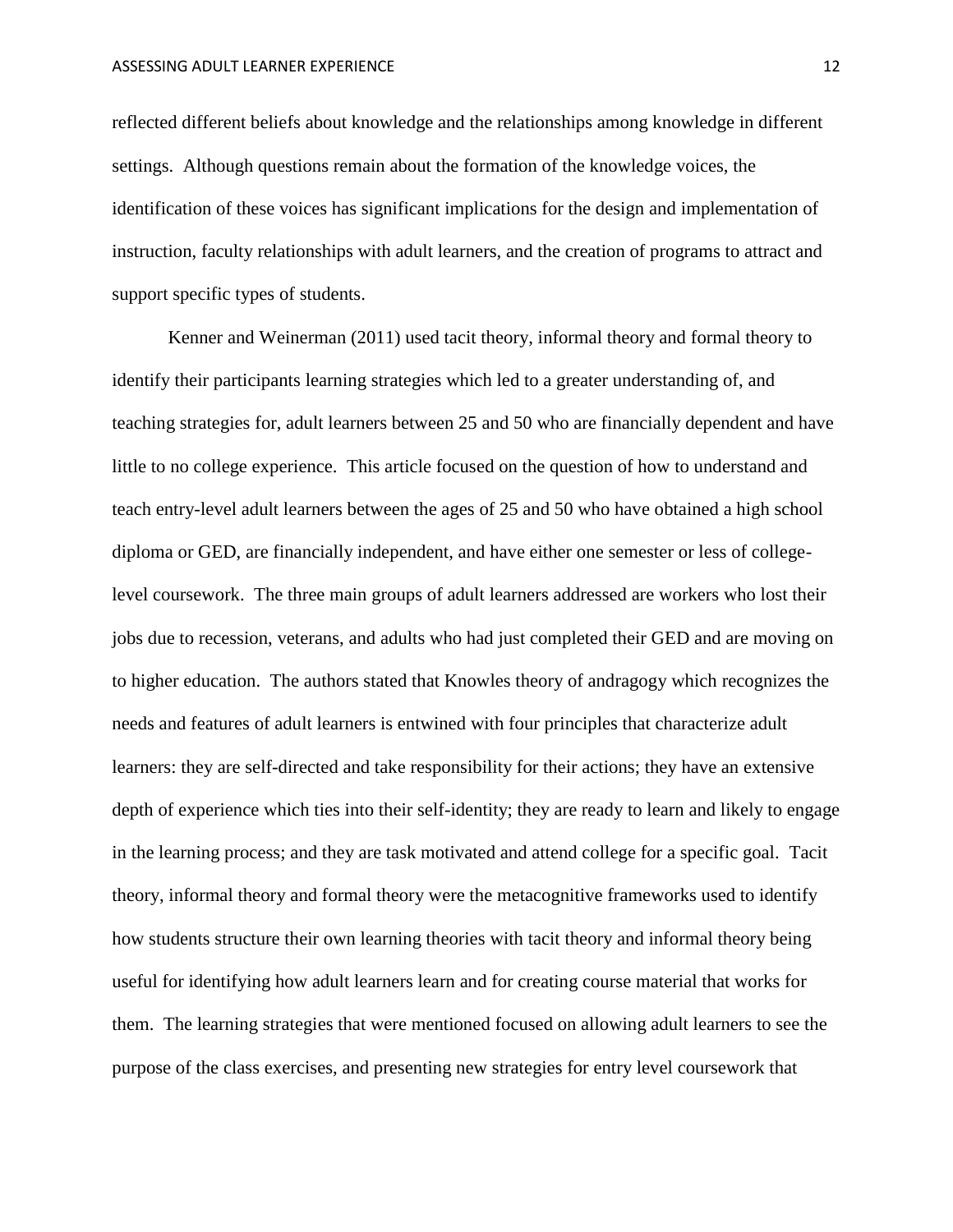compares academic and non-academic knowledge. They recommended that class lessons should incorporate repetition, with variety, so the adult learners test new strategies to test its usefulness (p. 94). Since adult learners have achieved various levels of success in their lives, it is important that they understand they can replicate this success in their academic endeavors.

Goddu (2012) also mentioned Knowles' theory of andragogy but stated that higher education instructors should use theories that incorporate individual's personal history as part of adult learning since adult learners have a lot of life experience they can bring to the classroom. In this article, Goddu focused on the questions: How do adults learn and what theories tie into this? How can an instructor utilize the past experiences of adult learners to make learning more meaningful? What are the best methods to motivate an adult learner (Goddu, 2012)? Knowles opined that maturity, as an adult, becomes self-directed and motivation for adult learners is internal. The author, however, pointed out that Knowles's andragogy is a humanistic psychology, therefore it lacked social history as a part of adult learning experiences. It does not really consider how one's social identity, cultural identity, gender or race may impact their learning style. It can also exclude some identities altogether. Goddu (2012) stated that instructors in higher education should focus on theories that incorporate personal history as part of adult learning since adult learners bring a lot of practical experience to the learning table. Self-directed learning, experiential learning, and narrative learning were listed as effective strategies that higher education instructors can utilize to incorporate adult learning theory into their course work. Through these strategies, adult learners can engage their own life experiences as part of their learning process.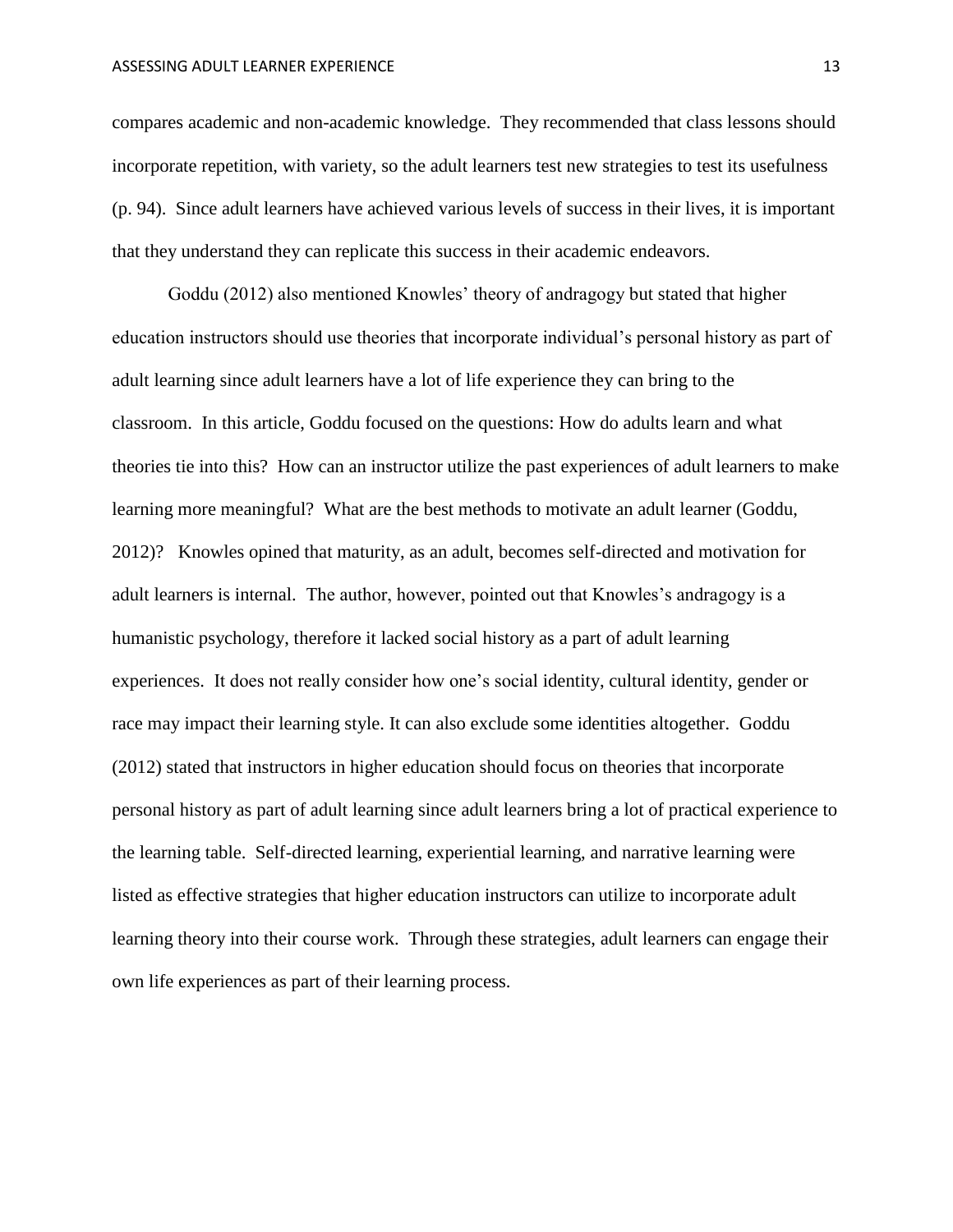#### <span id="page-14-0"></span>**Adult learners and programmatic services and efforts to better support them**

 In a study by Scott and Homant (2008), researchers at the Academic Services Unit at the University of Detroit Mercy (UDM) wanted to promote the academic success of and retention of adult students of color. To accomplish this, they designed and implemented the Professional Mentor Program Plus, combining academic support programming with mentoring. This was designed exclusively for adult students as a proactive academic success and retention model. Two types of mentoring were used: Formal mentoring entails increasing student satisfaction, enrollment and retention and informal mentoring is a spontaneous relationship established by two or more individuals for the purpose of benefitting all involved. A survey conducted in 1997 established that two groups of adult students of color could benefit from utilizing the mentoring program: students at risk of being on academic probation and students who requested to be paired with a mentor for a variety of reasons. The methods used for the program evaluation were a longitudinal study of a program cohort compared to a matched control group, evaluation questionnaires on the workshops using a scale system, focus group feedback and tracking students' GPA's. The results indicated positive evaluations of the workshops, positive feedback in a focus group about the program as a whole, and a small increase in GPA's. A one year study indicated that program participants had an 88% retention rate compared to the control group that had an 81% rate. To improve the academic success and retention of adult students of color at the University of Detroit Mercy, Scott and Hormant (2008) focused on two types of students who could benefit from a newly created mentor program which combined academic support programming with mentoring.

Plageman (2011) listed several suggested programs for academic success for adult learners such as changing admissions policies and academic programming such as hybrid courses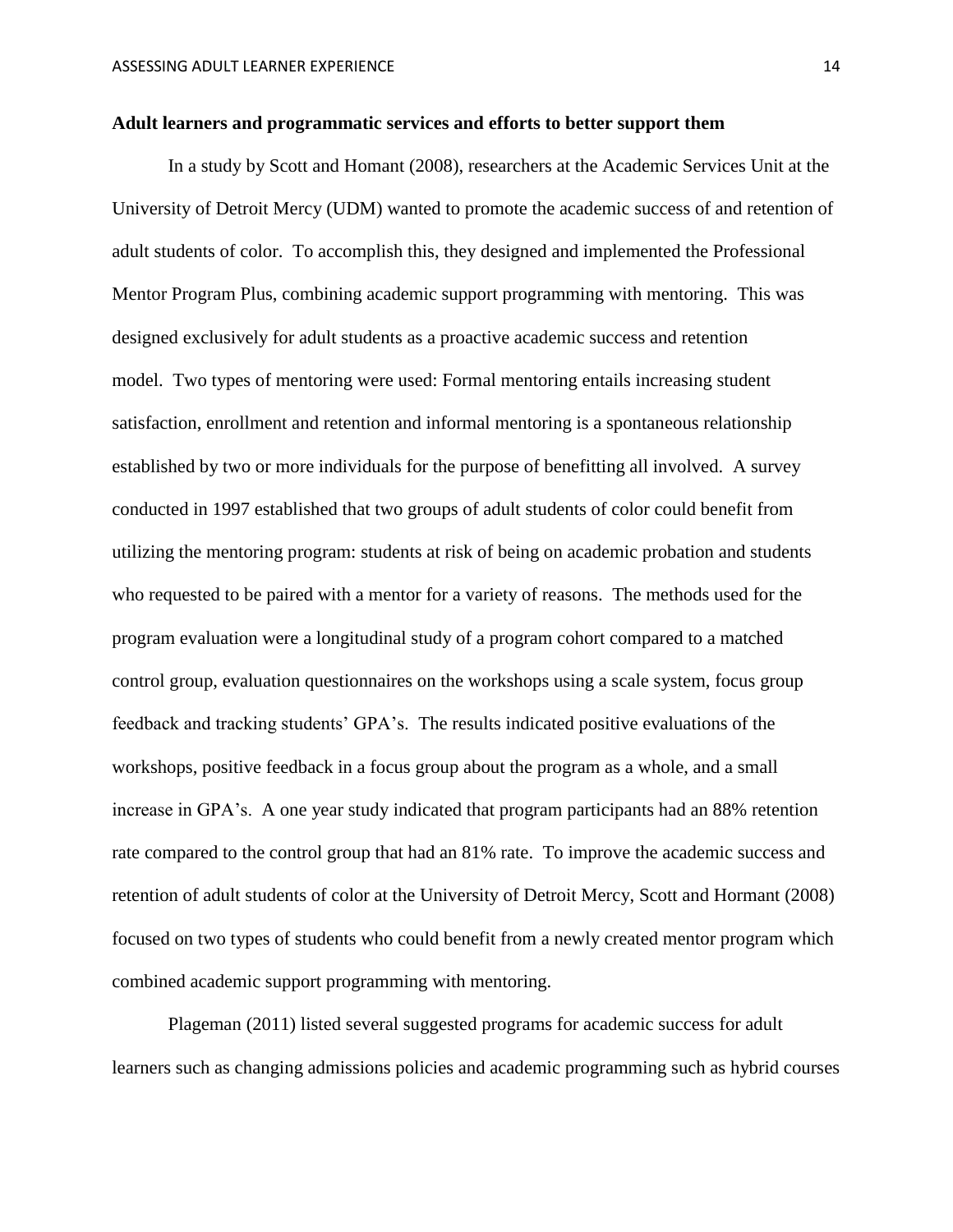and distance learning to be more user-friendly for adult learners. With the fastest growing jobs in the United States requiring education beyond high school, Plageman (2011) explored, in her essay, how institutions retain their adult learners. A meeting conducted in 2008 by the University of Virginia and the Association of Governing Boards of Universities and Colleges concluded that state and public universities need to double the number of students receiving higher education over the next two decades. Most of that increase will be comprised of individuals who are underprepared or non-traditional students. Plageman (2011) focused on creative programming, program planning and the need for advocacy to prepare for the influx of these students. To increase the level of adult participation, institutions have made changes to their admissions policies and academic programming to try to be more user-friendly for adult learners. This is done through programs such as accelerated learning, hybrid courses, distance learning, and credit for life experience as working parts of degree granting programs. Program planners and administrators will have to balance fiscal objectives and organizational goals with the institution's mission and vision goals. Recommendations were made for institutions who want to enhance adult learning and success. Some recommendations were to actively market and then assist the adult learners with financial aid, comprehensive advising, access to resources, services and classes at times that are convenient for the adult students. Plageman (2011) concluded the article by stating more advocacy can occur for adult learners through professional literature, professional conferences, educating institutional personnel and community members and utilizing social media outlets.

Like Plageman (2011), Day also advocated for institutional transformation in order to better support adult learners, but instead, is focusing on the faculty. Using a qualitative study within a constructivist paradigm, Day et al. (2011), studied faculty perceptions of adult learners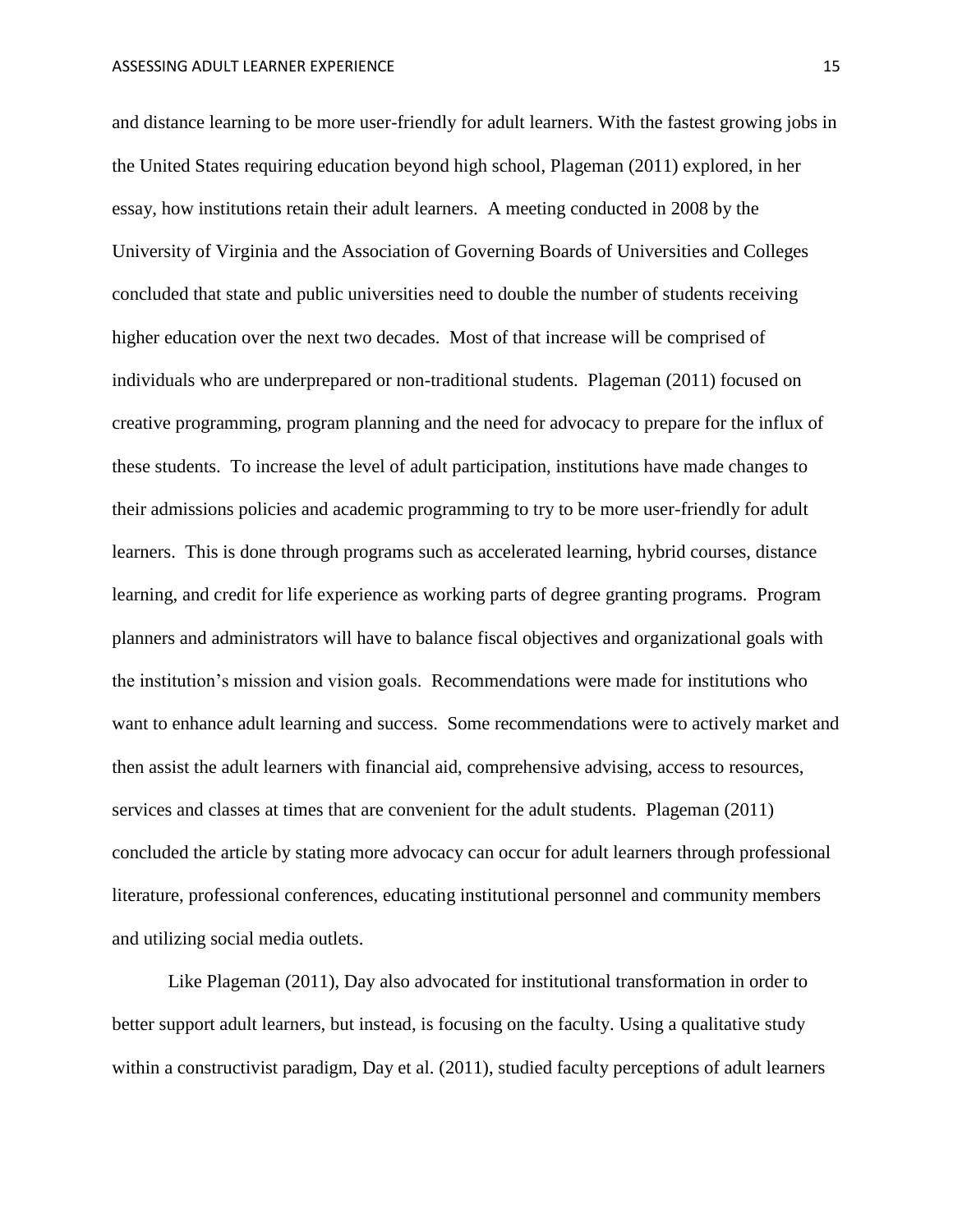to better understand adult student's classroom needs and improve upon their teaching methods by urging students to integrate their work/life experience into their learning experience. In the Day et al. (2011) article, faculty members question how to become more aware of the issues adult learners face in the classroom. This article focused on faculty perceptions of adult learners in two-year colleges and one four-year public university. The faculty in the study had experience teaching traditional-age and adult college students. Faculty who met the study criteria were interviewed using open-ended, semi-structured questions. Three major themes emerged in the findings: conceptions of adult learners, preparedness for working with adult learners and teaching skills (p.79). Adult learners were perceived as tenacious, dedicated, more focused, able to multi-task their many life roles, and harder working in their classes. However, the students lacked confidence in the classroom and in their study skills.

Because adult students were usually juggling multiple responsibilities, they felt guilty because they viewed returning to school as selfish. To adapt teaching methods for adult learners, the faculty mentioned how important it is to build on the student's life experiences. Some faculty utilized an active strategy by asking the adult students to integrate their work experiences in lessons and use effective communication. The faculty felt students wanted them to be organized using clear content and expected teacher-directed instruction through lectures. Some faculty admitted they had limited preparation for teaching adults but the students taught them to be more patient and more creative on presenting information. The implications were that college instructors should respect adult learners' multitasking abilities but may initially need to use a structured, traditional approach to learning. Adult students need guidance in more interactive classroom settings and faculty need more formalized training in effective teaching strategies for adult students.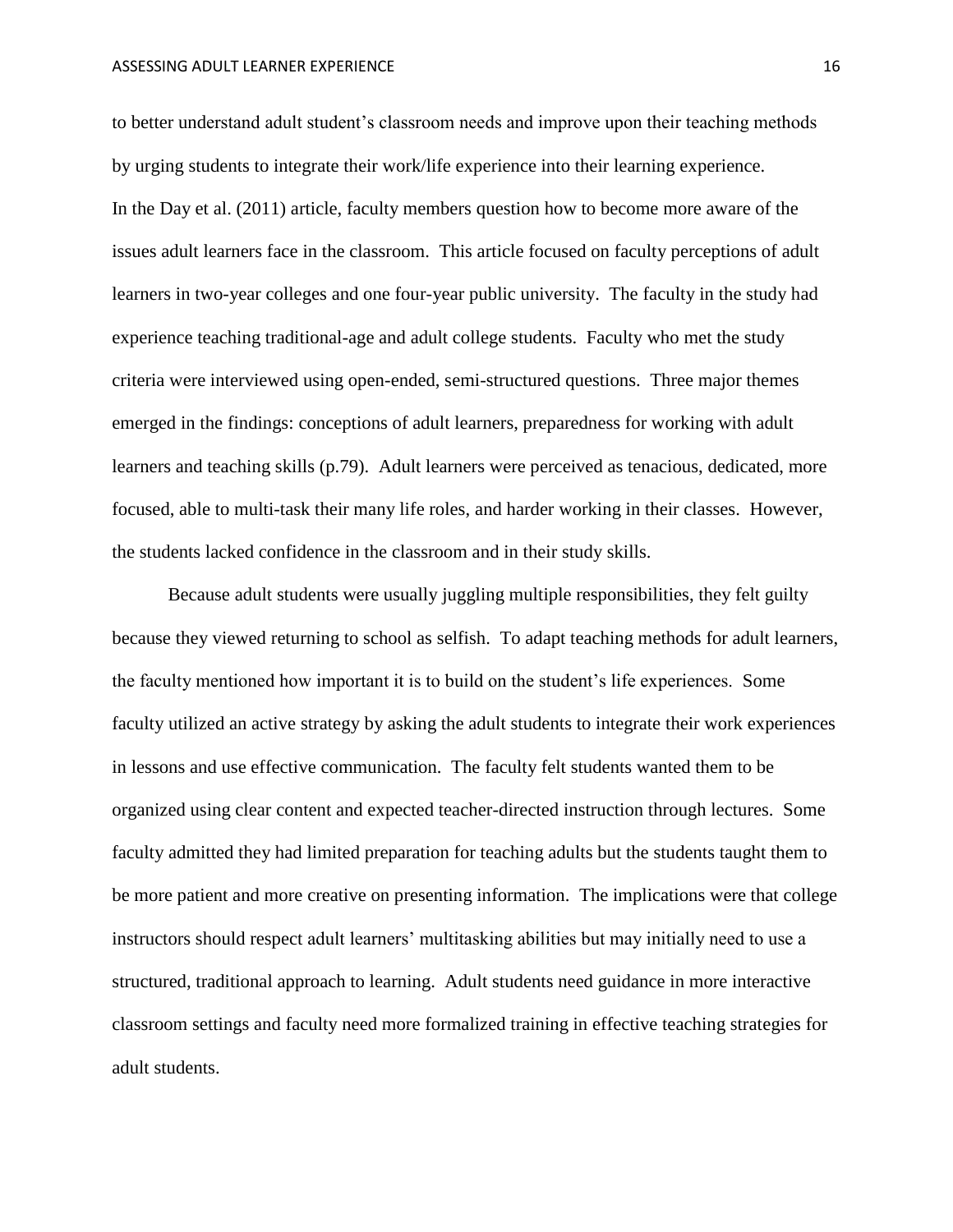As Day (2011) advocated for in-classroom transformation, so do faculty and librarians need to partner to ensure that adult learner needs are met in those spaces, as well. Cannady et al. (2012) utilized Knowles six motivation assumptions for the adult learner as the theoretical lens to first understand the participant's frustrations with using a university library and its resources, and then improve upon them. Cannady et al. (2012) wanted to know how to help adult learners with their frustration on using a University library and its resources. The authors of this article cited Knowles' six motivation assumptions for the adult learner as their theoretical framework to best address this group's needs in higher education. Knowles stated adult students seek to learn material they need to use immediately instead of at some other point in the future. The material needs to be relevant to what the adults are experiencing in their lives at that moment, then they arrange the material to be problem-centered rather than subject-centered. With a solid commitment to learning when they return to school, adult learners struggle with research and using the library resources. This struggle could be related to their location away from campus, being unfamiliar with technology, lack of confidence, lack of basic research skills, limited time, and lack of knowledge about the resources available in the library. A reference librarian at the Mississippi State University consulted with faculty to explore the benefits of increased collaboration with a goal of increasing student success while reducing anxiety. The new services developed were library orientations, flexible scheduling for research consultations with the librarian, including nights and weekends, faculty providing librarian contact information to students in class, development of subject and course specific Libguides, and the Ask-A-Librarian button on all library Web pages. The reference librarians also invested in chat and email services as a form of outreach to undergraduate and graduate students. The proactive outreach strategies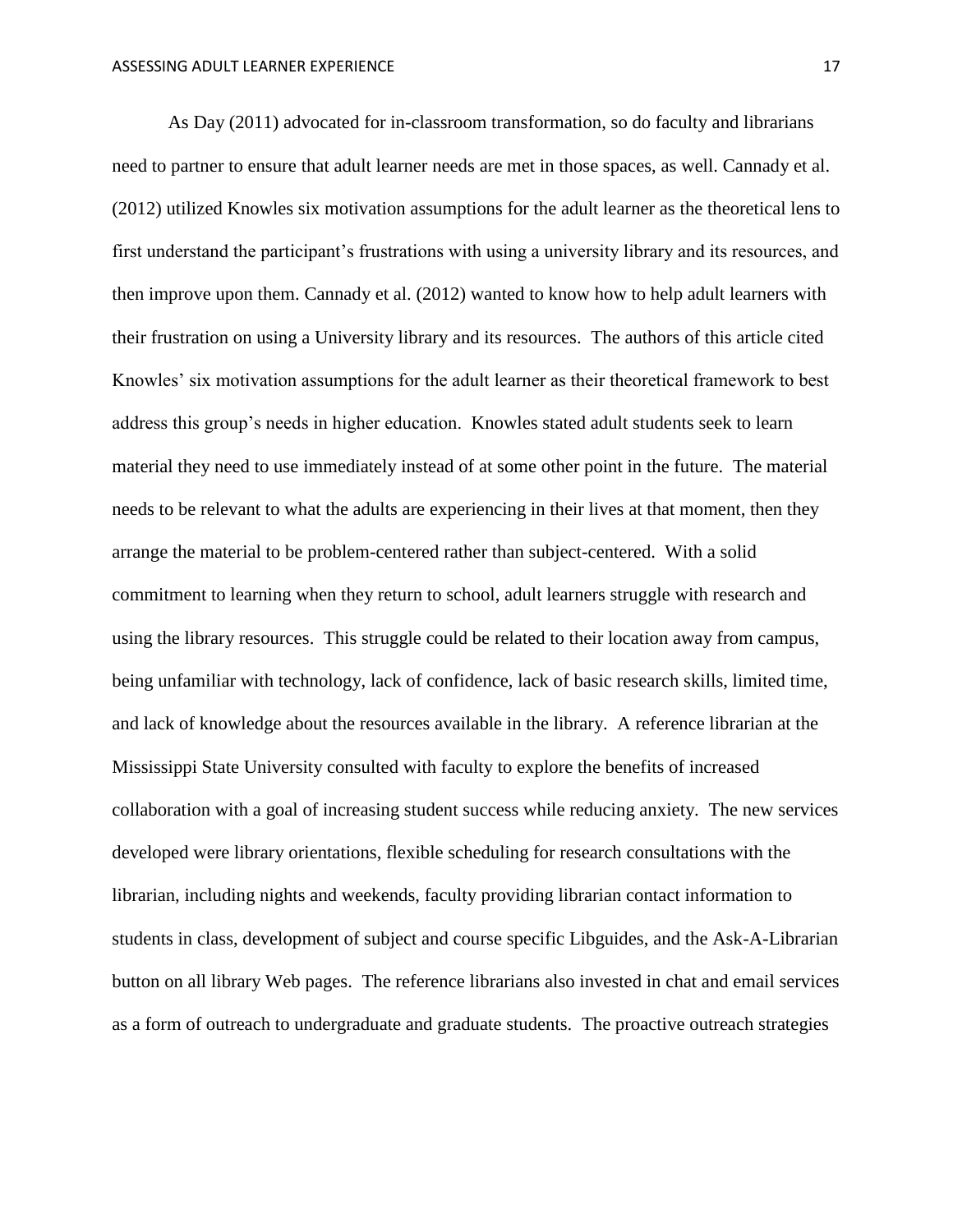and the variety of options for communication and instruction allowed the adult students to improve their research and library skills.

In order for programs and services to be responsive to adult learners, whether libraries or other programs, context must be taken into account, as noted by both Cannady et al. and Bohonos (2014). While professional development can play a pivotal role in motivating adult learners, Bohonos (2014) focused on how to understand adult learner's career contexts and how it could provide more effective program development and improved student services. Bohonos (2014) presented five broad categories of career context which were:

· Students with work histories in occupations generally labeled *nonprofessional*.

Professionals who want to change career fields.

· Displaced professionals.

· Employees who are concerned about being displaced, and

· Professionals who need a degree to make the next vertical step within their organizations (p. 29).

Students who fit in these categories are drawn to complete their educations for various reasons. This article explained the circumstances that can encompass students in each of the five categories. The goal of the article was to assist practitioners in asking the right types of questions of their adult learners. The author made suggestions on types of courses, amount of school time needed, and degrees or certifications which could work best for students in each of the categories, while also maintaining a healthy work-life balance. It was noted that in this article that the reflections and observations that were made stemmed from work in adult career advising in a major metropolitan university.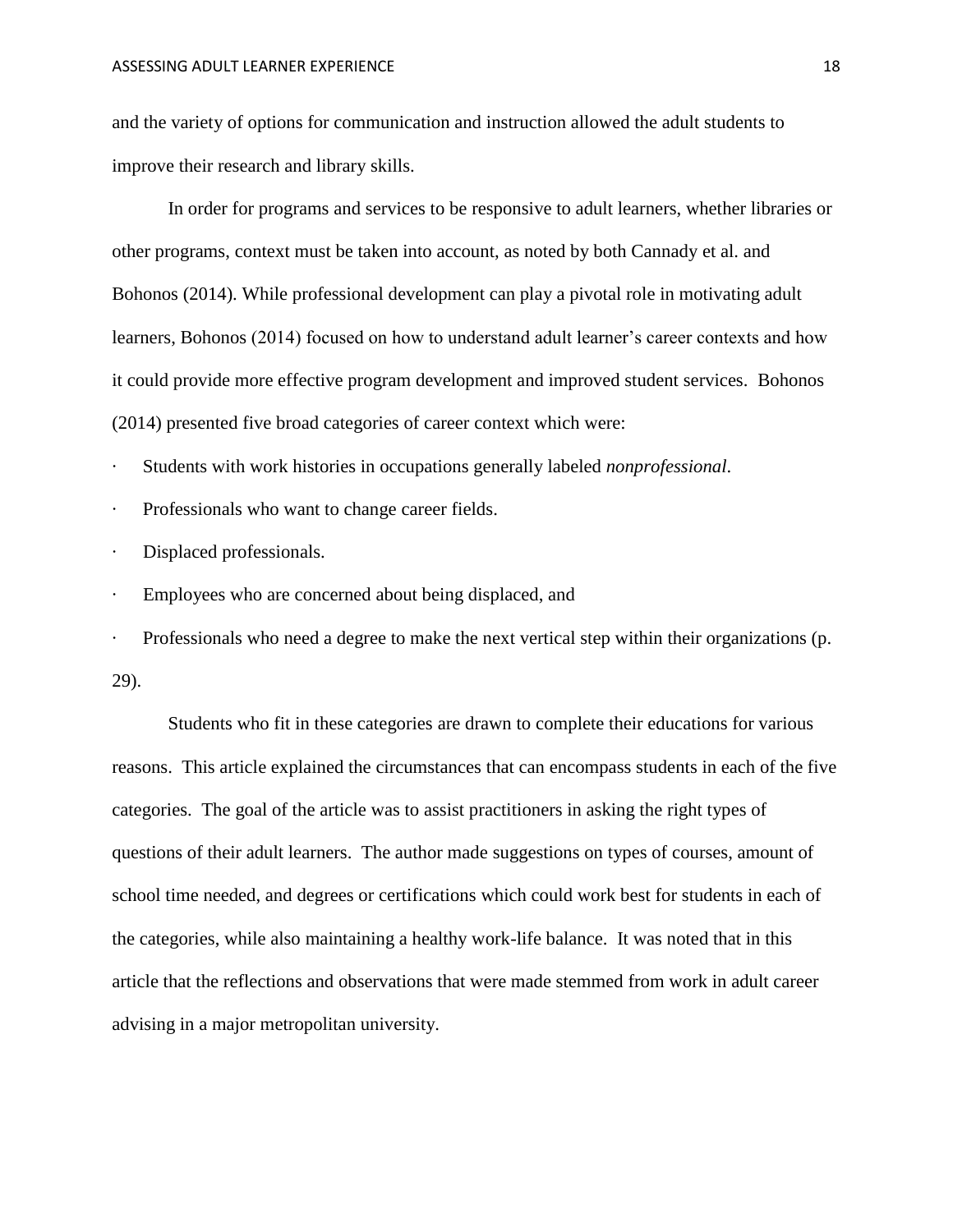While Bohonos focused on career context as a way to best serve adult students, Petty and Thomas (2014) made several student service and program suggestions to keep adult learners engaged and successful in higher education. With the shifts in the labor market, many adults have to focus on obtaining the proper skills to stay relevant in the job market and therefore the adult learner population in higher education continues to grow. Petty and Thomas (2014) questioned how to define persistence for adult education programming while they examined barriers that adult learners face, and they reviewed components of a successful program for adult education. When the authors described the components of successful adult education programs and motivation, they attributed them to a lot of Tinto's (1999) assertions. Tinto argued that students are more likely to persist and graduate in higher education settings that hold high and clear expectations for them. Petty and Thomas wrote about the barriers adult learners face such as their own diversity and long-term obligations that involve many goals that can change over time. To reduce these barriers, improve persistence, and address the components of successful adult education programs, the authors focused on the importance of instructors, career development programs, literacy programs, orientation and goal setting to keep adult learners engaged and completing higher education. Suggestions such as using a consistent definition for persistence and retention for all stakeholders, having an array of resources that lead to high levels of retention, a tracking system for students who utilize the resources to share with instructors, and providing additional professional development for instructors is vital to the retention of adult learners. The authors indicated that additional in-depth studies are needed in connection to adult learner retention in higher educational programs.

By exploring literature on adult learners that covered the strengths and weaknesses they bring to the classroom, different theorists who centered their research on adult students, and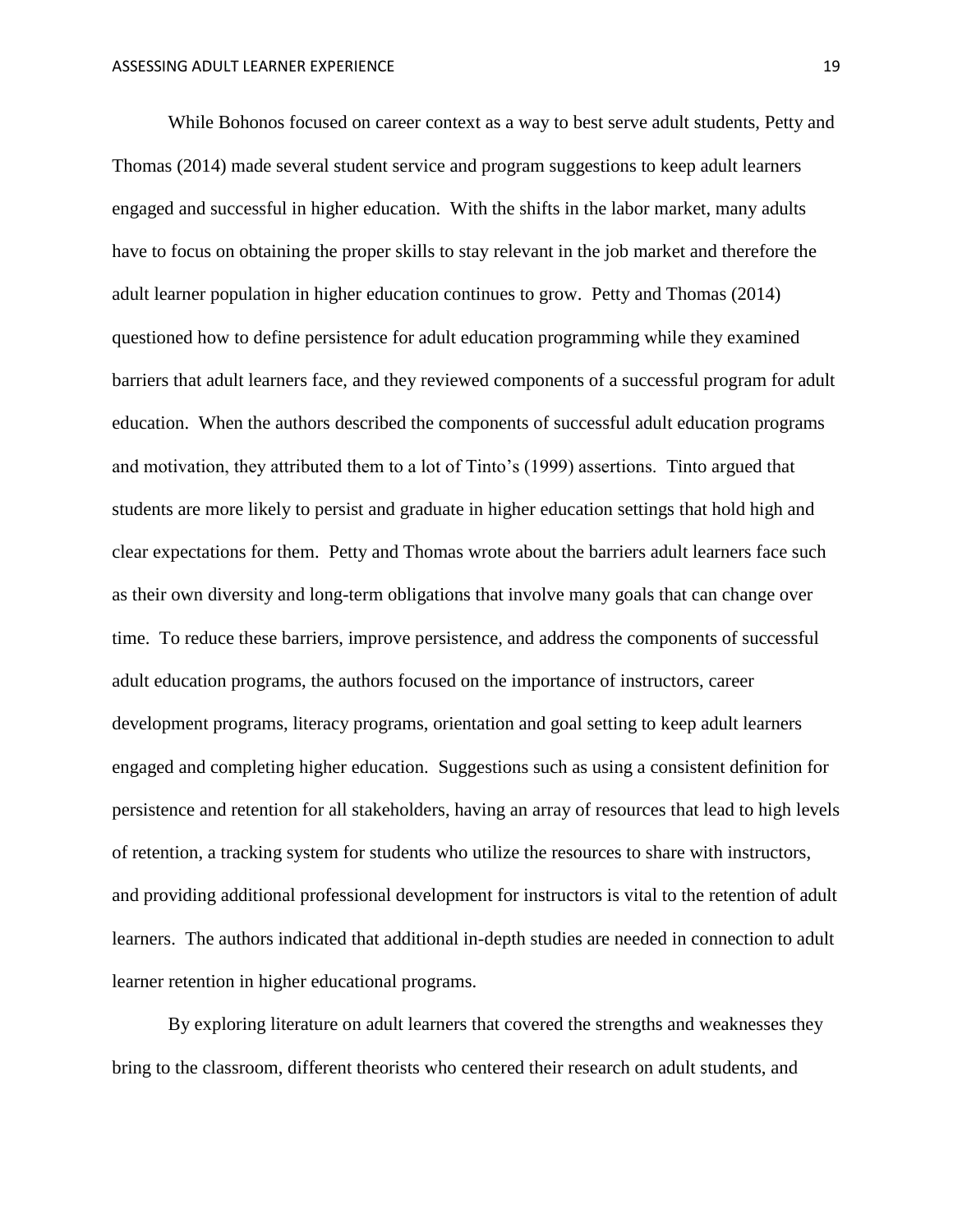services and programs that were developed for their success and retention, this literature review provided insights into the many components that come with being in this non-traditional population. The literature served as a foundation for interview questions for this project, as well as ideas on what kind of services or programs could benefit undergraduate adult learners in four year institutions.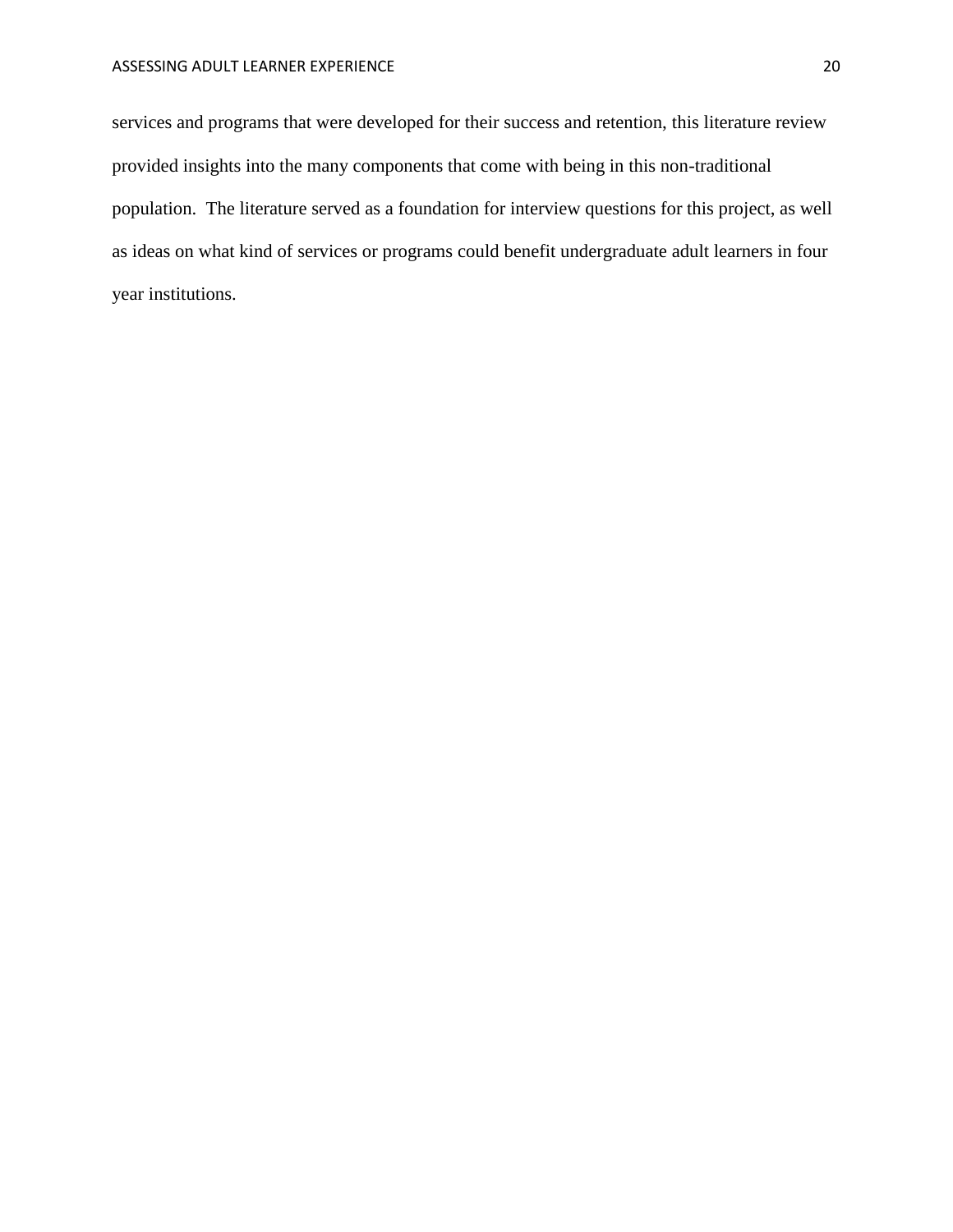#### **Methodology**

<span id="page-21-0"></span>For my methods section, I used a transformative paradigm in my study of undergraduate adult learner experiences in a four-year institution. I chose this paradigm because this is a demographic that I am a part of and I wanted to see programs and services put in place to assist this growing, non-traditional, demographic. Mertens (2015) stated that "transformative researchers consciously and explicitly position themselves side by side with the less powerful in a joint effort to being about social transformation" (p. 21). I wanted to advocate for positive change through the implementation of student services and programmatic efforts so going to college or returning to college is an easier and smoother transition for adult students. By hearing their stories, experiences, successes and barriers, I gained more insight on adult students and formed solutions on how to make their experiences inside and outside of the classroom more beneficial.

Mertens (2015) stated that there is no unified body of literature that is representative of the transformative paradigm, but there are four characteristics which are common to the diverse perspectives within this paradigm. These four characteristics distinguish it from the postpositivist and the constructivist paradigms. The characteristic I focused on is the following:

It places central importance on the lives and experiences of the diverse groups that, traditionally, have been marginalized. Researchers should not limit study to the lives and experiences of only marginalized groups; they should also study the way oppression is structured and reproduced (Mertens, 2015, p. 21).

As the researcher and an adult learner, I have been concerned with the lack of literature, services, faculty preparation and programs that support adult learners. Although this population continues to grow, it also continues to face situational barriers of home and job responsibilities and dispositional barriers of their self-perceptions as a student, understanding and utilizing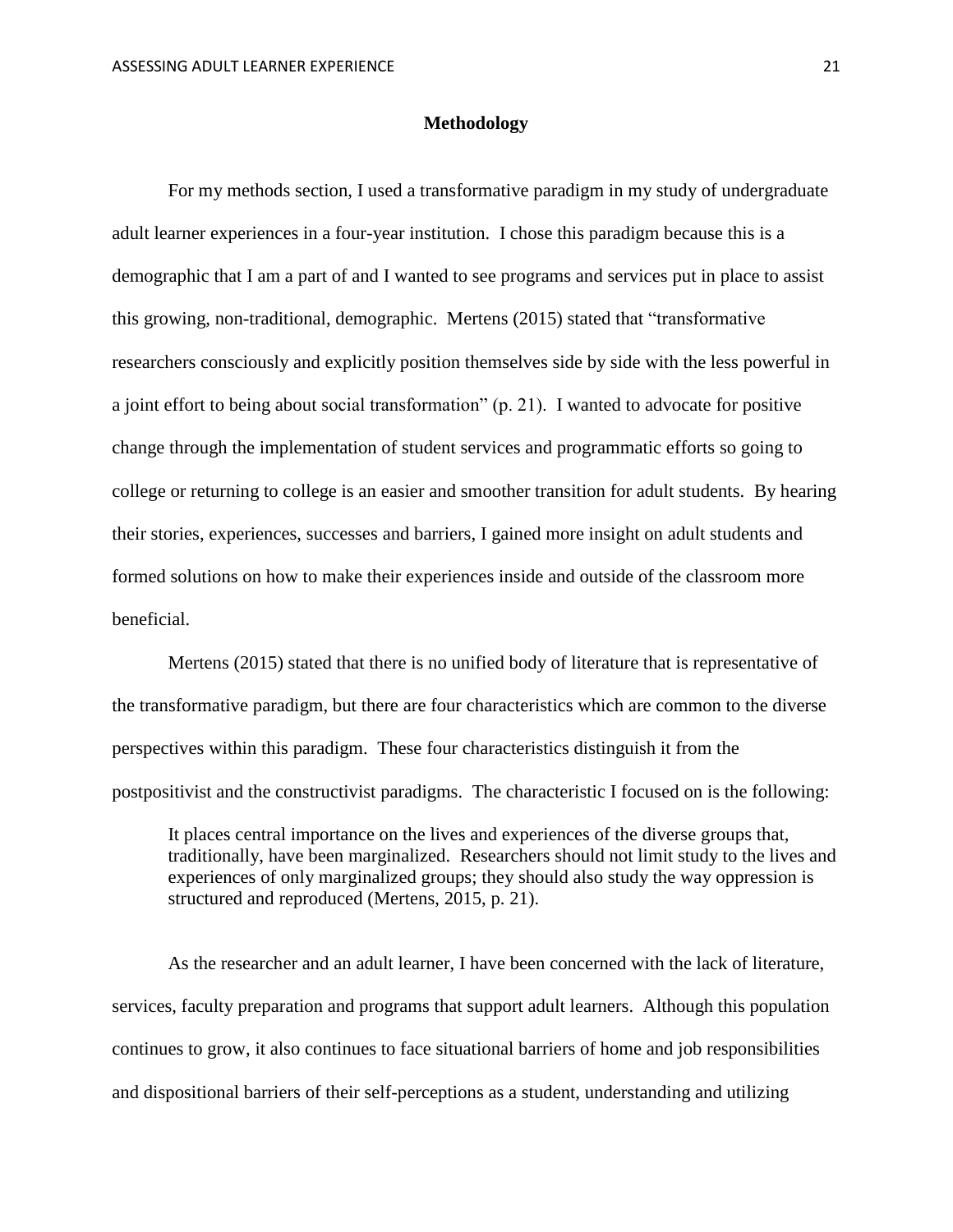technology and balancing course loads (Deggs, 2011). I chose qualitative research because I wanted to conduct face to face interviews so the data collection can be more personalized. I wanted to hear the participants' stories and that they could hear some of mine. We built relationships with the collective goal of making a change. If I wanted to transform their experience, I felt I should get to know them and act as an ally.

I conducted the qualitative research through semi-structured interviews with participants. The interview sessions lasted  $45 - 60$  minutes and were recorded. Consent forms were distributed to the participants prior to the interviews taking place. The population for this study is undergraduate adult students at Northern Stark University. My sample was limited to adult students who chose to be interviewed. I worked with the Associate Dean of Continuing Education, at Northern Stark University, who agreed to assist me on my capstone research and gather the student information. She contacted students to see who was willing to be recruited with the intention of obtaining  $8 - 12$  participants.

Because adult learners tend to be enrolled part-time, work full-time and have parental and/ or family obligations, I used convenience sampling (Gordon et. al, 2008). According to Mertens (2015) convenience sampling occurs when the participants in the study were chosen because they were readily available. As the researcher, I acknowledged the limitations of my sample and attempted not to generalize my findings beyond the given population pool (Mertens, 2015). The Associate Dean and I were in agreement that I may not have access to a large sample due to the students' busy schedules, but we were both confident I would likely have eight participants. I interviewed the participants at a location of their choosing and compensated them with coffee or a snack.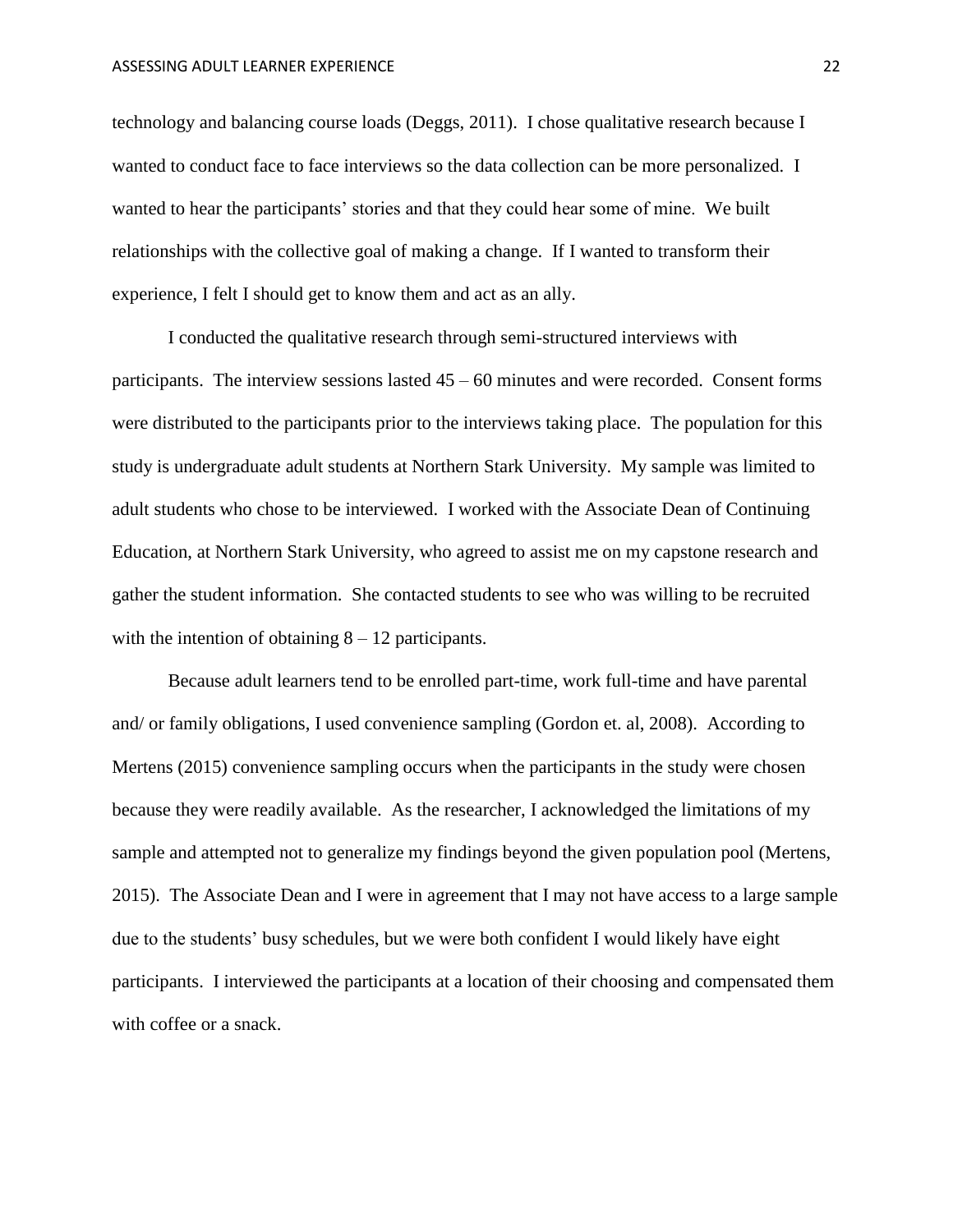The open-ended interview questions I asked the participants focused on: the students' characteristics such as students' status, employment and family obligations; positive experiences they have had and barriers they face; if there are support services or programs in place for them; and what services or programs they would like to see. I asked these questions with the intention of changing the experience of adult students at Northern Stark University, so they feel more welcome. I wanted them to feel secure in their knowledge of the campus, classes and expectations from faculty and staff. Although none of my questions directly involve the theory of self-authorship, I felt the questions do allude to it and the participants' answers shed more light on where they are in their self-authorship.

Baxter-Magolda (2008) stated that students in their 20's are at a crossroads where external influences and initial internal voices conflict with one another, but students' in their 30's come to trust their internal voices to effectively coordinate their beliefs, identities, and social relations. When adult students choose to attend college or return to college, there can be many reasons behind that decision. I felt that making that decision is part of self-authorship because it can be life changing and an exploration into one's own internal beliefs, values and identity while presenting a challenge to adapt to collegiate norms and expectations. I wanted to know how the Northern Stark adult students cope with the life balance of school, family and work while being a college student. I wanted to know what services and programs SSU has in place for them and if the students utilize these services. What services or programs should be added? What can I do to help? How can we make a positive change so that the future adult students have a good experience at Northern Stark University?

I did not anticipate any human subject issues other than the participants having time constraints due to their busy schedules. I did not feel any harm or risk would come to the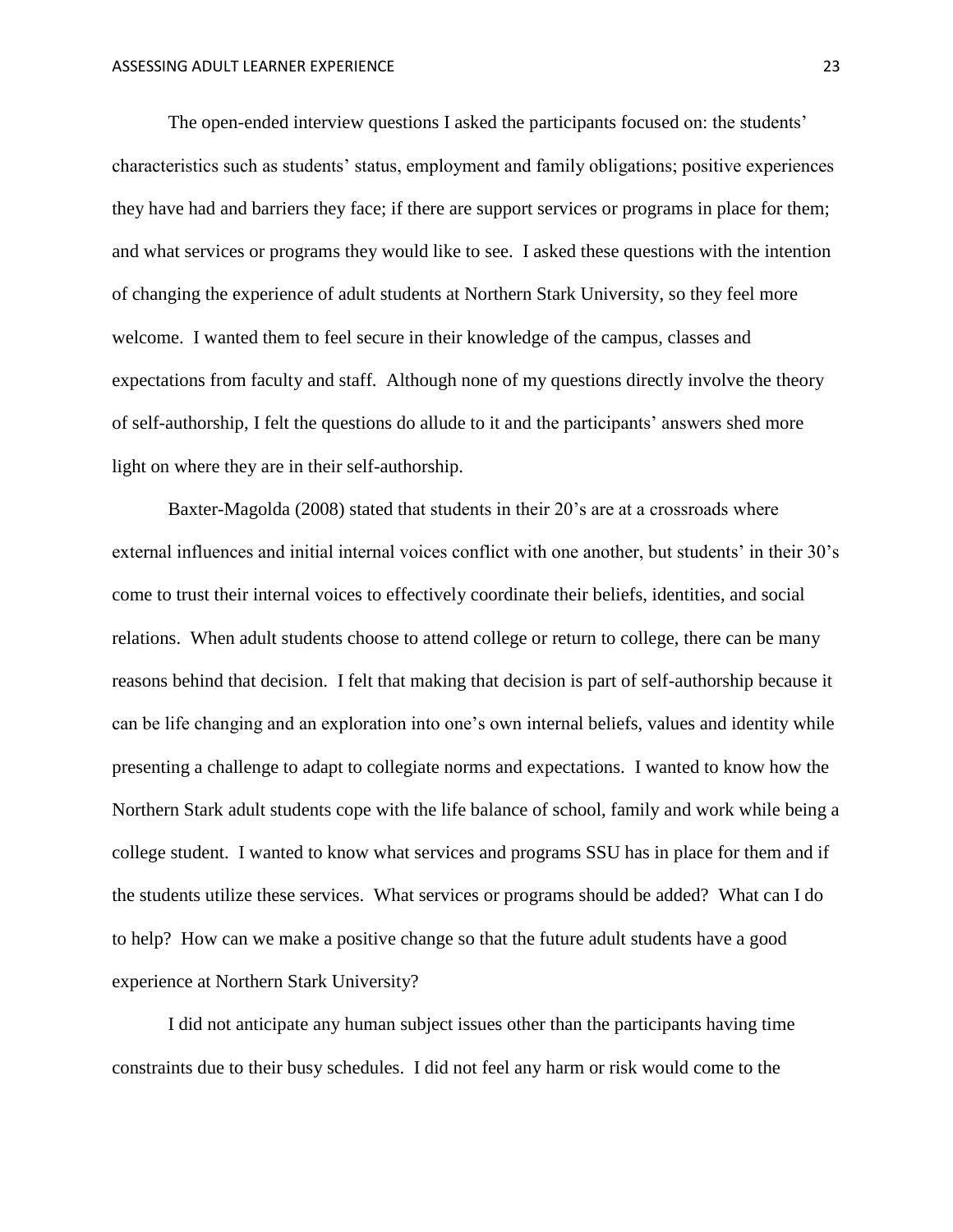participants. I felt my questions were formed with the intent to explore the adult student experience and transform it through services and programmatic efforts to make for a better college experience. I hoped the participants were ready to share their stories with me and would not feel that they needed to hold back on how they really felt if they were biased in some way. They could have been biased if they work at NSU or were there under a scholarship, and I needed to be aware of that. I hoped to have a variety of participants, but I knew that with convenience sampling I did not have a lot of control over who will be in my study. To analyze my data, I used standard methods of coding qualitative data (Saldana, 2015). I transcribed each interview, then conducted line by line coding to identify themes and patterns, from which my findings and subsequent recommendations are generated.

My data collection focused on what adult students at Northern Stark University want and need to be successful students. I wanted to know what services were in place to support them and what services and programs should be put in place. I wanted to know what keeps these students motivated and how them complete their studies. My ultimate goal is to find the best way to assist adult learners in higher education.

With the Associate Dean's help, I obtained 8 undergraduate participants for my interview process. I initially had over fifteen adult students respond to my email recruitment form which was sent out by the School of Continuing Education to an undisclosed amount of adult students defined as age 25 and older, bringing non-traditional characteristics to college campuses such as part-time enrollment, financial independence and parental obligations (Gordon et al., 2008). Of the eight participants, five were male and three were female. Ages ranged from 26 to 65 and all of the participants identified as white Caucasian. All but one participant was employed and all participants were financially independent. One participant had graduated from Northern Stark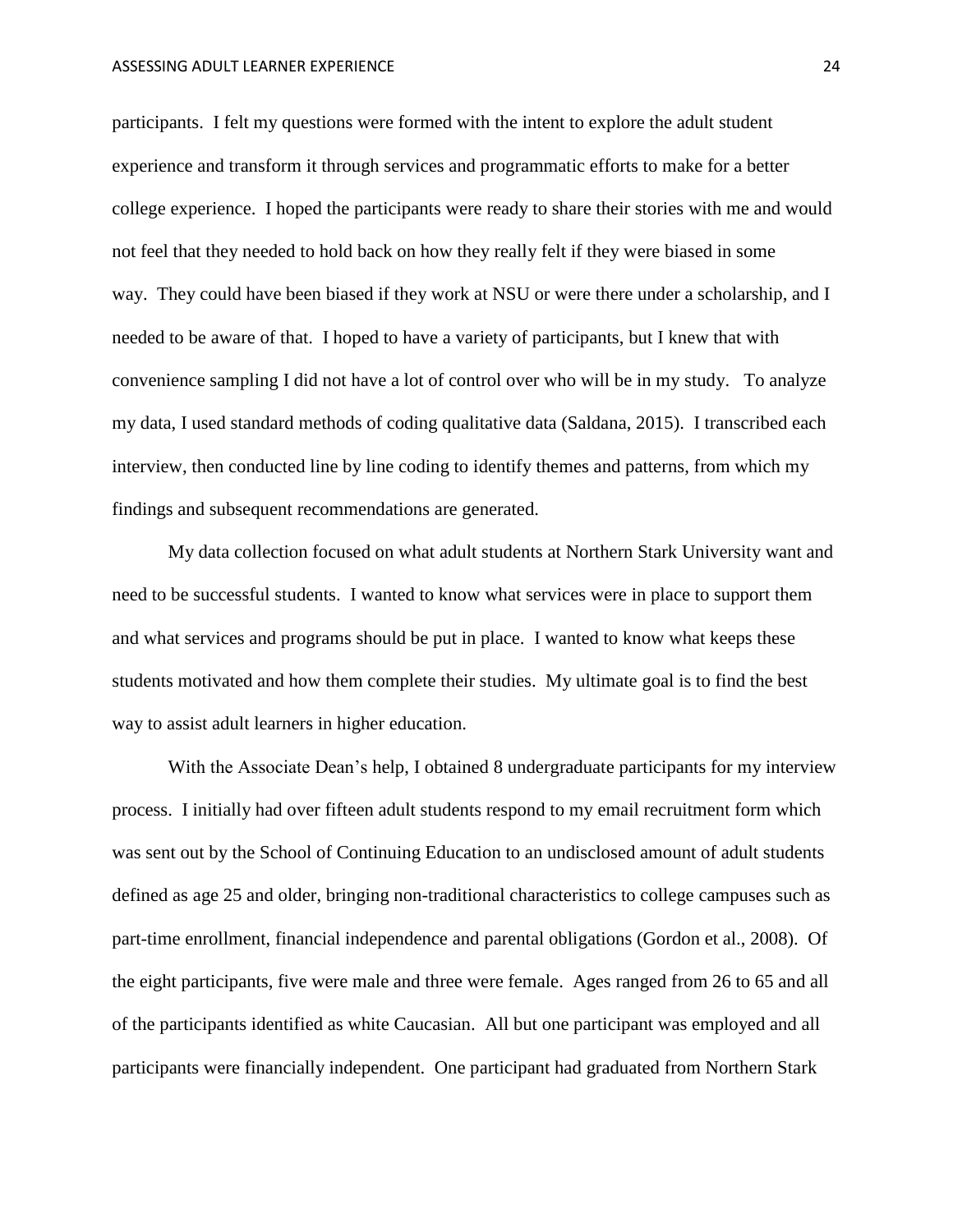University in the spring of 2015 and another student was currently enrolled in an online class at Local four year institution while taking a break from NSU. All participants will be referred to by their pseudonyms, which were chosen by some, and in other cases by me.

Participants were asked 20 open-ended questions, some questions had additional, smaller questions attached to them. The questions revolved around students' characteristics; positive experiences and barriers they have experienced; if they feel there are adequate support programs in place for them; and what programmatic or service changes they would like to see at Northern Stark University.

#### **Findings**

In the course of the interviews, several themes emerged which revolved around the factors influencing their decision to start and or return to college, the adult learner experience, classroom experiences of adult learners, advising and types of support inside and outside of the institution leading to student persistence, balancing the adult student role with other life roles and recommendations for improved programs or services. The participants were very eager to share their stories. They all possessed a sense of pride about being a college student and took their student status very seriously despite their busy lives and multiple roles outside of school.

#### <span id="page-25-0"></span>**Decision to return to college or start a college education at Northern Stark University**

Returning to college after time away, or starting college for the first time as an adult can be an important, but also stressful experience. All of the students I interviewed were balancing many roles outside of school such as full-time employee, parent, home owner, and caregiver. When asked why they decided to attend NSU, many of the decisions revolved around either advancing in or changing their career and by doing so obtaining a certification or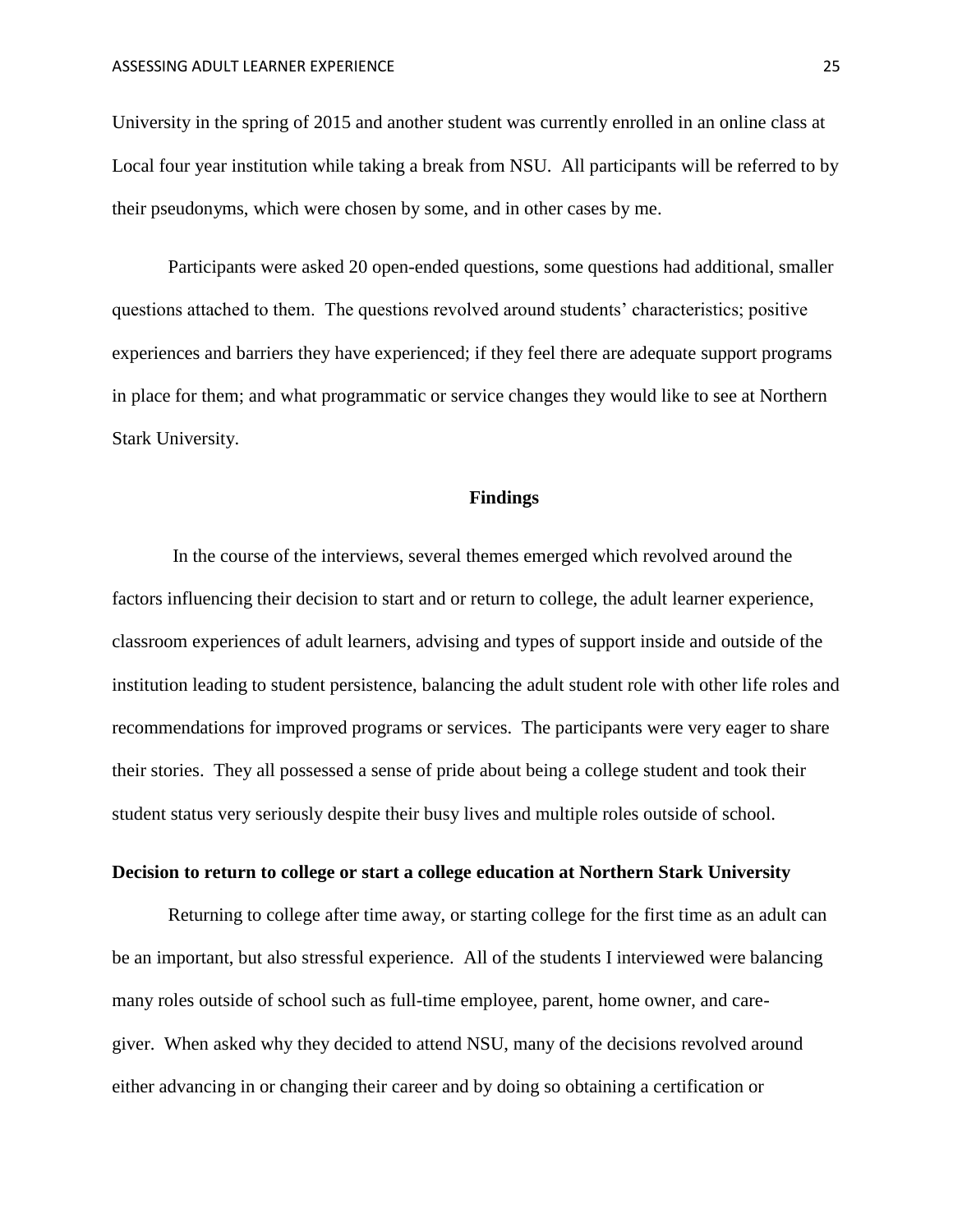degree**.** Carl initially worked in finance for many years when he discovered he really liked computer programming. He quit his career and started on a new journey as a computer science major at NSU. While we discussed how many adults return to higher education to change careers, Carl described:

I don't know if you watched the last state of the union but the president almost somewhat addressed that, he was talking about being able to provide for people who are in the middle of their careers who need to go back to school or change what they're doing and I thought that was interesting when he said that because it really reflects what I'm doing right now and there must be a lot of people doing that.

Carl is an example of a student starting over in higher education to change careers. Jon has been attending NSU part-time since 2010 to obtain a degree to feel more secure in his IT job. Both Carl and Jon are in higher education with a career-driven focus**.** Jon is currently taking an online class at a local four year institution because of travel distance and a newborn baby. He stated:

Well, I did want to get a degree, you know, for the future. So I mean, I don't need it for my job. I already got one. But in ten years from now, I don't want to be surpassed by some kid with their Master's Degree, just because he's got a degree and I don't, and he doesn't have experience and I do. So, and Bachelor's degree is kind of like a baseline anyway, a minimum. So, that's why I'm doing it.

Jon's story reflects the career-motivated decision to attend NSU: He wants a degree for future job security and is afraid that co-workers who have four year degrees will be more likely to advance into higher positions and receive promotions within his company, though he claimed to have more work experience. A few other students wanted to complete the degrees they had begun years ago at other institutions. Stevie stated, "I'm 54 years old, so for me it's more about finishing what I started, ok, achieving what I set out to do." Both Carl and Jon's experience at Northern Stark University reflects what has been previously noted in the literature by Bohonos (2014) and Day et al (2011) which is adult learners return to colleges and universities for career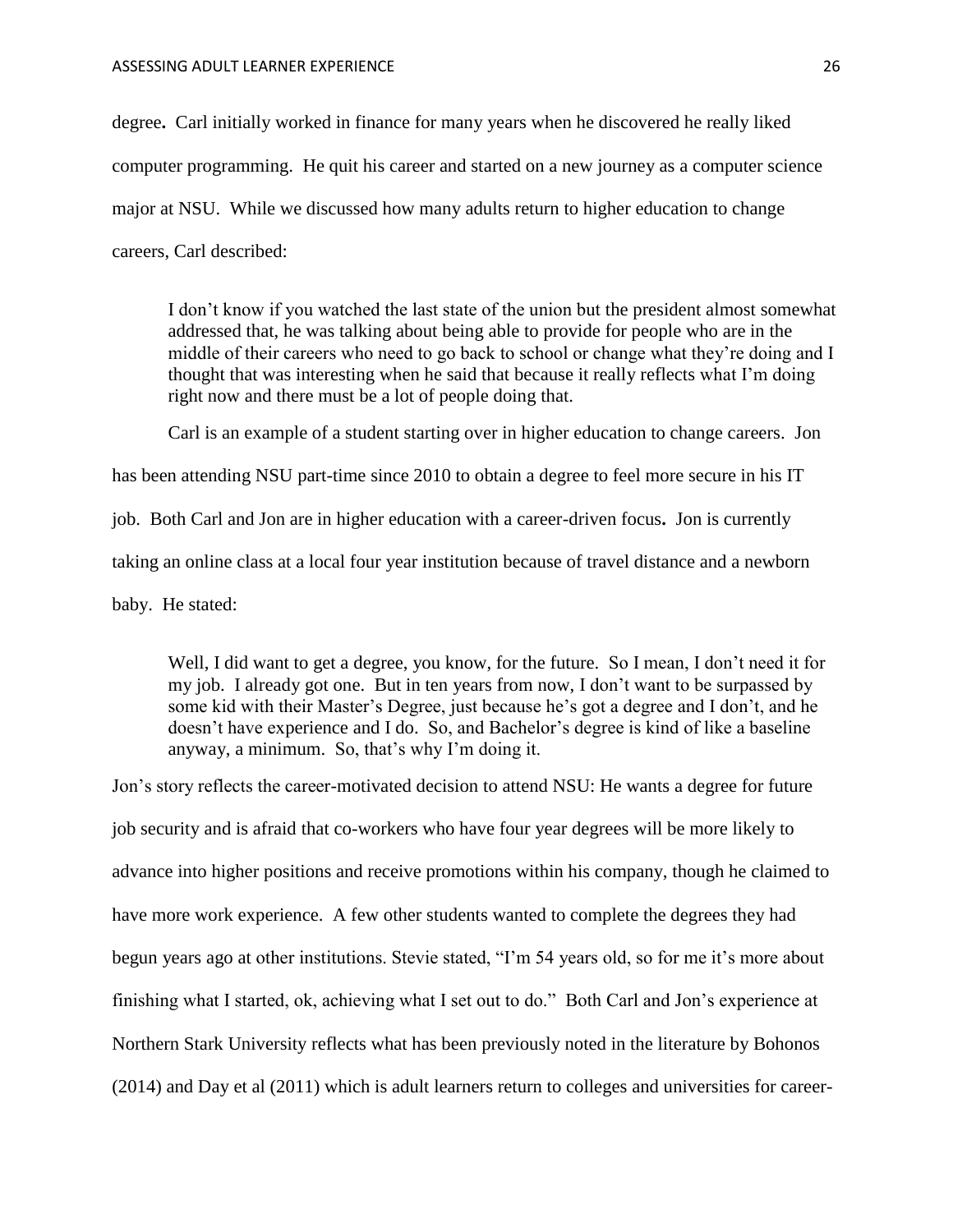related reasons such as expanding their knowledge in their fields and gaining new skills and insight while obtaining a degree. Bohonos (2014) placed adult students in categories based on career context including career changers, displaced workers, and those who are upwardly mobile within an organization. Day et al (2011) opined that the rate of college enrollment by adult learners is expected to rise even further as adults find themselves in need of new skills and knowledge to pursue continued employment.

Several of the adult students have mentioned the difference in treatment between the day students and the evening students throughout the interviews. Most of the participants were only able to attend evening courses because of their jobs or they would leave work early to attend a 4:30 pm class. Bearing this in mind, the participants were asked if they felt like non-traditional students and why they felt that way. All of the participants said they very much felt like they were non-traditional students. The most common reason was their age. The second most common reason pertained to work, with one participant mentioning their previous career in IT, while other participants mentioned being in the working world, working full-time, and one adult student working while also being a volunteer EMT. Previous education was also cited with a few participants having already obtained degrees before attending Northern Stark University. Other answers were taking time off before starting school, being married, having real world experience, and always being mistaken for faculty instead of being recognized as an actual student. Stevie was the only adult learner who answered both yes and no to the question when she explained:

Well yea I do but only because well no, no I don't, I think I'm the same student, you know my definition of traditional and yours might be different, what I'm thinking of, I mean I'm traditional as far as I expect the same things other students are expecting I assume, and I go to school the same way I do, what I think is very different is my outlook so I might consider myself a non-traditional in that aspect.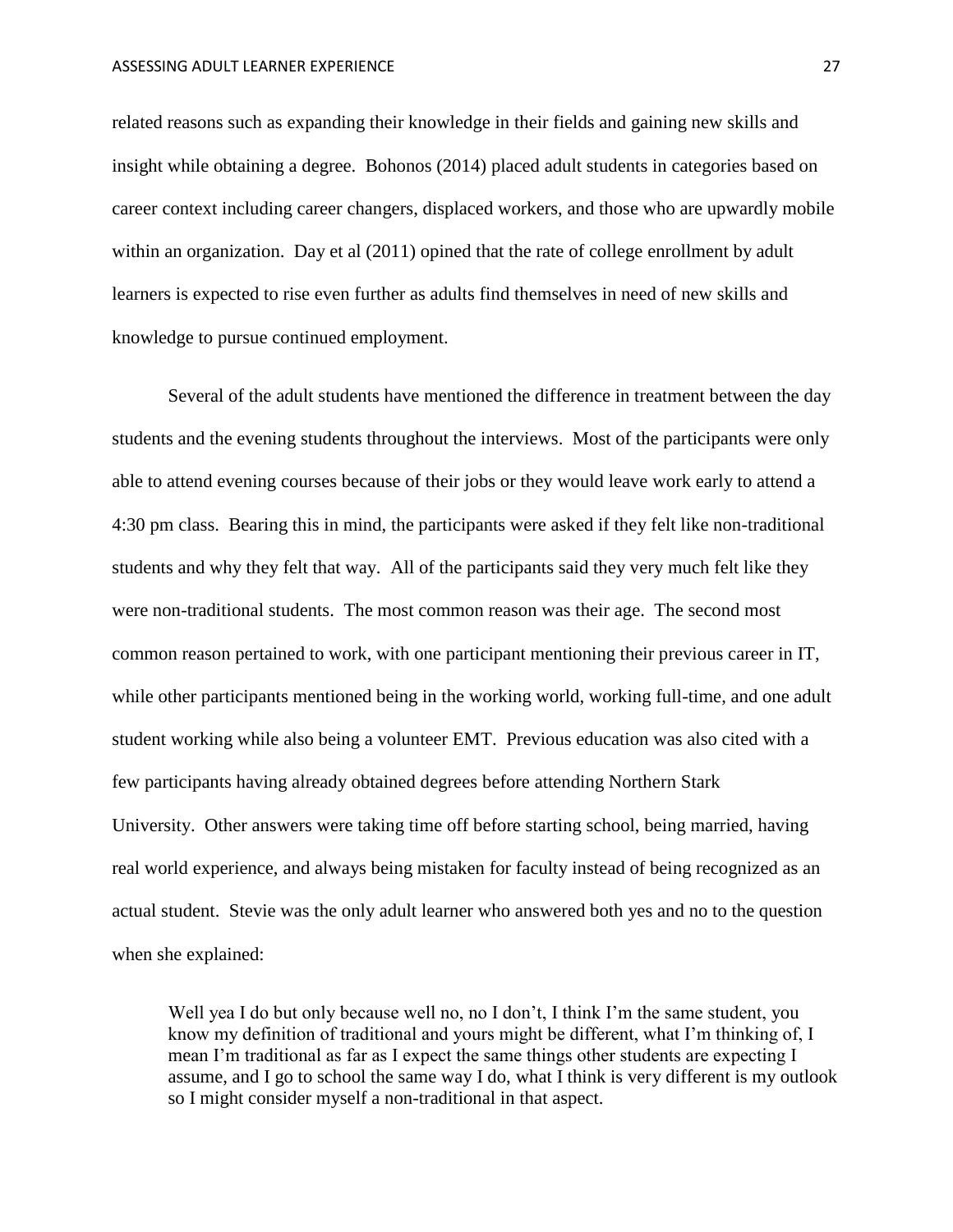This reflects the study by Kasworm (2003), who wrote that even though adults have a significant presence in undergraduate higher education, when compared to younger collegiate learners, they bring more complex and varied backgrounds of life experiences, prior knowledge, and skills.

When participants were asked about their fears of returning to higher education, they gave a variety of answers, including some having no fear about returning to higher education while others expressed anxiety about the social aspect of college, money issues, the enrollment process, and getting used to the size of the campus. A couple of the adult students described the experience as intimidating, socially strange, and confusing in terms of the matriculation process. Tyrion had a difficult time enrolling into Northern Stark and was intimidated by the process. He claimed there were no clear directions and the enrollment process was vague, thereby questioning his ability as a student. Tyrion illustrated this by saying:

I think everyone is intimidated about going back to school. I was when I initially came back just because I mean comparatively to the school in Vermont, it's tiny, it was a single building, you know, it's easy to navigate so I think touring the campus for the first time when I was here, the size was intimidating and then figuring out how to enroll and who to reach out to get the program started, just because it was very vague, I mean you could go off on what you have on the web-site but there wasn't any clear directions given to me.

Deggs (2011) focused on three barriers adult learners face in higher education. The third barrier is the dispositional barrier, related to self-perceptions about oneself as a student. To expound on this, Deggs referenced academic related barriers such as understanding and utilizing technology and balancing course loads. The students who claimed to have no fear about returning to or starting college elaborated on the lack of fear by citing many positive aspects of being an adult student. Some of the students used the word "excited" to explain how they felt. A few of the students felt comfortable in school because they had previously attended college and viewed this time around as an opportunity to improve academically. One student,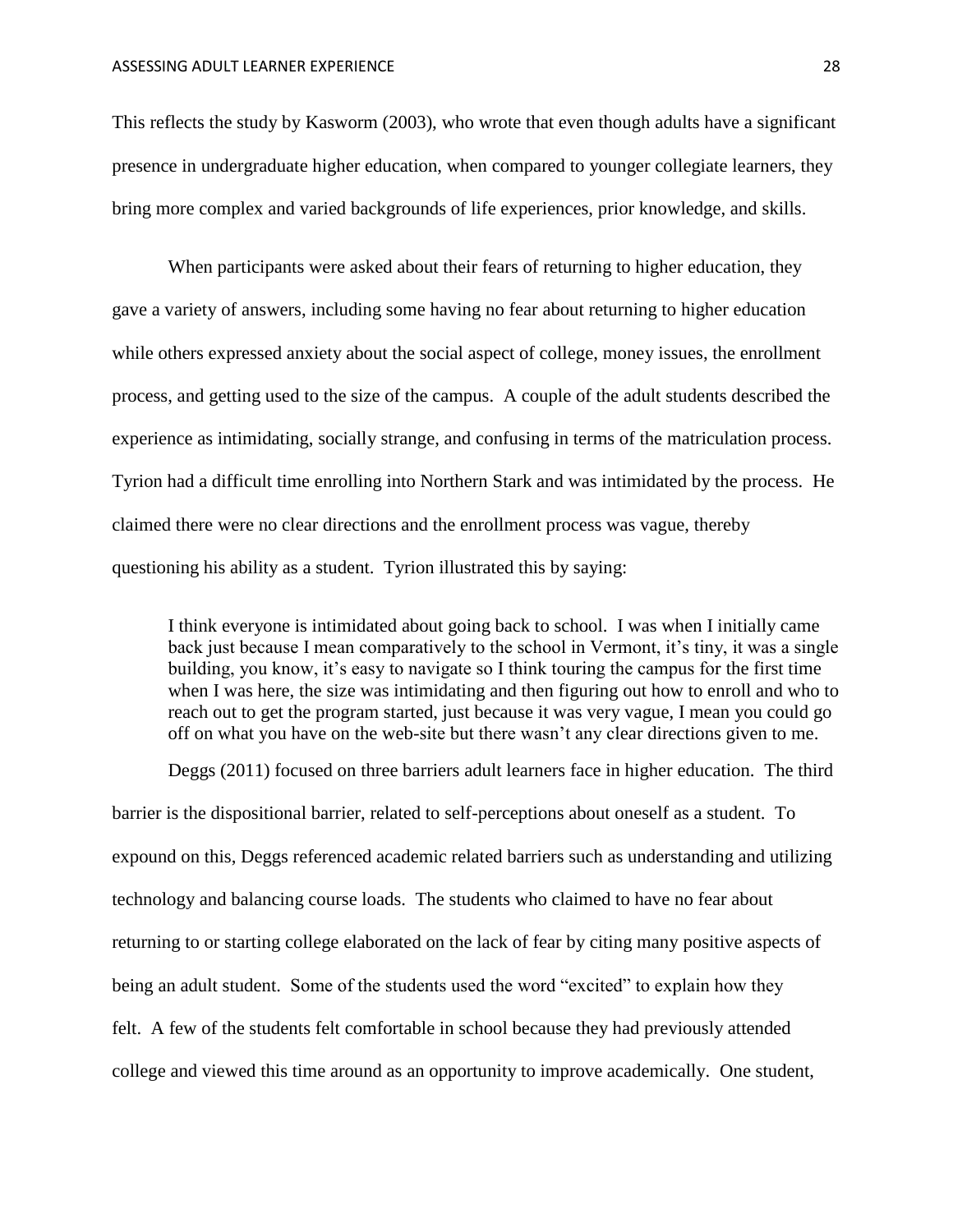Juliette, stated her biggest fear of attending NSU was paying for it, but she tried to put that fear aside to concentrate on completing her degree. She claimed that this experience was very different from her past experience at [local community college]. Juliette further illustrated this by stating:

Academically I thought it would not be a problem which I quickly realized was not the same as community college, they expected a lot more time and work performance at any class ya know, English Lit., versus Graphic Design, any of those courses no matter what it was the time that they wanted you to put in was much more than I expected so if you ask me after the fact (laughs) I would be fearful of how much time I had to put in for homework but primarily when I went into this it was just like how am I going to pay for it?

When asked, the majority of the participants claimed they feel confident in the

classroom. Interactions and relationships with faculty played a large role in the students'

confidence. As Bravo noted:

I think that the professors really made a point of reaching out to me especially the day classes when they knew I was an older student each day they would make a point, pretty much all of them, starting with the first class, even just saying hello and asking me about my background and that was really nice, it's just they treat all the students well but it was like an extra level of I guess respect or professionalism from the professors really went a long way.

Because the participants were balancing many roles outside of the classroom, they felt like non-

traditional students who were not always secure in their careers or were in pursuit of new careers

but their life and work experience and good relationships with faculty played into their

confidence as students.

#### <span id="page-29-0"></span>**Adult learner experiences at Northern Stark University**

Another student mentioned they were able to engage with their professors off campus

through Canvas, the online learning management system for Northern Stark. Because Tyrion

had endured challenging communication experiences in the past at a different institution, being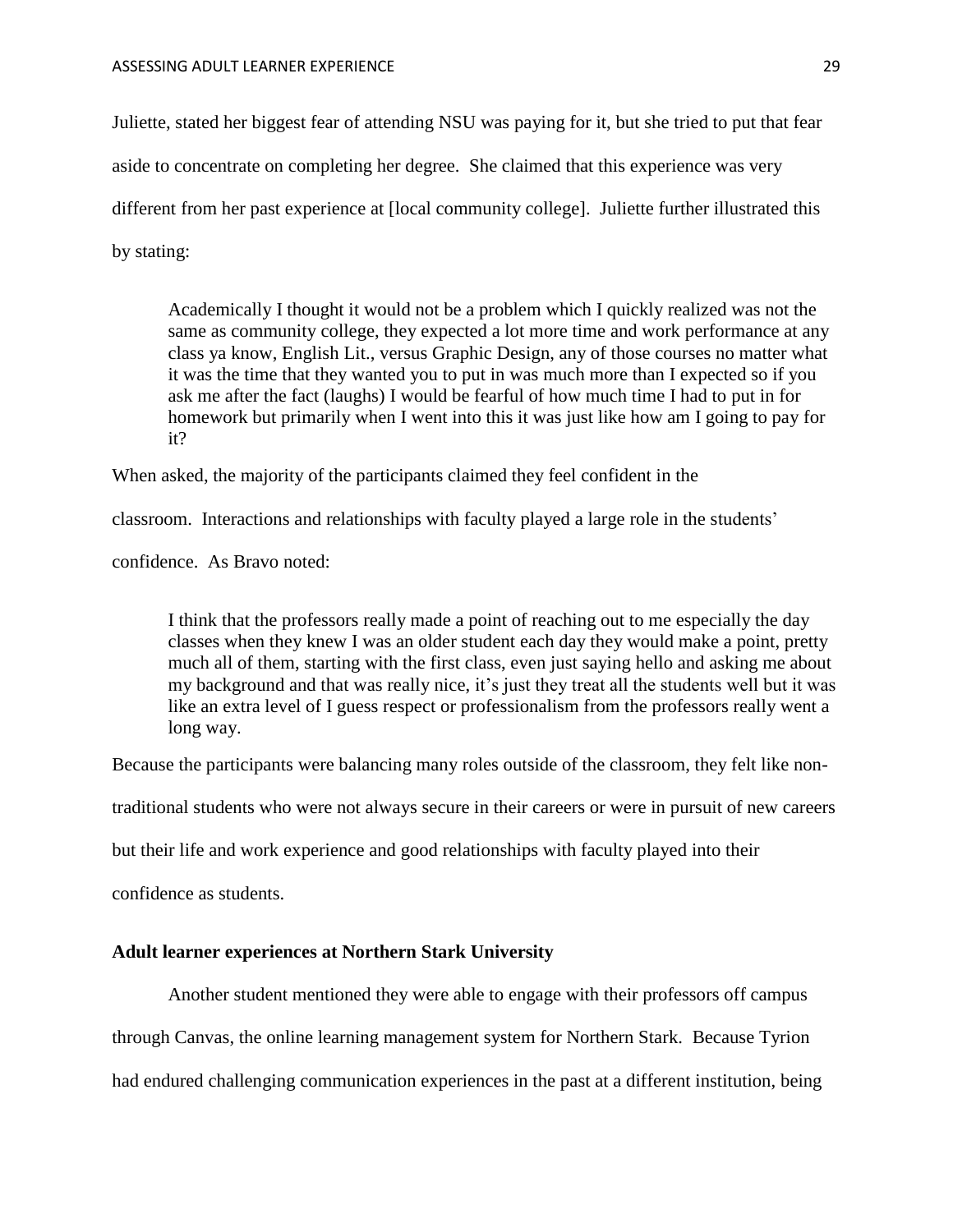able to easily access professors on and off campus was very important to him. The fact that professors were obtainable in person and through email and office hours further boosted confidence in other participants. A few participants cited their age and life experience as another platform for confidence. The ages, life experiences, and work experiences, mixed with the decision to go back to college or attend it for the first time, demonstrated that all of the participants really knew themselves and what they wanted in life, which is reflective of Baxter-Magolda's (2008) self-authorship theory, which happens when young adults engage in complex experiences and guide them to reflect and make sense of these experiences through curricular and co-curricular settings to draw out students' internal voices.

Sarah was the only participant who did not feel confident in class but she mentioned a writing class where she felt the professor was "amazing" and that all students were attentive in that particular class. She stated she felt a little more confident in that class because she "understands the way the world works, where some of the other students don't." She elaborated with the following:

When the professor asks a question, they answer the question the way they think that the professor wants them to, rather than actually thinking about it from like a marketing standpoint. And for the last 20 years, between high school and now, my husband and I owned our own business. So I see things in that perspective. I have that experience, that, I don't think any of these other people have.

<span id="page-30-0"></span>Classroom experiences of adult learners at NSU

Participants were questioned about what teaching styles they preferred with the options being lecturing, experiential, group work and/or practical application which I explained as incorporation of life experiences. Lecture format was the expected and most favored teaching method among the adult students. Another popular option was life experiences/practical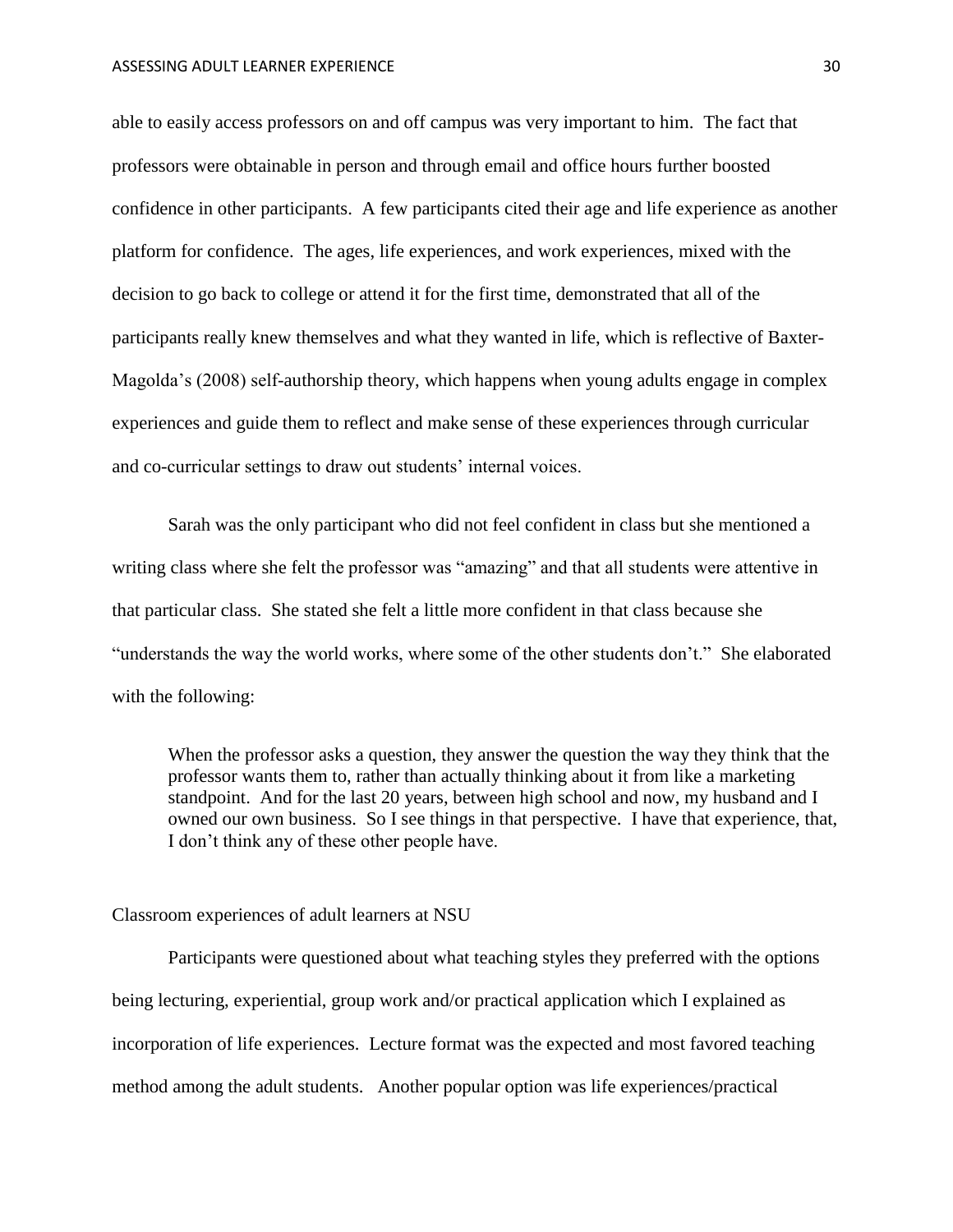application tied into lectures, discussions, or problem solving. The lecture and discussion format

preference is demonstrated by Stevie when she expressed:

I like the lecture format but I like the interaction, so I want to have the human interaction, I want people's opinions to come out um when you know, people should read the chapter beforehand, you shouldn't be lecturing a chapter of that, that you want to discuss that week right? It should have been previous reading and let's discuss it and what's your opinions? There's a lot of students that I find haven't read the material and they're using the lecture to take their notes instead of reading the material.

Chen (2014) suggested that adult students could learn more effectively when the

professors connect the course to personal experience. Adult learners in Chen's study made class

content as personal as possible which could sometimes lead to personal transformation. Tyrion's

experience reflected Chen's findings, when he declared:

I prefer the lecture format with the professor making a point to show how it relates to their life, my organic chemistry professor I have now is constantly talking about how he has worked for the department of defense and here are some interesting projects that I have worked on that would relate back to this and how it's practical if you want to do that type of work but here is how it related to real life so kind of grabbing us so we're not bored.

None of the participants enjoyed group work, indicating they often felt other students would not

contribute to the group, leaving them to do most of the work. They felt group work was an

unfair activity. No one really commented about experiential learning except for Brad who hopes

to do his internship on historical searches he is currently involved in with in his church.

#### <span id="page-31-0"></span>**Advising and support leading to student persistence**

When the question about whether or not the participants felt a connection to other adult students on campus was posed, the answer was equally divided with yes and no responses. The adult students who answered yes often met other adult students in class and often had some type of employment connection to their peers. A few students worked together or had once worked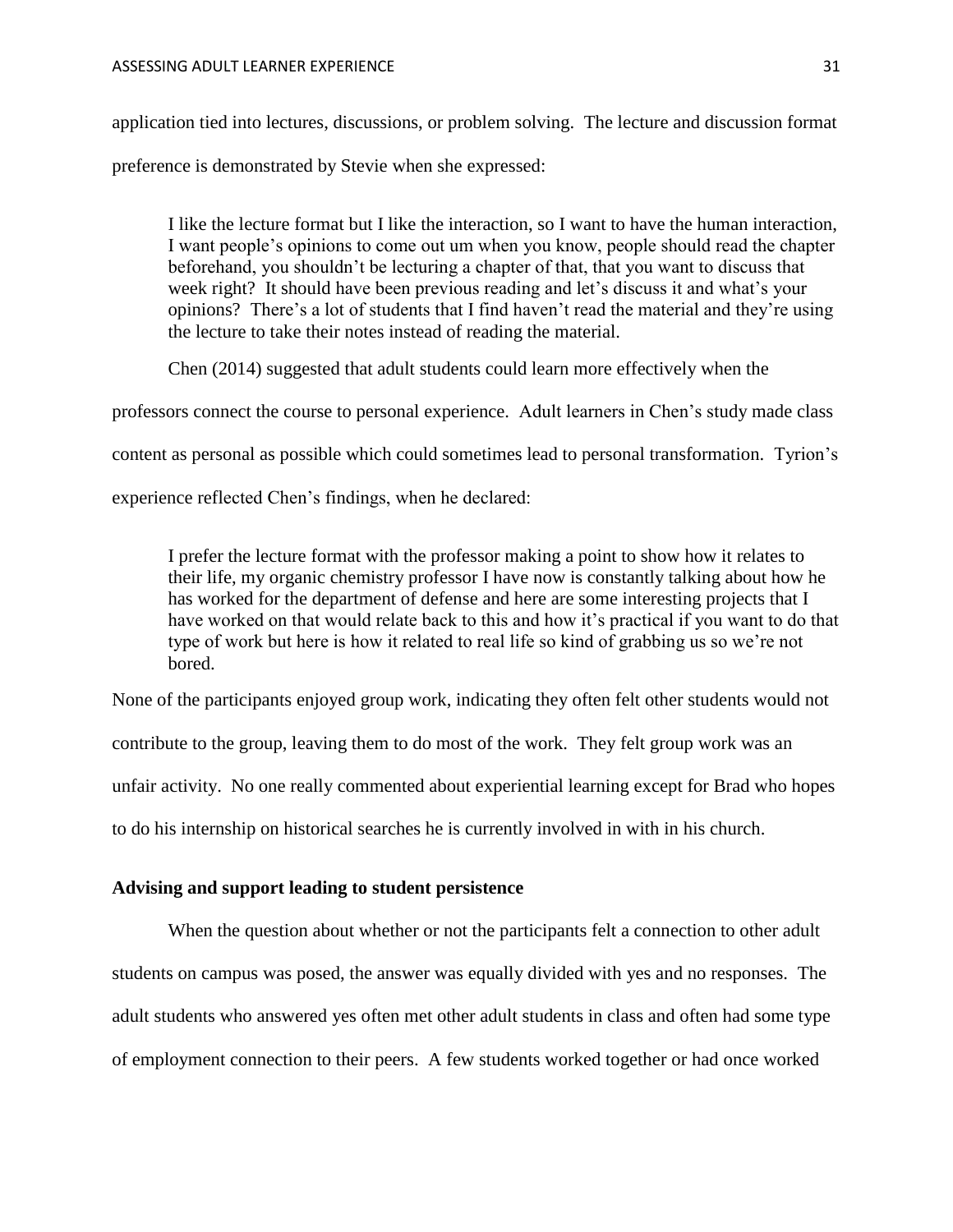together. Others bonded over their roles as full-time employees outside of school. Jon was able to assist another adult student with employment, and explained:

I mean, there's a few guys in the class, that we met. It was kind of we're on the same level. We took the same process. One of the guys, I ended up working with. I got him a job at my old job. We actually worked together for a long time.

The adult students who did not feel connected to their adult peers cited their part-time status as a student, little time spent on campus due to employment and family, and also being new to the program as possible reasons why they did not feel a sense of a peer connection. Their reasons coincide with Deggs' (2011) barriers that adult students face in higher education. Students who did not have a connection to other adult learners were dealing with the situational barriers Deggs (2011) mentioned which stem from home and job responsibilities. A couple of the adult students in this study have only completed two or fewer semesters and one student, Brad, only takes one class per semester, so he did not expect to meet a lot of peers. Brad explained this as follows:

I take one course a week, in the evening at 6:30 for example, you don't get a lot of young people there and all the people are, and I love this, you get mothers and you can clearly, they have young children but they are there and they are just as focused as anyone else they are clearly in their mid 20's, early 20's single mothers and they are going to school that, just blows my mind when you think about, those folks deserve an award.

Although Brad may not have a lot of peer connections, his respect for his fellow peers was quite inspiring.

When asked what the participants use for support, I defined support as an academic advisor, a service such as a math or writing center, or any kind of support outside of NSU. A few participants said they had an advisor while a couple of other participants said they did not have an advisor, and one was unsure if they had an advisor, thus a common theme was the lack of advising at Northern Stark. I got the sense that advising at NSU is confusing or non-existent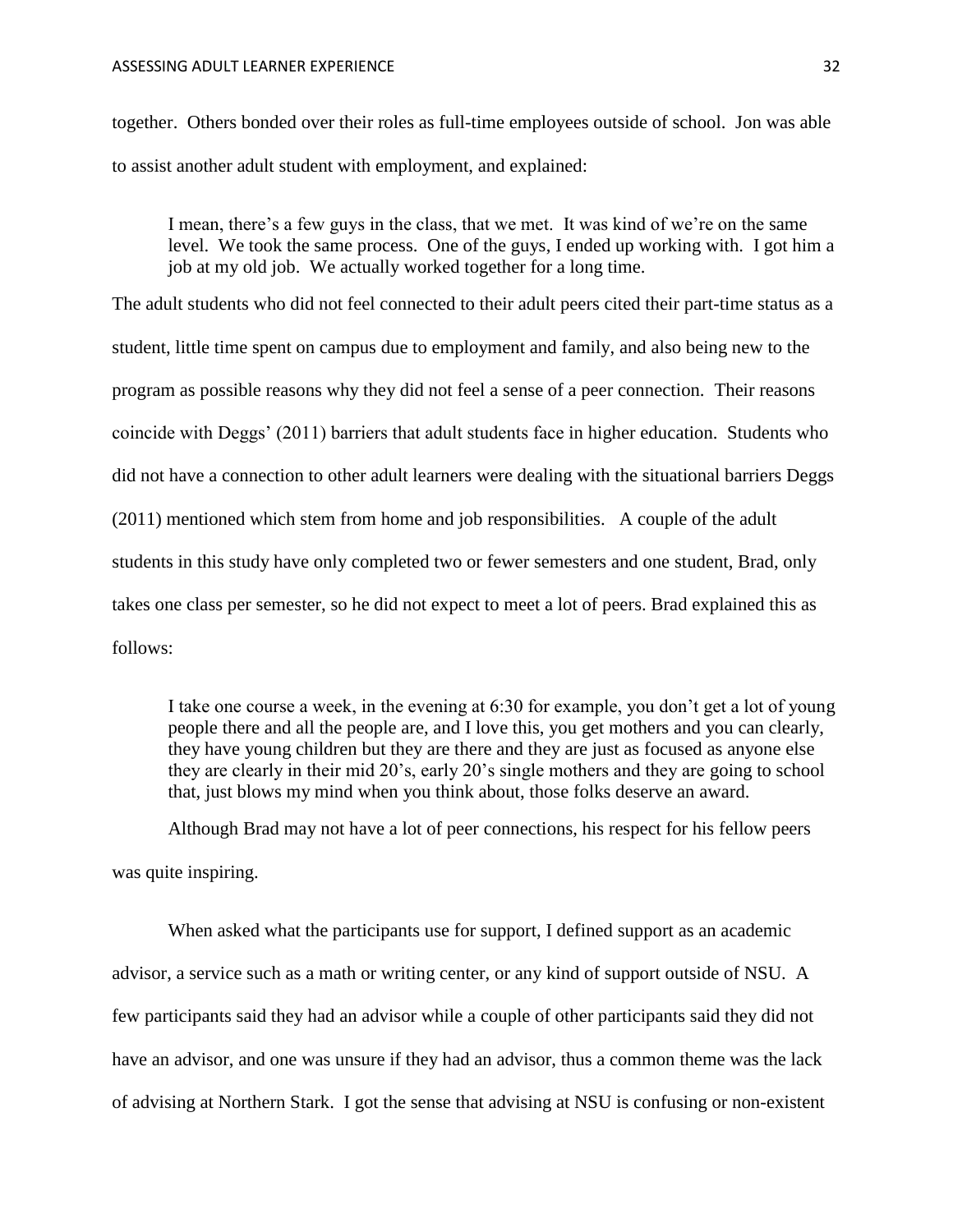for most evening students, as my participants often sought out professors, the registrar's office, or department heads for advice. The participants had positive things to say about the faculty and their availability by citing they respond quickly to emails and will spend time before and after classes to assist students. They also will make their office hours, phone numbers, and email addresses available. There was a lot of confidence in terms of faculty being reliable, but no confidence in the advising system as pointed out by Sarah:

Apparently, the day student advisors are great. It's the evening student advisors, they [the students] get nothing. And I think we pay more, as night students, than the day students.

Some students mentioned their professors acted as their advisor and as mentors. Once

again the relationship with faculty was mentioned as a system of support. Bravo illustrated this

connection when he discussed his situation:

My advisor, he wasn't used to dealing with adult learners so I guess um, a little bit more advice that was geared towards um going back to school and as well as being reissued that program, the Northern Stark program, it's a jumping out point to a Master's degree which is what I ended up doing again, I found the support elsewhere from another professor so it might have just been a personality thing but that could have been yea, they could have been better, the advisor, if he had offered some sort of transfer advice.

Another student felt they received little support at the school but received support from

family members. Juliette elaborated on this when she said she felt support from her husband and

her aunt, who is a school teacher, when she stated the following:

Well, they would like you to see the advising department or center um and I had, I was able to get the same advisor so you're not really assigned to someone, you just go and take a number and you get the person that's available but I was a couple of times able to get the same advisor um so at least somebody on campus knew my name because literally without that there is nobody on campus that knows that I am even going there.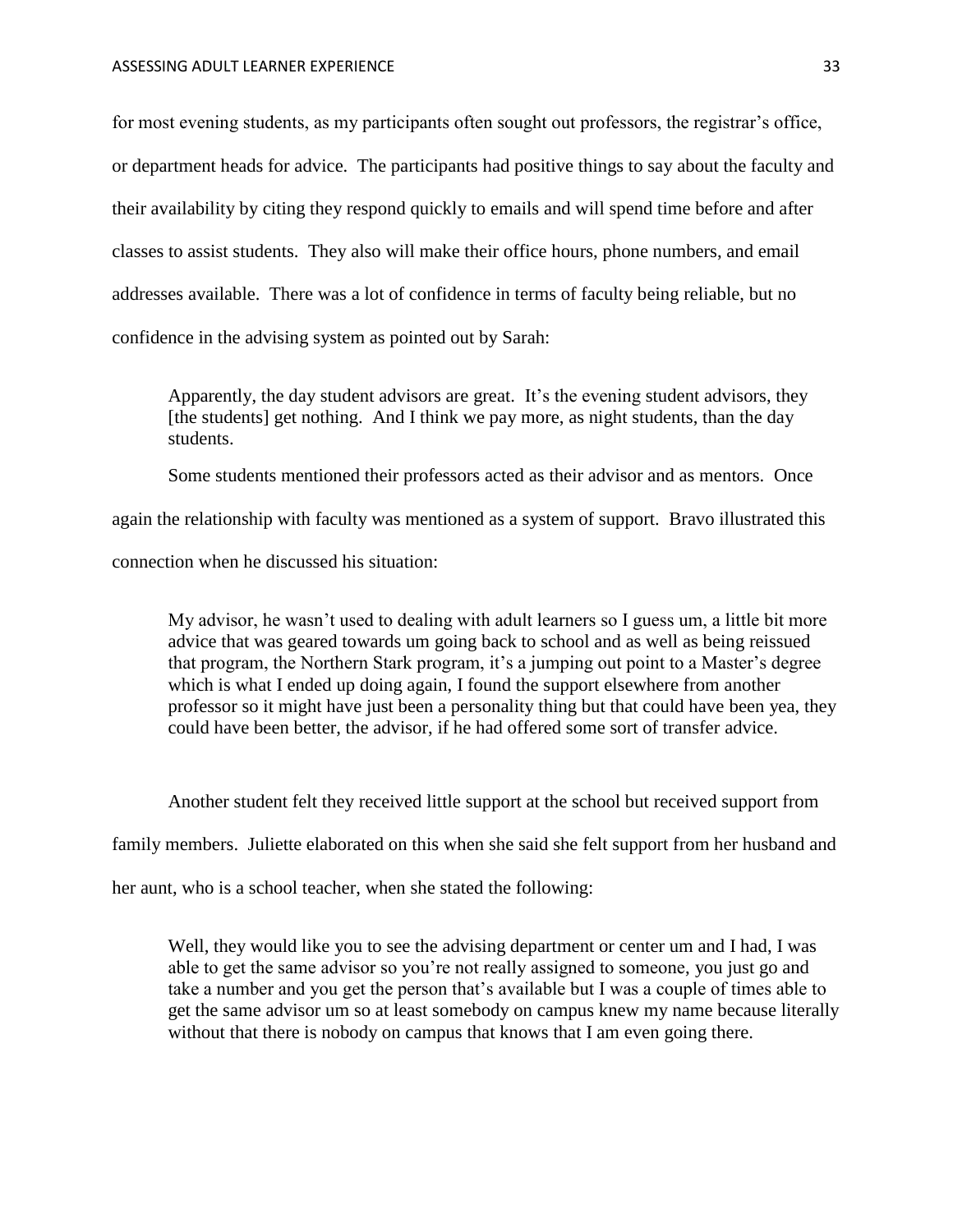Once questioned directly about their advisors and experiences with them, the participants all had negative connotations in their responses. No one had a positive advising experience. A few students had never met with an advisor in their time at Northern Stark University. Several adult students said they figure out which classes they need through using the NSU Navigator site and they register for classes online rather than meet with an advisor. Advisors seemed to be randomly assigned and some students said there is a general advisory group who meet with you in person at the Center for Excellence. Common complaints about the advisors were they were hard to contact, only made day appointments, and just assisted students with registration and schedules. Another common complaint was that advisors were not proactive about reaching out to students, as Carl stated:

It's not proactive, no one reaches out and says hey, you need to make an appointment for you to come in at this time, but at least not in my experience so far. Maybe for people who are in the School of Continuing Education like traditional students might have to do that, but for me it's like I said, it just hasn't been um aggressive, hasn't been made available.

Gordon et al. (2008) stated that because many adult students are going through personal transitions, some of them may want to share their experiences with their advisors and accept guidance. The authors suggested when working with adult students, it is important to remember that many of them see education as a service they have purchased and therefore they expect prompt and reliable service. Many of the participants expressed these sentiments and when advisors could not meet with them, they would not go to campus to register for classes and instead chose to register online and not discuss any scheduling or class changes or additions with an advisor.

A few of the students had used the math center for assistance, and other students claimed they would utilize the writing center for assistance with papers and resume writing in the near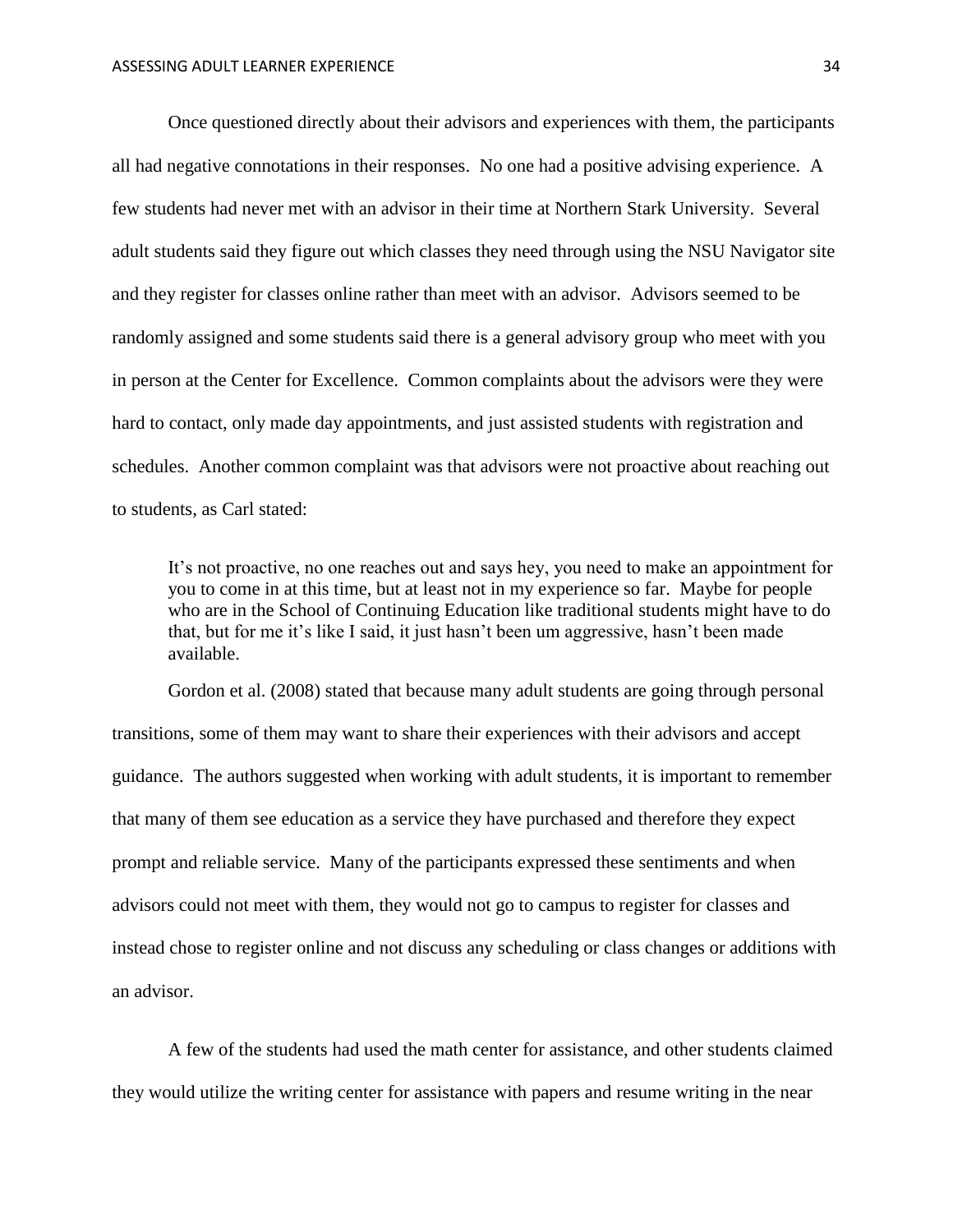future. Most of the participants suggested they want support whether it was in the form of services NSU offers or through advising, but one student indicated they liked their independence and did not want to use any support services and would just reach out to a professor when necessary.

Participants were asked if they felt a connection to the campus or their classes. The adult students who felt they had a connection to the campus mentioned they enjoyed the diverse student body, meeting people with similar family backgrounds and core values, and enjoyed the aesthetics of the campus as it continues to expand. Tyrion focused on the connection he felt in his classes, he expressed this as:

I do, I feel I belong in the science classes, it's kind of a community, they like to see your faces there every single day I see familiar faces so the longer I spend time there, the more that I notice that I am being recognized and being acknowledged so in that sense I feel a connection.

Some students felt no connection citing that they never attended any on-campus events and were only on campus for their classes. Explanations for this revolved around their full-time jobs, commuting, and the lack of parking on and around campus.

#### <span id="page-35-0"></span>**Balancing the adult student role with other life roles**

To obtain a deeper understanding of their experience as adult learners, participants were asked how they balance their role as an undergraduate student with their roles outside of Northern Stark. This question received a variety of answers with just one commonality between participants which was they wanted more classes offered. A couple of the adult students said they take advantage of the summer classes and enjoy taking them because it's a faster way to earn credits. Brad loves the summer classes and demonstrated it by stating: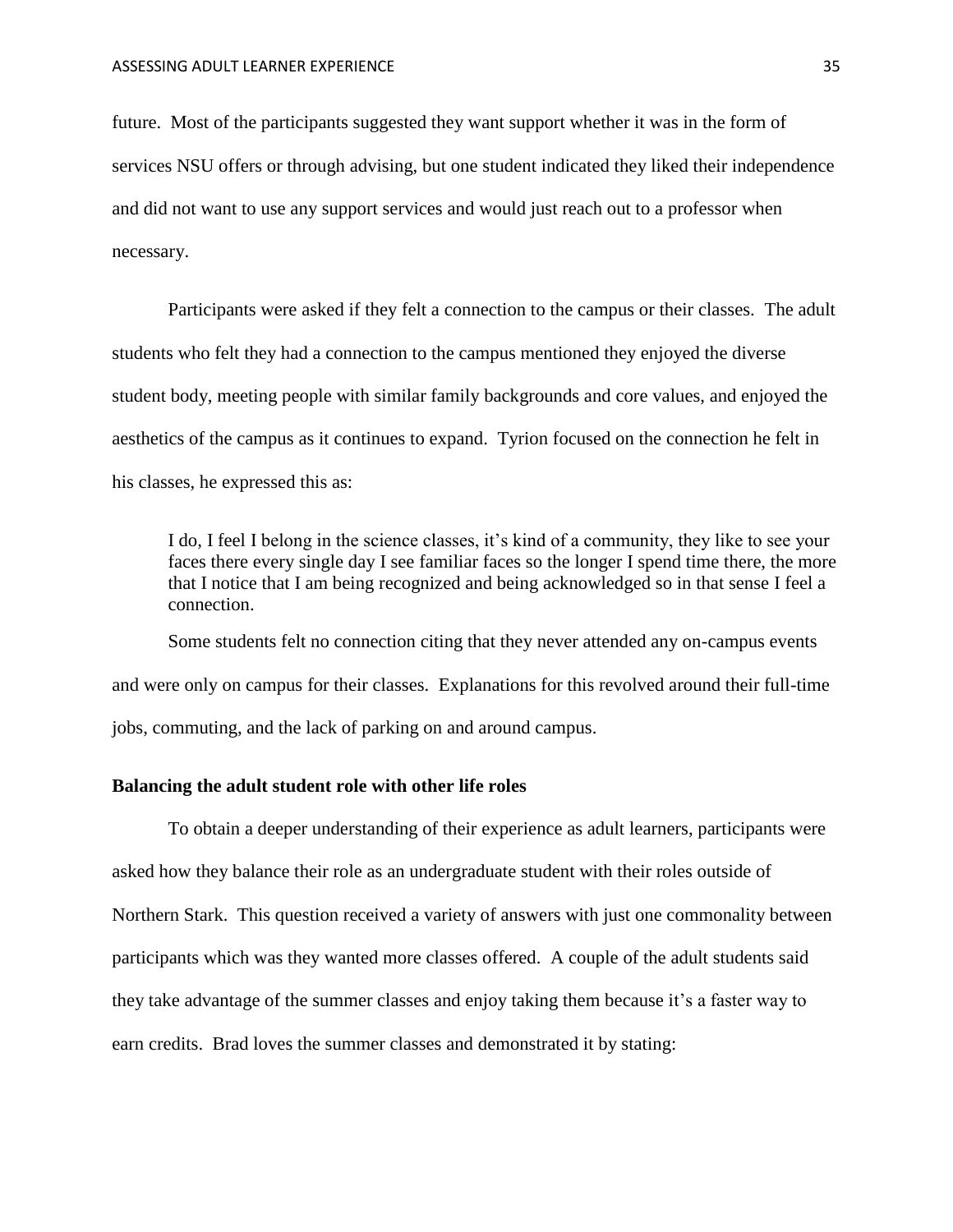I do take advantage of the Summer program, absolutely because I can get courses I can't get otherwise in the Summer and there are two semesters in the Summer and that gives me a chance to get two more courses under my belt.

Another student, Stevie, enjoys the eight hour Saturday classes and elaborated by saying that "any quicker way to earn credits is good" because she cannot take a lot of classes during a regular semester due to her full-time job. Jon said he wanted more online class options and more night class options. He is currently taking a class at a local four year institution because they offer more online options, which is easier for him with a nine month old baby at home. A few of the younger students mentioned that not being parents or having significant family obligations, and having a supportive partner, was very helpful in balancing multiple roles. Sarah has an extremely busy life outside of school, so her answer revolved around multitasking by utilizing a Kindle for homework, voice-talking her emails, eliminating less important home tasks, and reading her homework to her son in the evening instead of a bed-time story. Juliette is another adult learner with multiple roles including care-giver to many of her aging relatives. She never had children and is extremely career-focused, but her weekly balancing act has led her to some self-discovery as she discussed her interest in working with children:

But you know in general I'm worried about oh my god I'll be needing a walker to go down the aisle and then who's going to hire me but I'm like maybe I don't have to have a traditional job, maybe there is something else to use my degree along with and getting personal benefits out of it [like working with children].

Plageman (2011) suggested creative programming, program planning, and the need for advocacy as preparation for the large number of adults returning to higher education. Some of the recommendations were to assist adult students with comprehensive advising and access to resources, services, and classes at times which are convenient for adult students. With this literature in mind, I asked the participants if they felt like advisors, faculty, or support services were available when they need them, and if there were any evening or weekend hours. The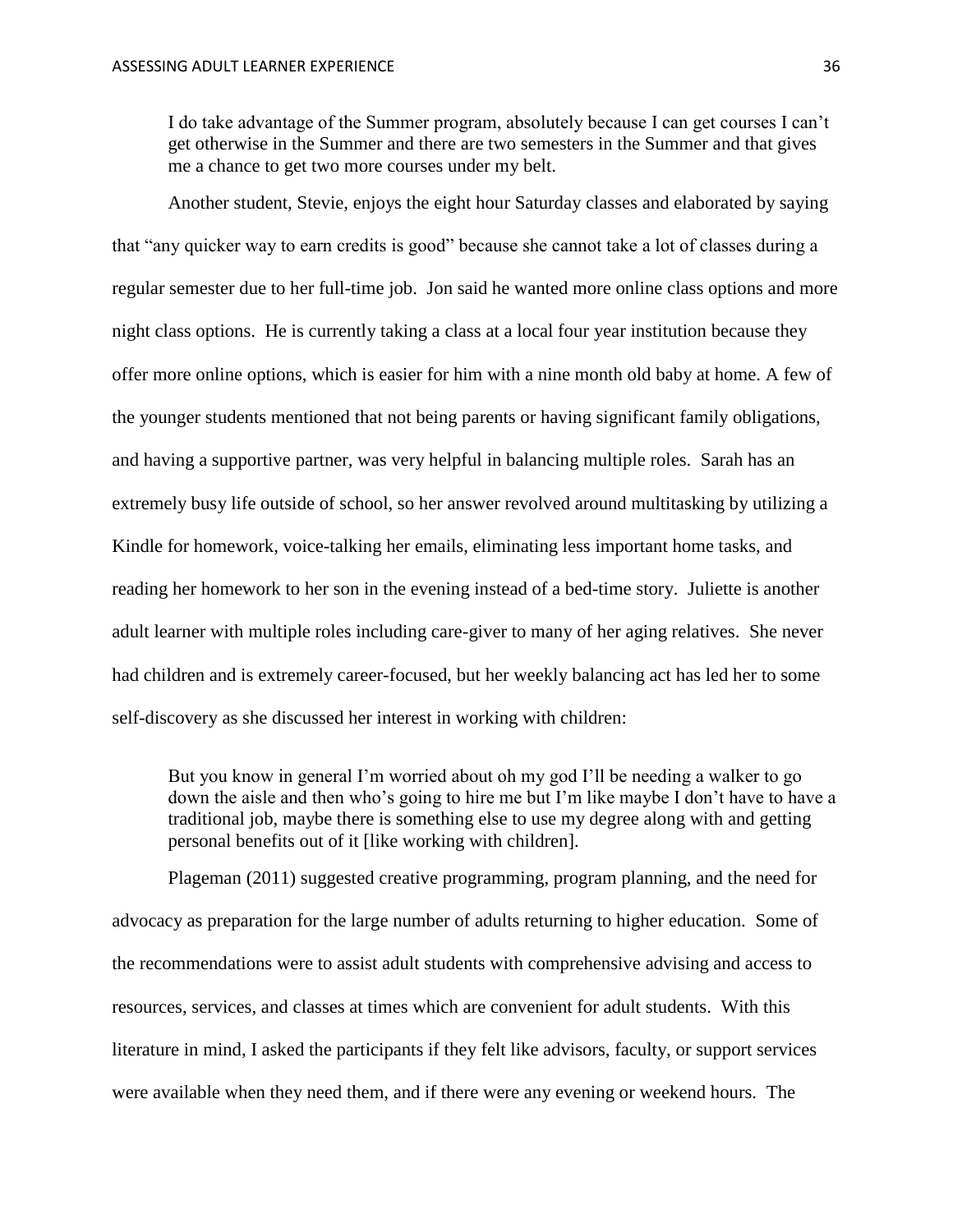overwhelming general response was, once again, about the lack of advising, especially for evening students. In terms of advising and student services, there are no weekend hours. Most of the participants said there are no evening advising hours, except for Stevie, who claimed her advisor is available on some weeknights but holds an open time slot so no one can make appointments.

#### <span id="page-37-0"></span>**Suggested services and recommendations for improved practice**

Participants were asked what services they would like to see on campus that could be beneficial to adult students. The most popular answer centered on advising and the second most popular answer revolved around classes. In terms of advising the suggestions were: more hours available, an initial meeting/check-in with an advisor, advising on course selection, tracking student progression in terms of where they are in the process and progressing towards graduation, and more outreach. All of these suggestions demonstrate a need to address the lack of communication between the students in the School of Continuing Education and the advisors who work for that part of NSU. Some students specifically asked for more advising availability for adult students who attend night classes and/or work full-time jobs. Again, the perceived difference between the treatment of day students and night students shines through in these answers. When I questioned Brad about his advising experiences, he explained:

I only take one class [per semester] so it's [the advising] not really a big deal but I do miss the notion of someone being my champion, say okay...so you do this and then come back and talk to me and we can talk about where to go next, something like that.

When it came to class improvements, the suggestions were: More weekend classes, more outside learning and connection to life experience, and more condensed classes. Southern New Hampshire University was mentioned as a great framework for condensed classes and a college that is more geared towards adults. When some participants mentioned weekend classes and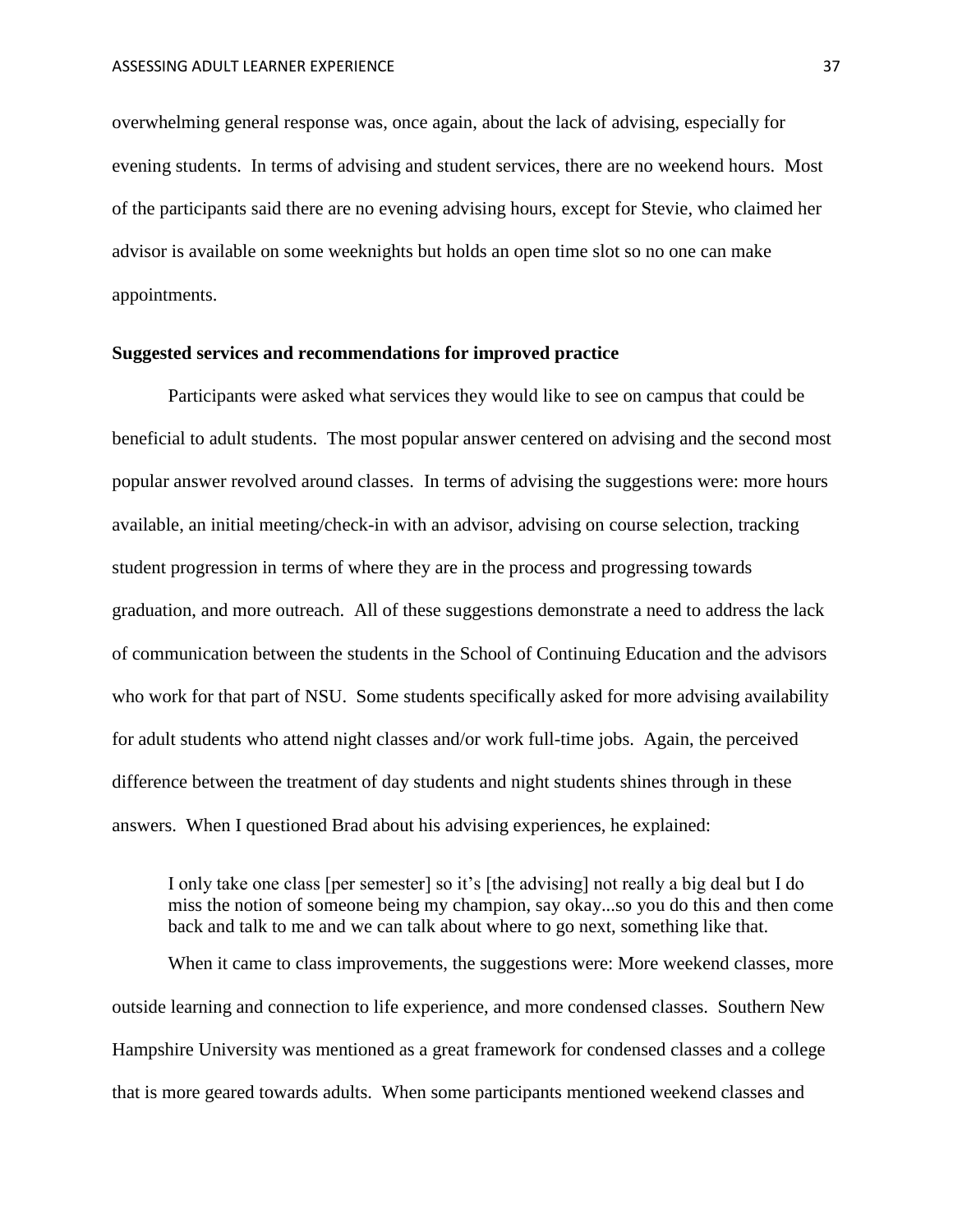condensed classes, it demonstrated a lack of communication and knowledge of course availability because a few participants had mentioned condensed courses that occur in the winter semester and that there are eight hour long Saturday classes available. Jon demonstrated this lack of knowledge when he reflected:

Yea, I mean, the weekend classes in general, I think are nonexistent at Northern Stark. There's a lot [that] could be done during the two days, you know. I think a lot of adult students would opt out and – I mean, I would gladly go there on Saturday or Sunday morning, for even two or three hours, do the class and move on. There's no traffic, you know. It's the weekend, so [if] you have the classes [they] would be huge [in popularity] if they implemented it.

To expand on which services could benefit adult students, I asked what kind of changes participants would like to see on campus for adult learners. Some mentioned more advising outreach to new students, a center or a room for continuing education students, an orientation for new continuing education students, and wishing more of their previous classes had transferred. Throughout the course of the interviews, Brad, Stevie, Jon, Juliette, and Carl, all admitted they had to strongly advocate for transfer of credits from other institutions. They thought more of their classes from previous institutions should have passed on and counted towards their degrees at NSU. Some students said there was a lot of "back and forth" between the heads of their departments, deans, professors, and sometimes advisors, over what classes can and cannot count towards credit accumulation. Carl elaborated on this credit confusion when he expressed his frustration with the lack of advising:

You basically show up and they just say oh, 'what are you looking for help with?' and you tell them that you, and I do this a lot coming in because I had to argue for certain credits to be recognized to account for my next degree and I was not going to take certain classes over again especially where they were not directly supporting what I was going to do so I had to go a number of times to kinda get some assistance on how to get the credits applied and then try and figure out ways to fill up my schedule.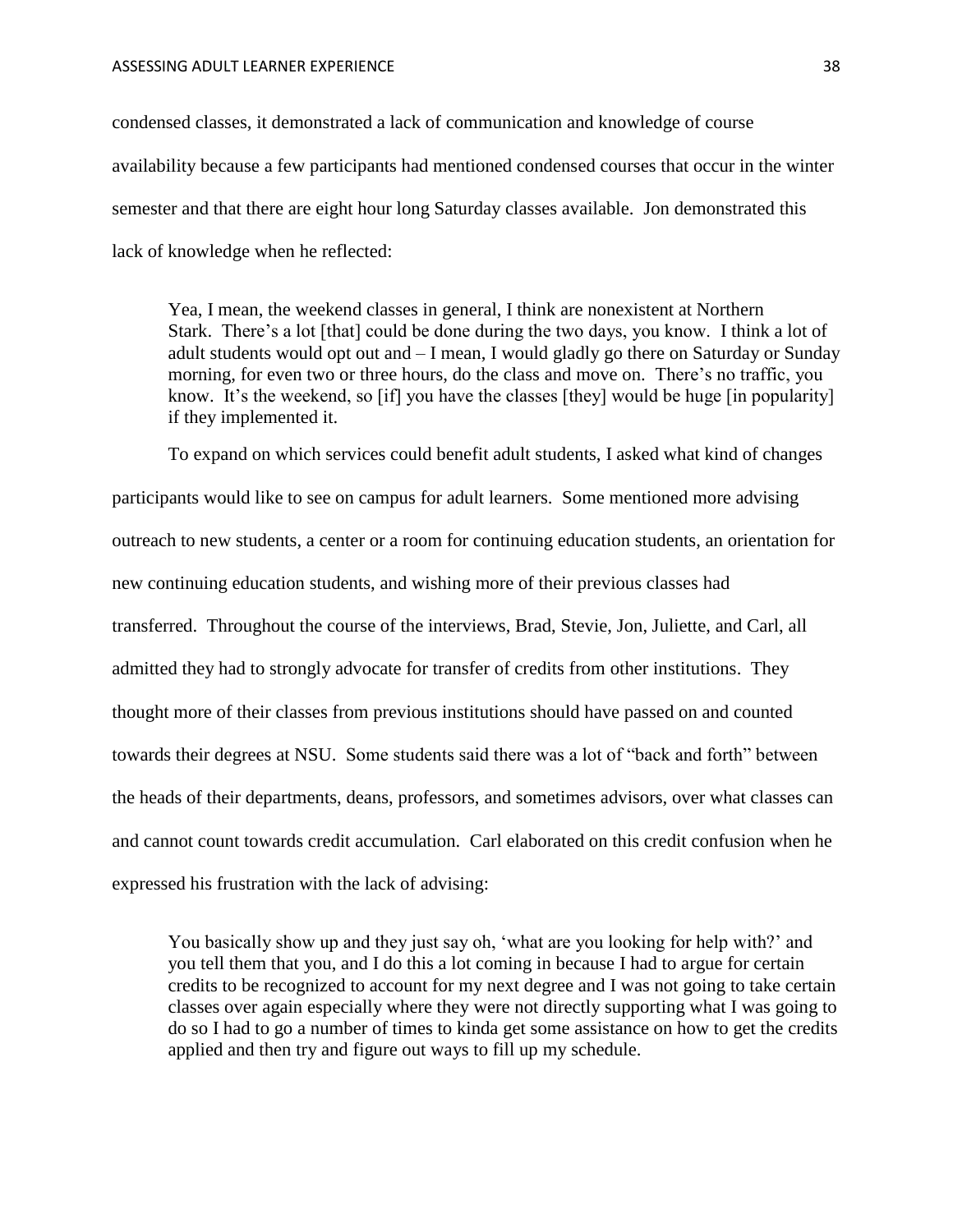Plageman (2011), in discussing how to keep adult students engaged and keep retention high, stated that adult learner persistence was often impacted by length and type of program, course-related or institution-related factors, inadequate advising and not feeling connected to the institution. Research in this study indicated that students may be more likely to withdraw from the institution when personnel is not available for the students to assist them with various collegiate issues.

In my pursuit of discovering the best possible service to assist adult students at NSU, I asked the participants if they would be open to having a younger mentor, attend an orientation specifically for adult students, attend a library/research orientation or a writing workshop if they were available. Half the participants immediately said no to a younger mentor and a few students said yes to all of the services I proposed. A couple of the students attended an orientation when they started at Northern Stark University but Sarah's orientation was led by a student and she was the only adult student in attendance. Several of the students would participate in a writing workshop if one was offered because they want to learn the writing formats as they prepare to apply to graduate school. Several students suggested a library research orientation, a tutorial on Canvas and Brad, who is 65, mentioned an adult student mentor. Brad suggested:

Another adult learner yes, who can tell you how to get around the ropes…with the older people it's more like what are the ropes, how do I get to somebody, how do I, what if I can't get this class, how do I do that?

I ended the interviews by asking the participants what advice they have for adult learners attending Northern Stark University. Out of all the advice given, three themes were identified: orientation, time management, and the role of being a student. One was the importance of what might be called "orientation activities" such as: getting an advisor, knowing the campus and your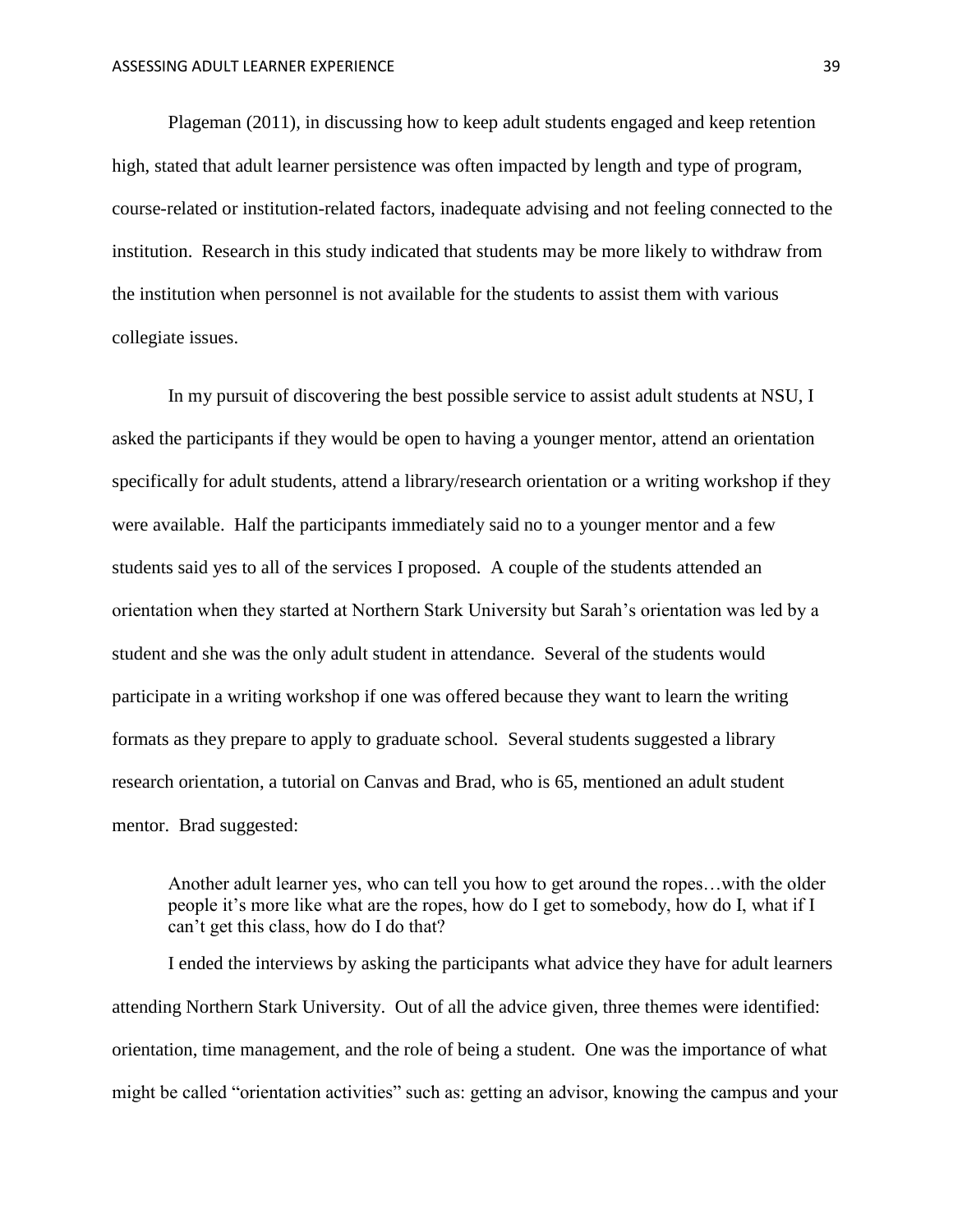bearings, knowing the rules, registering early, making sure your classes transfer, and figuring out the parking situation. Time management was another point several students touched upon because it is a critical resource. Juliette really honed in on the time concept when she reflected:

Give yourself enough time so you don't feel so stressed out and trying to get your work done but you're paying for this, you wanna learn something and have it benefit you and if you're just skimming everything, you're not going to learn everything…and get a maid (laughs).

The last point revolved around achieving balance in their role as a student, while also understanding the commitment they are making as students, find a routine, be consistent, and batch cook if you have a family. Bravo had a positive quote that nicely concludes the spirit of these students and their commitment to learning. He stated:

NSU is a great school and there's a lot of really good professors out there so yea, I would just stick with it and if you're frustrated with that particular professor, don't be afraid to either switch classes or reach out to another professor because there's no reason not to have a good experience at Northern Stark. There's a lot of great professors out there.

The participants provided important data for these findings. They had a lot of positive experiences ranging from the excitement of being a student, good relationships with their faculty and peers and a lot of confidence in the classroom. They suggested improvements with advising outreach, the enrollment process, and classes being added to evenings, weekends and Summer sessions. They stated that a center for adult students and an orientation for adult students would be very beneficial to new adult students attending NSU.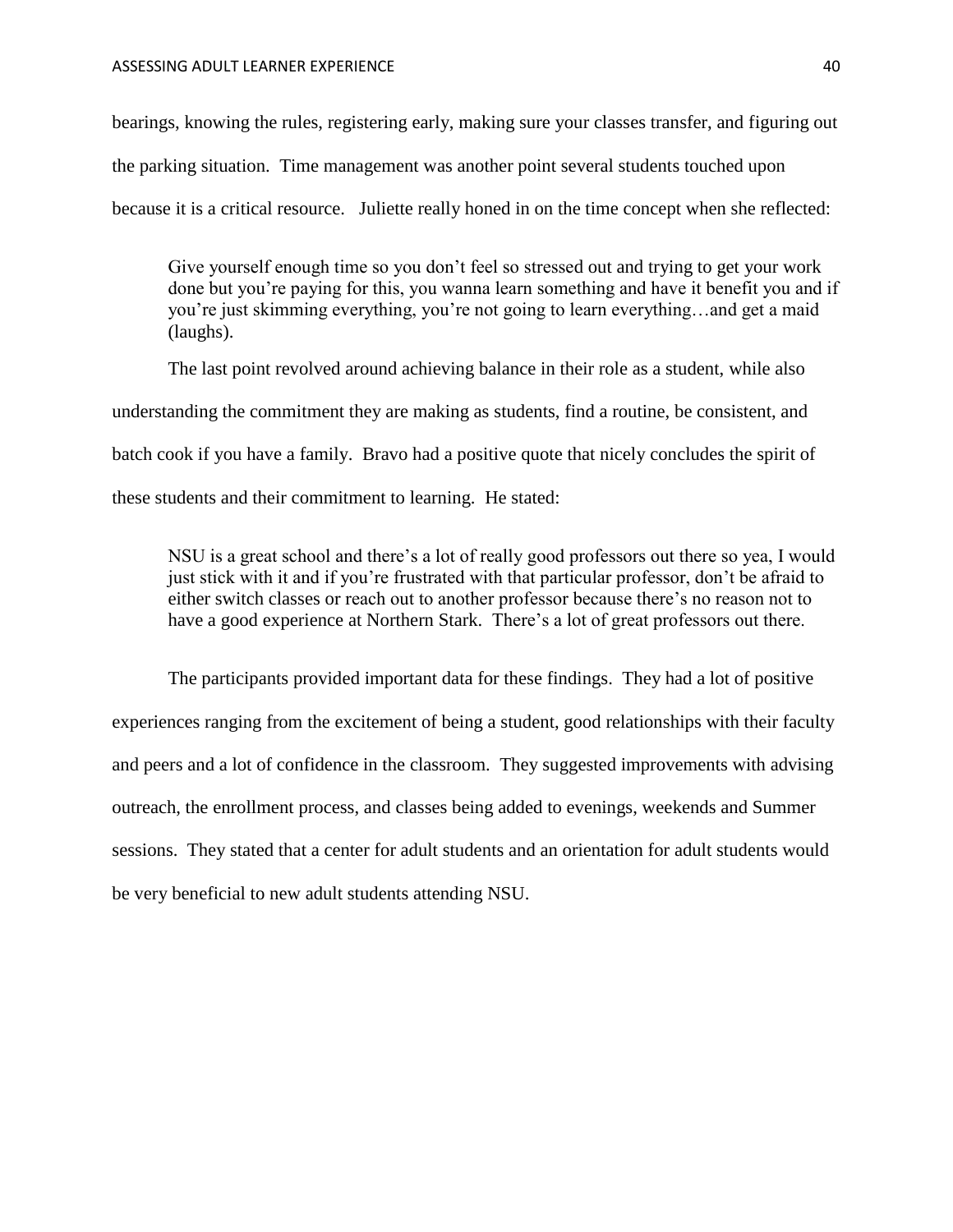#### **Recommendations**

<span id="page-41-0"></span>I have integrated the data from my study with the literature in order to construct concrete recommendations for improving practice at Northern Stark University. These recommendations pertain to advising, a student center, class improvements and new student services to improve upon some of the aspects of the adult student experience at NSU. All of the participants in my study shared many of their positive experiences at NSU with me throughout the interview process. They all appear to be thriving and excited as they pave their ways towards their degrees so the recommendations are intended to guide faculty and staff in continuously boosting student experiences at NSU.

### <span id="page-41-1"></span>*Recommendation 1: Northern Stark University should institute improved advising for adult Continuing Education students.*

Through the interviews with eight participants at North Stark University, it became clear that their biggest concern, in terms of student services, was the advising system, or lack thereof. Some of the participants did not have an advisor, others had unpleasant advising experiences, and some students said they could not make appointments with their advisors because advisors' hours are not convenient for these students who are only on campus at night. One student mentioned that advising in the evening is a first come, first serve basis so if they had limited time, they were not able to meet with an advisor. Because NSU explicitly advertises to adult students on their web-site, advisers ought to be mindful of adult student's lives outside of the institution which often entails full-time employment and family obligations, thus limiting their time on campus.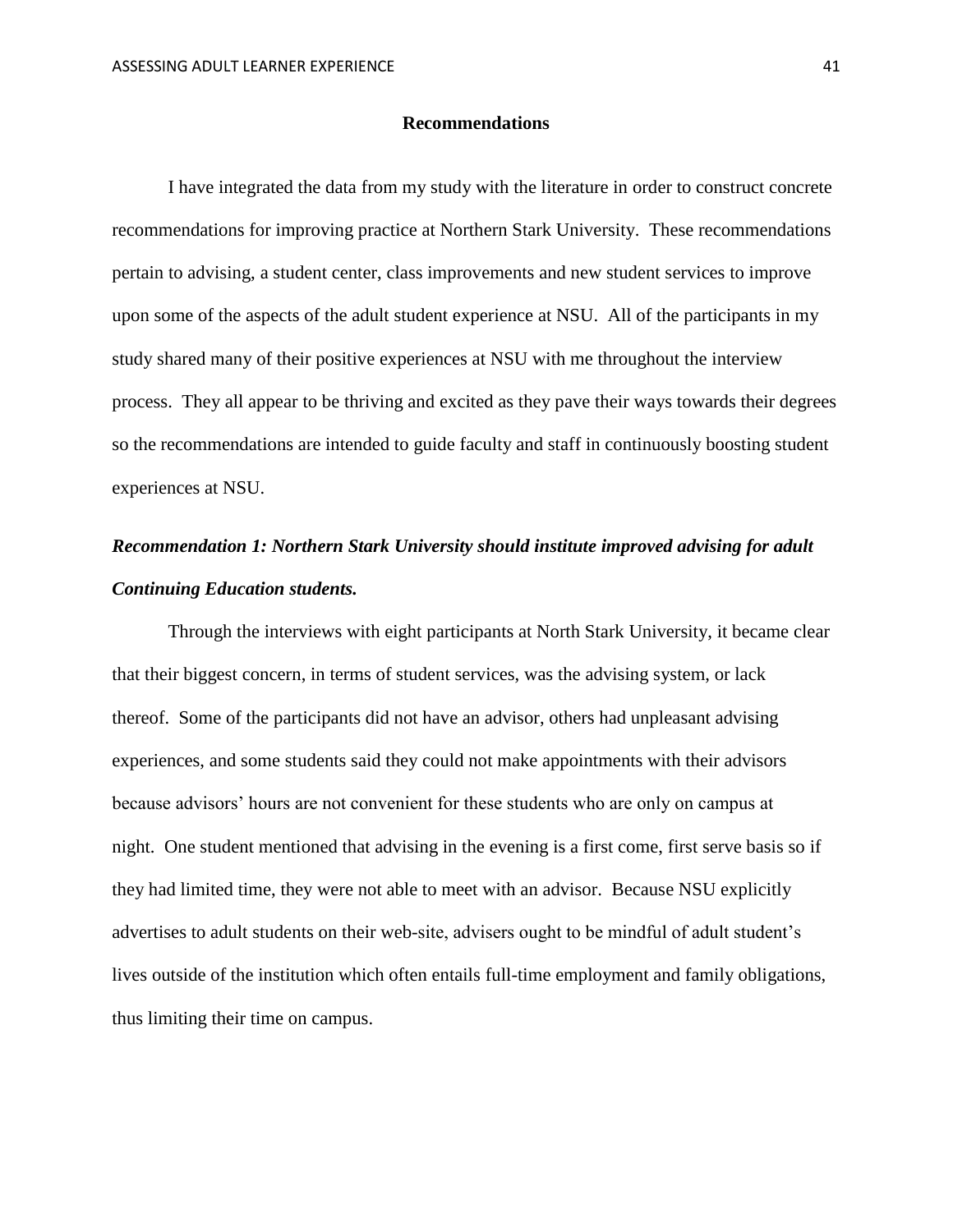The participants expressed they wanted to be contacted by an advisor to meet in person and discuss their classes, programs of study, and their path towards graduation. Gordon et. al (2008) expressed that establishing trust and mutual levels of respect and providing a less formal environment are some ways for advisors to establish positive relationships with adult students. In addition to offering hours that are workable for adult students, advisors should find creative ways to engage their adult students in their limited time on campus.

In terms of ideas for making advising more accessible, NSU should offer evening and Saturday advising with a sign-up schedule which can be done through the institution's learning platform (Canvas), or using a similar multi-use platform like google docs. All adult students should have access to the schedule and should be able to sign up for times to meet with an advisor in 30 minute blocks. There should be an initial outreach to students at the start of each semester reminding them to make an initial mandatory appointment with an advisor; this can be done via mass email to all students in the School of Continuing Education. Judging by the good response I received through a mass email to NSU adult students, it is clear students check their emails and have a quick response time, and thus would likely also be responsive to advisors.

Offering evening and Saturday advising hours, conducted in person, would also be a good option. They might also consider offering advising over the phone for students who are not on campus regularly or through a Zoom link or Skype meeting for a more personalized meeting off campus. By way of comparison with another local institution that also heavily markets to adult students, UMASS Lowell offers in-person appointments, email consultations, and Skype appointments (UMASS Lowell, 2016). Their advising page states that services are provided by professional staff advisors who are knowledgeable in many aspects of academic advising which include planning, course selection, changing majors, and course deletion/repetitions and SIS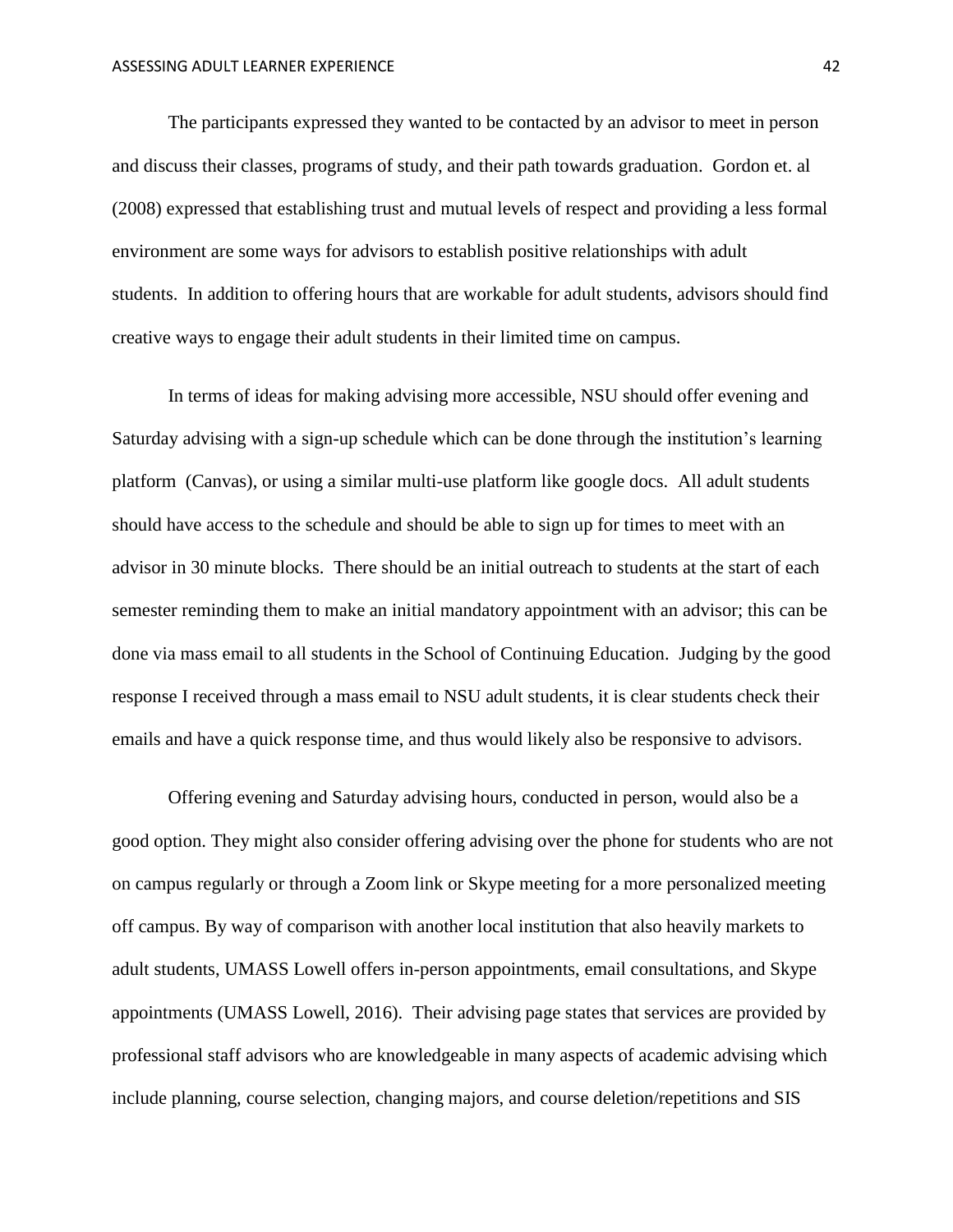functions which is the online software system of UMASS Lowell which students, faculty and staff use to input and access all types of student information (UMASS Lowell, 2016). Some of the NSU students had a difficult time navigating Canvas so advising on how to use the NSU online system would be beneficial as well and will be addressed upon more later in the orientation section.

The advising hours should be expanded into the evenings and weekends. By adding more hours and days, another full-time or part-time advisor should be added to the advising department who is willing to work on designated evenings and be accessible on designated weekends. The budget should dictate the full-time or part-time status of the new advisor. Adult students may feel more comfortable with another adult. One of the participants, Brad, had mentioned that if they were to have a mentor, they would want another adult student as a mentor. I liked Brad's idea and agree that the mentor should not be a younger student but I do think the mentor should be a full-time professional with credentials and experience. The mentor should be familiar with the higher education process and working with both traditional and nontraditional students. Some of the participants told me they were uncomfortable having younger day-time students tutor them or advise them on scheduling and classes. Tyrion was sent to the admissions office for guidance in enrollment instead of going to the advising center. He expressed his frustration with working with a student when he stated:

So what I did was I went to the initial admissions meeting and they set me up with a student which was not helpful at all. I had a brief meeting with one of the students who was able to go through the navigator site and say okay here is what you know you would require for your degree. They didn't really have any ideas as to what classes I should be enrolling in, or what the timeline should be.

Tyrion's statement reinforces that advising should occur between a student and a professional advisor, either in the advising department or in the adult student lounge or gathering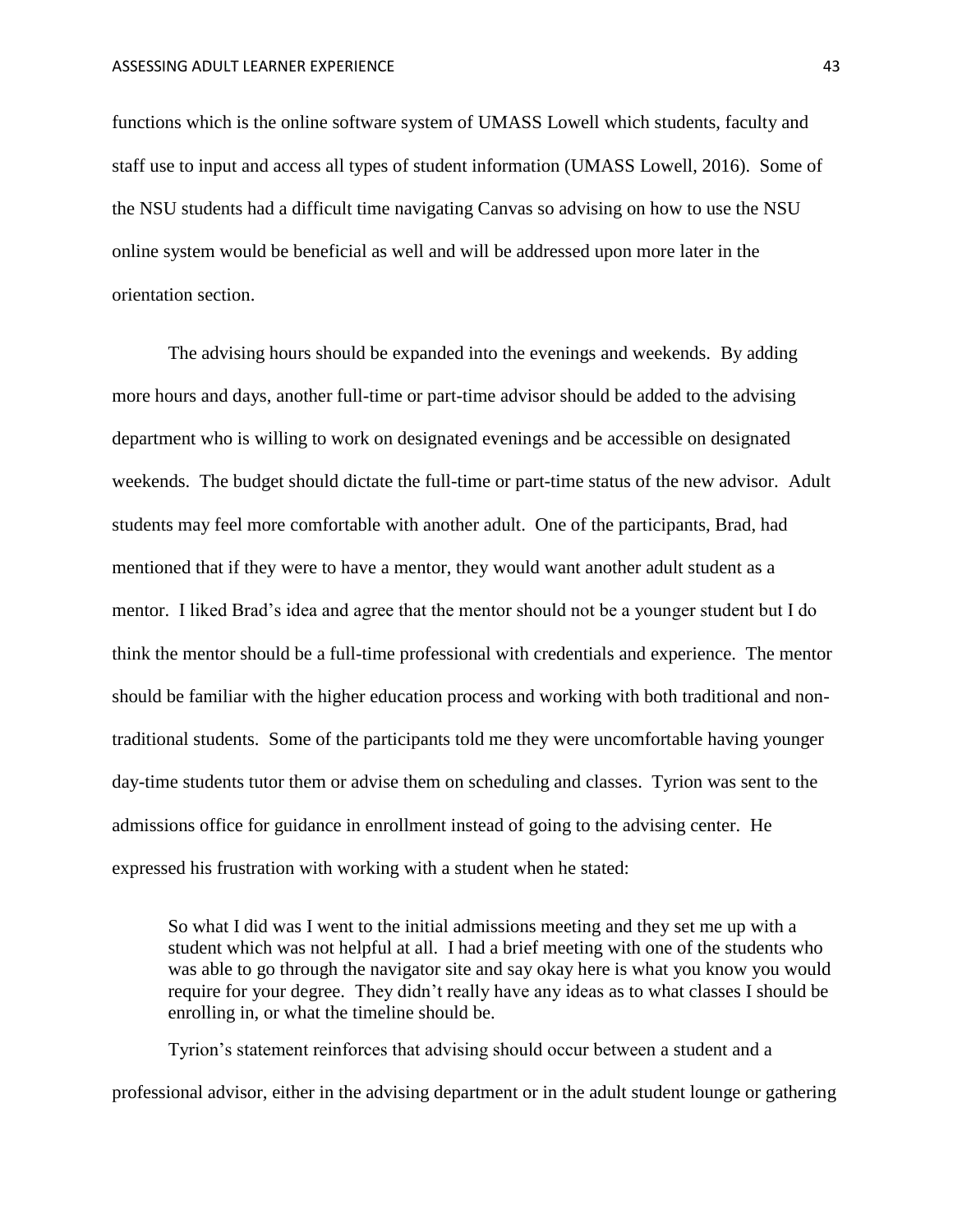center for adult students. Advising locations should be more centralized, if they are spread out it could become confusing to students. Adult students in the Continuing School of Education should know to either go to the Center for academic excellence which is the main building for advising or the adult student center.

## <span id="page-44-0"></span>*Recommendation 2: Northern Stark University should improve the advising website page, to include more updated and engaging information.*

After exploring the North Stark University web-site I was confused by the purpose and execution of the advising page specifically. This page mentioned that day students are assigned to a faculty advisor while there was no mention of evening students. The page states that appointments are strongly suggested and students are linked up to an advisor based on their last names, however I did not see any email addresses or office phone numbers with extensions listed next to the advisor's names and appointments were not mandatory.

I checked the advising syllabus for all grades on the NSU advising page which states that, among other things, to prepare to speak with an advisor, students should mostly utilize the website for advising. However, in practice, this appears not to work especially well; None of the participants spoke highly of Navigator or Degree Tracker and seemed to use it out of necessity, or as a last minute resort, not because they wanted to use it or because they enjoyed using it.

Given these challenges, the advising portion of the school's web-site should be more user-friendly and more advising ought to occur at the advising center to avoid confusion. The advising site could be updated by the North Stark IT department, IT adult student interns, or as a class project for Computer Science students. If this is done internally, it should not cost any money and if these modifications are made by adult students it furthers their skill sets and creates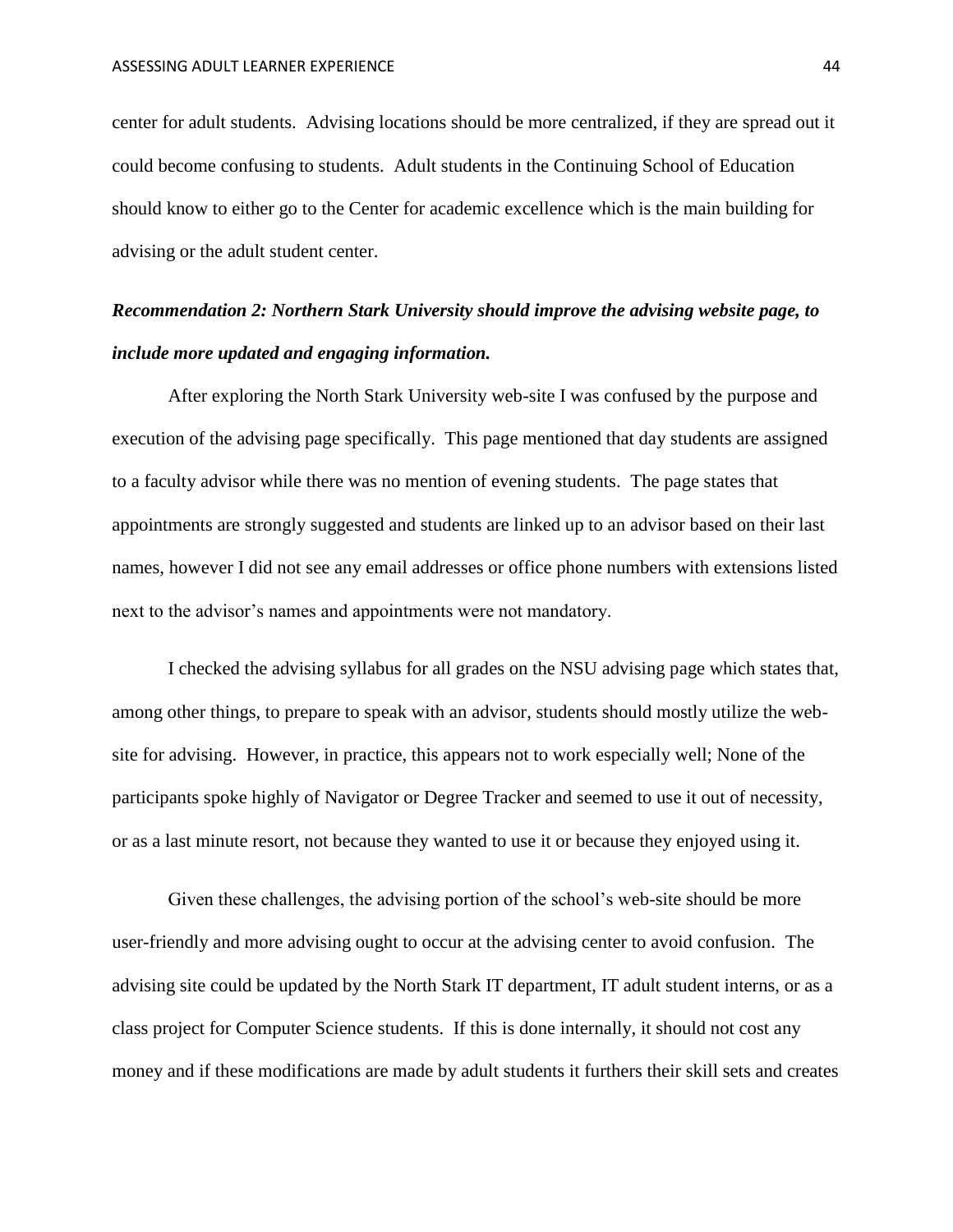more practical experience tied in with class experience. Kenner and Weinerman (2011) studied adult student learning strategies and found that adult students are self-directed, take responsibility for their actions, have an extensive depth of experience which can tie into their self-identity and are task motivated. While conducting the interviews, students indicated they wanted classes to connect more to life experiences and their careers. Most of the adult students attending NSU have or had careers and several had IT backgrounds and could easily contribute ideas, suggestions, and feedback on how to improve the advising site as a class project or internship. This could potentially allow them to bring their life experience into the classroom.

At Goddard College, adult learners have contributed to the betterment of their campus when the college shut down its traditional, core residential program and switched to a low residency adult program as the sole campus offering (Carlson, 2011). Goddard now has the highest number of students in decades, and money to refurbish the campus, when in the past it had come close to financial ruin. Adult students who want something more intense than traditional distance education and have families or jobs to keep in another part of the country attend an intense week of residency which include meetings, seminars, private conferences, social gatherings and meals. The residency includes students obtaining a new advisor who helps them design coursework for the coming semester. Once the residency ends, new faculty members and students from another degree program arrive and the cycle continues all year long bringing about new opportunities for both non-tenured faculty and adult students (Carlson, 2011). Although Goddard is a very different example to illustrate how adult students could benefit their institutions, I wanted to cite it. I'm not sure NSU could hold a program like the one provided by Goddard but perhaps it can help foster new ideas on how adult students could have a distinct program that both benefits them and the institution.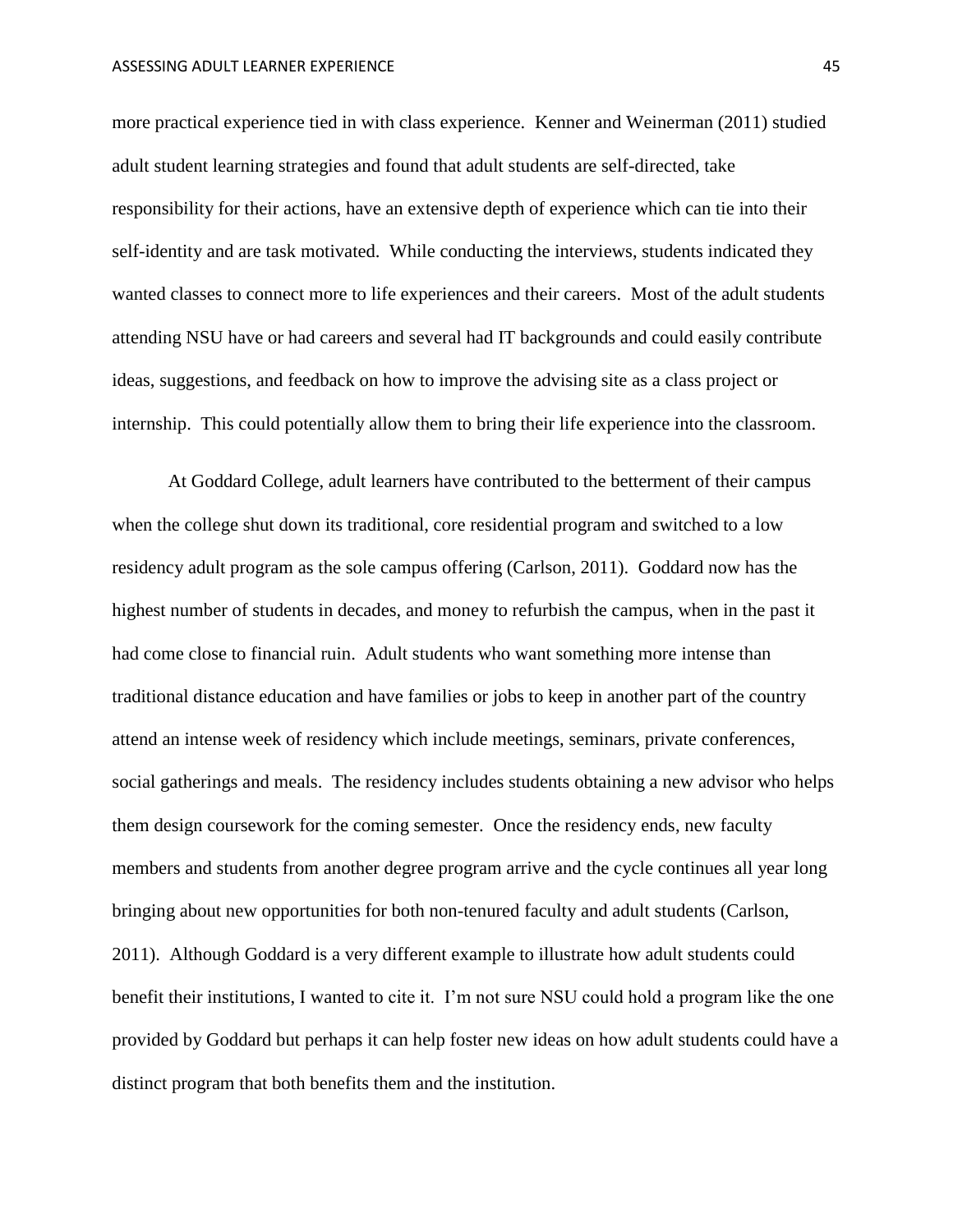## <span id="page-46-0"></span>*Recommendation 3: Northern Stark University should have a comprehensive student lounge or other gathering center for adult students.*

One of the suggestions participants in this study discussed was for a center or a room dedicated to adult students. This room or center could provide a quiet place for adult students to meet their peers, work on projects, study, relax, and feel comfortable. Where most participants admitted to feeling like non-traditional students because of their age, student status, life experiences, and for being mistaken as faculty members, the adult student center could function as an area where students can mix and mingle with other non-traditional students. The adult student center should allow any student access so long as they are respectful, dedicated to learning, and aware of the University's mission.

The center should be run by an advisor, a full-time staff member, and a part-time student intern and could provide a space for tutoring and advising. The full-time staff member will run the center and host events and workshops based on the student's needs and interests such as writing tutorials or study groups. The staff member should create a student council for the center and the council should advocate for the adult student population by identifying any student concerns, increasing awareness of adult students and their presence on campus and play an active role in the success of adult students (University of Wyoming, 2016). The staff member should also act as a liaison between other advisors, faculty and student services. Tables, chairs, a printer, and a small area filled with information about other student services on campus should be provided. Flyers promoting on and off campus events should be posted around the center. The purpose or mission of the center should promote continued academic success no matter what the age of the student may be. The center should foster relationships between adult students, their peers and staff, creating a tighter campus community. It could also serve as a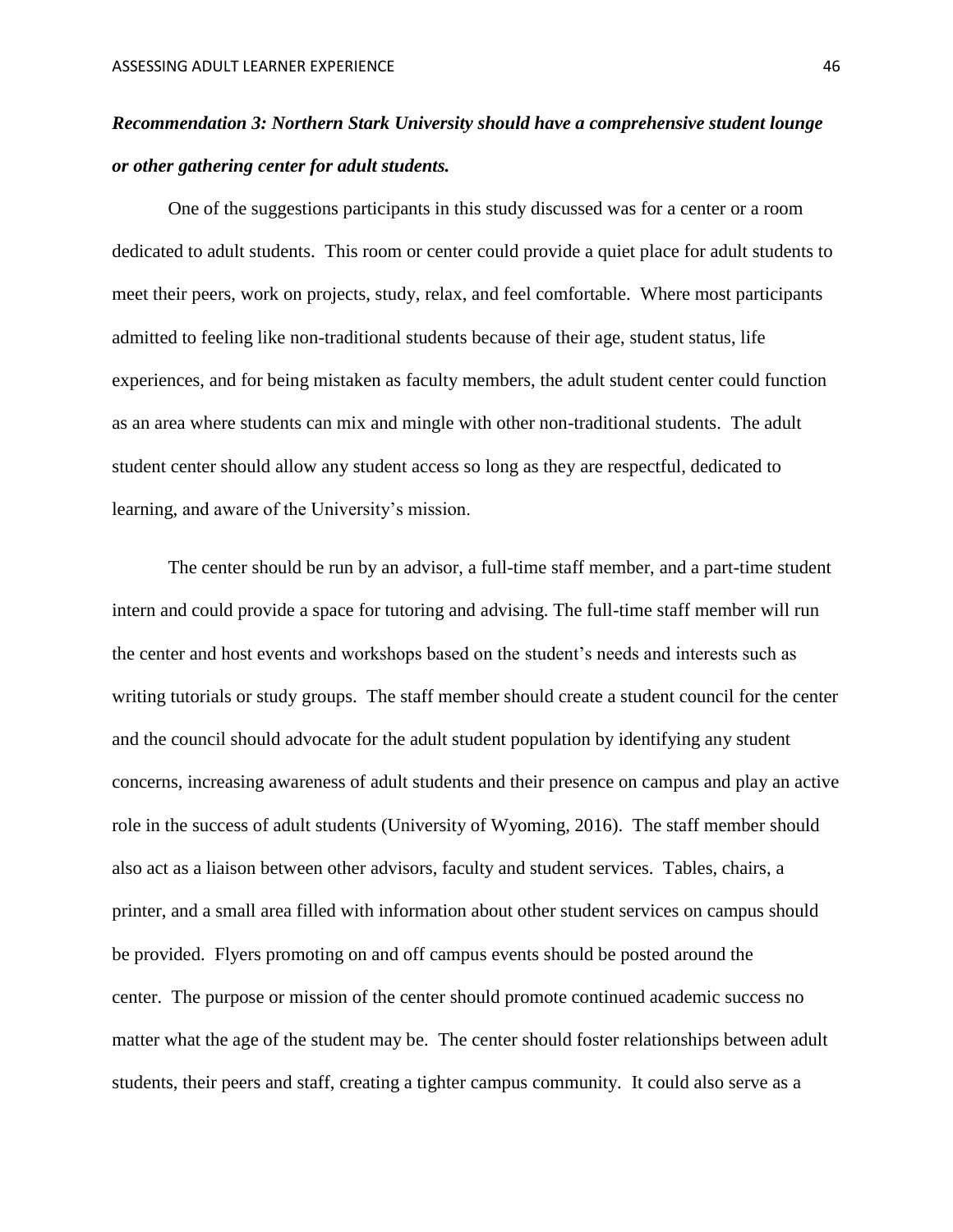place for adult students to go between classes. The center will be open for day and evening adult students as a way to diversify their peer relationships. If it is located in the Center for Academic Excellence, it will put the students close to the advising center. Many of the participants interviewed cited a difference in treatment between the "day students" who were often the traditional aged students versus the "night students" who are typically adult learners. The adult center could help bridge the gap between these two student populations.

The University of Wyoming (University of Wyoming, 2016) houses a nontraditional student center geared towards adult students who are twenty-five and older, veterans, students who are married or parents, responsible for dependents, and staff members who are attending classes part-time. The center services students who are exactly like the participants in this study. The center at the University of Wyoming has lounge furniture, computers, a printer and scanner, refrigerator, and a large table social area for adult students. It hosts events and workshops "designed to assist adults returning to school and build their skill set for college success" (University of Wyoming, 2016). The non-traditional student center, which welcomes all non-traditional students, could be an excellent model on which to base the Northern Stark University adult student community center.

## <span id="page-47-0"></span>*Recommendation 4: Northern Stark University should hold orientations for adult students aged 25 and over on evenings or weekends.*

When I asked the participants what services they wanted for themselves and other adult students, some mentioned they wanted an orientation for new Continuing Education students, while a few participants said they attended an orientation. One participant, Sarah, said she was the only person to show up for an orientation which was led by a younger student. This clearly indicates a lack of communication between staff and students if most of the participants were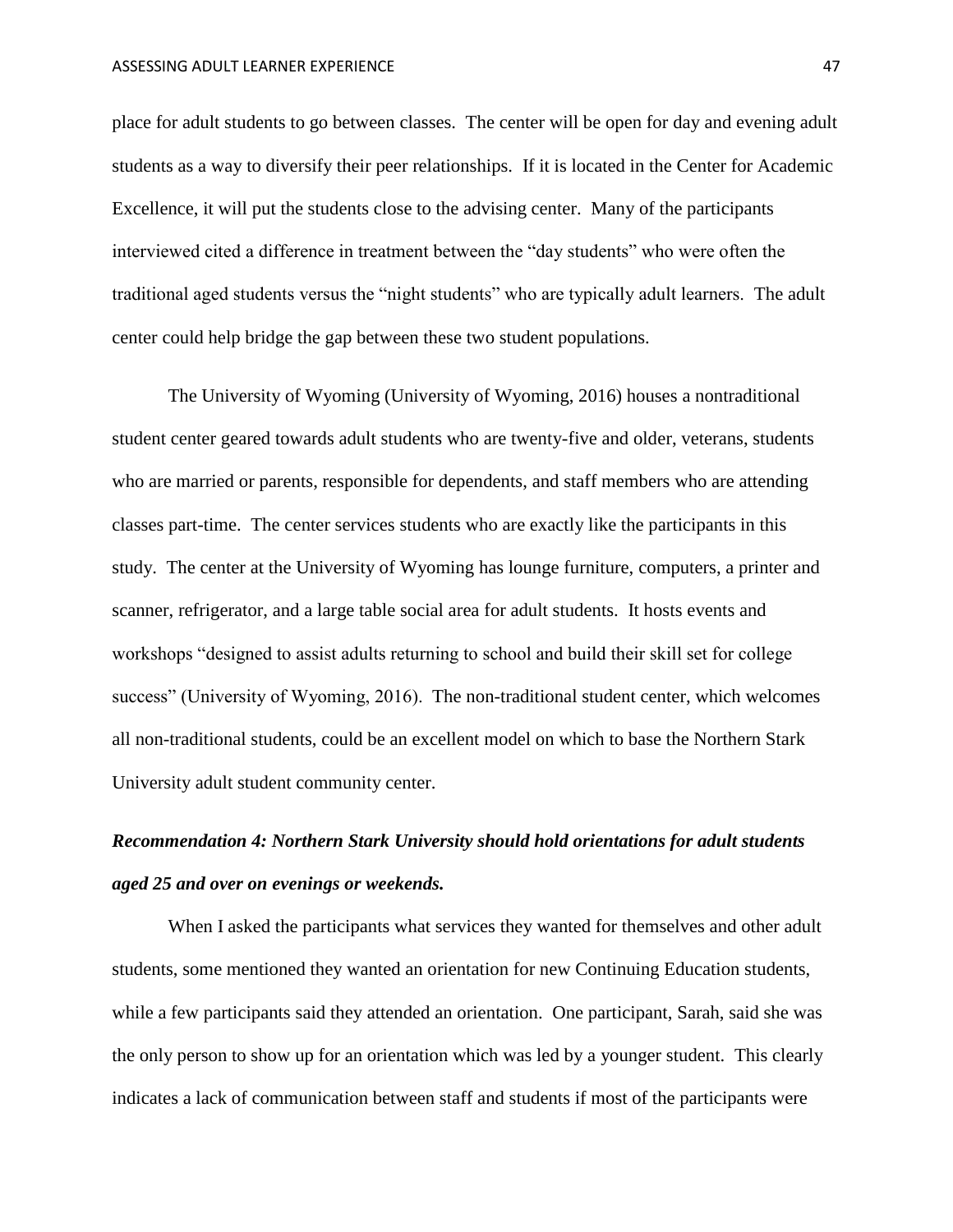unaware that an orientation existed. An orientation is a great way to introduce students to the campus and ease fears about locations, services, parking, etc. I would propose an orientation for new adult students aged 25 and older who are full-time or part-time which could occur in the evening or on a weekend so students can attend it without having to miss work. Family members should also be welcome for students who are parents or want family member support. An invitation to the orientation could be sent out in the mail and also emailed to students in advance so they could mark the date and make whatever preparations they need so they can be in attendance. Several orientation dates should be offered before the start of the school year.

The orientation would include a tour of the north and central campus, time reserved for students to get their id cards, submit transcripts if they have them, register for classes with an advisor and visit the bookstore. There should also be information on financial aid with staff from the financial aid office in attendance to answer any questions, a tutorial on Canvas to acclimate students to the school's online system, and a Q&A session with the tour guide who could be a current adult student, staff member or faculty member. Student service buildings, the library, parking, dining areas, athletic areas, and academic buildings should be pointed out during the tour. An orientation packet should be provided with a map of the university as there are 3 campuses at Northern Stark University, a list of academic departments, advisors, faculty and staff members, student services including the math and writing centers, tutoring, and mentor opportunities should also be listed. Student clubs and campus events and tips on parking and information about the area around the campus should also be included. Some students in this study did not know they needed a student id. Without the id they are unable to access the parking garage. If an orientation could include obtaining a student id, submitting transcripts,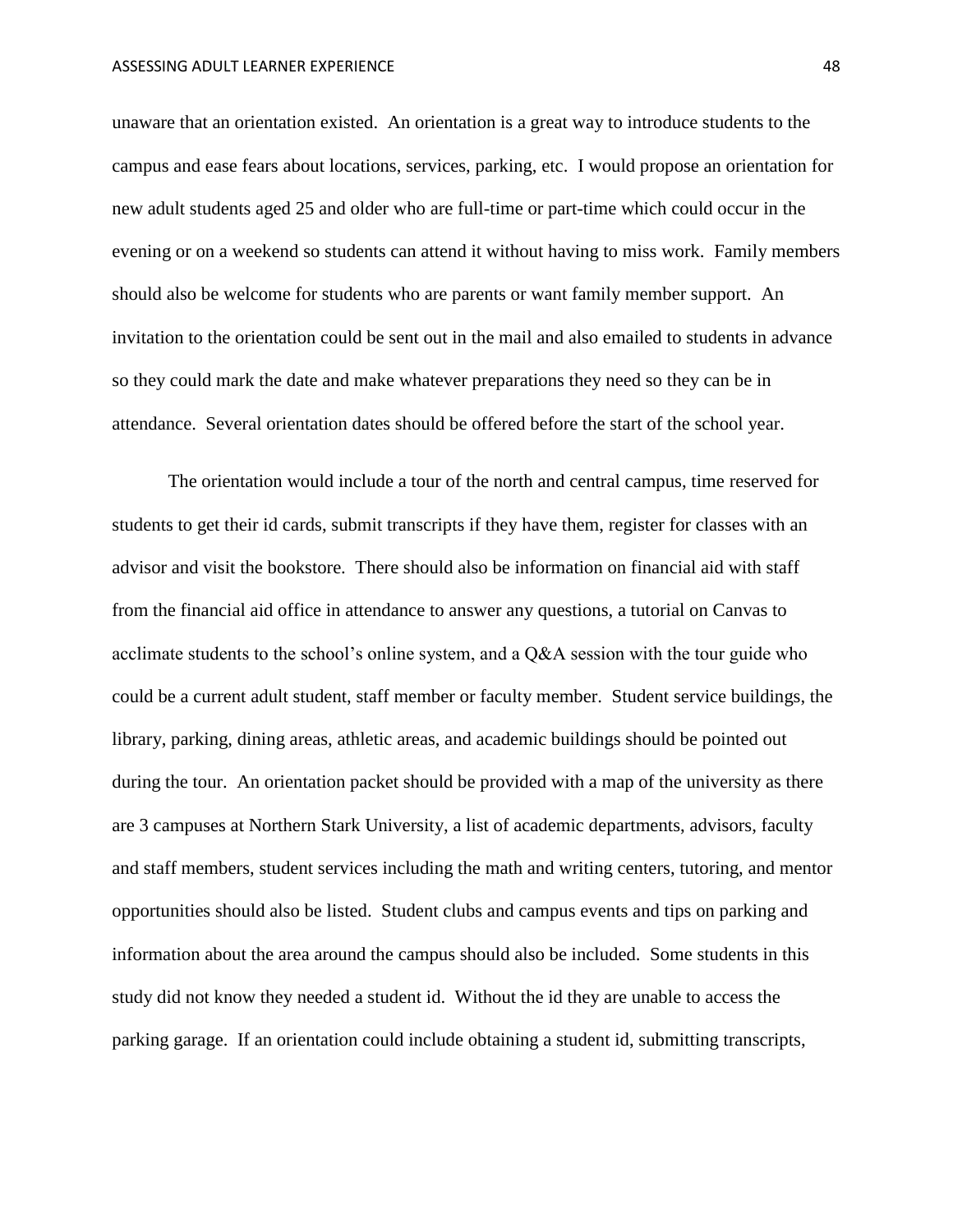learning about financial aid, and registering for classes with an advisor, the transition into college would arguably proceed more smoothly.

By way of a compelling example, The University of Southern Indiana holds an orientation for transfer and adult students (University of Southern Indiana, 2016). This is a one day event that begins at the resource fair with advising and registration appointments lined up. The orientation gives students the opportunity to meet their peers, learn the campus, receive their student id card and learn about the University and its mission (University of Southern Indiana, 2016). They also offer an online orientation for students who will not be able to make it to the campus, that orientation is geared for distance learners, students in the military, adult learners who are twenty-five and older and transfer students who have an associate's degree or are transferring with 60 or more credit hours (University of Southern Indiana, 2016). A few of this study's participants worked two jobs so a weekend orientation could be difficult for them to attend but an online orientation could solve that problem.

### <span id="page-49-0"></span>*Recommendation 5: Northern Stark University should improve class availability and structure for adult learners.*

Many of the participants mentioned having great support systems through the NSU faculty and department heads. One participant, Bravo, mentioned that a faculty member became a mentor and helped him apply and get accepted into graduate school. Despite the praise of Northern Stark University faculty, participants wanted to see changes made in the classroom in terms of when classes occur, class availability, more condensed classes, and more learning outside of the classroom with more connection to life experience during lectures. Over half of the participants stated that they felt more of their credits that they received from previous institutions should have been accepted and counted towards their degree or certification at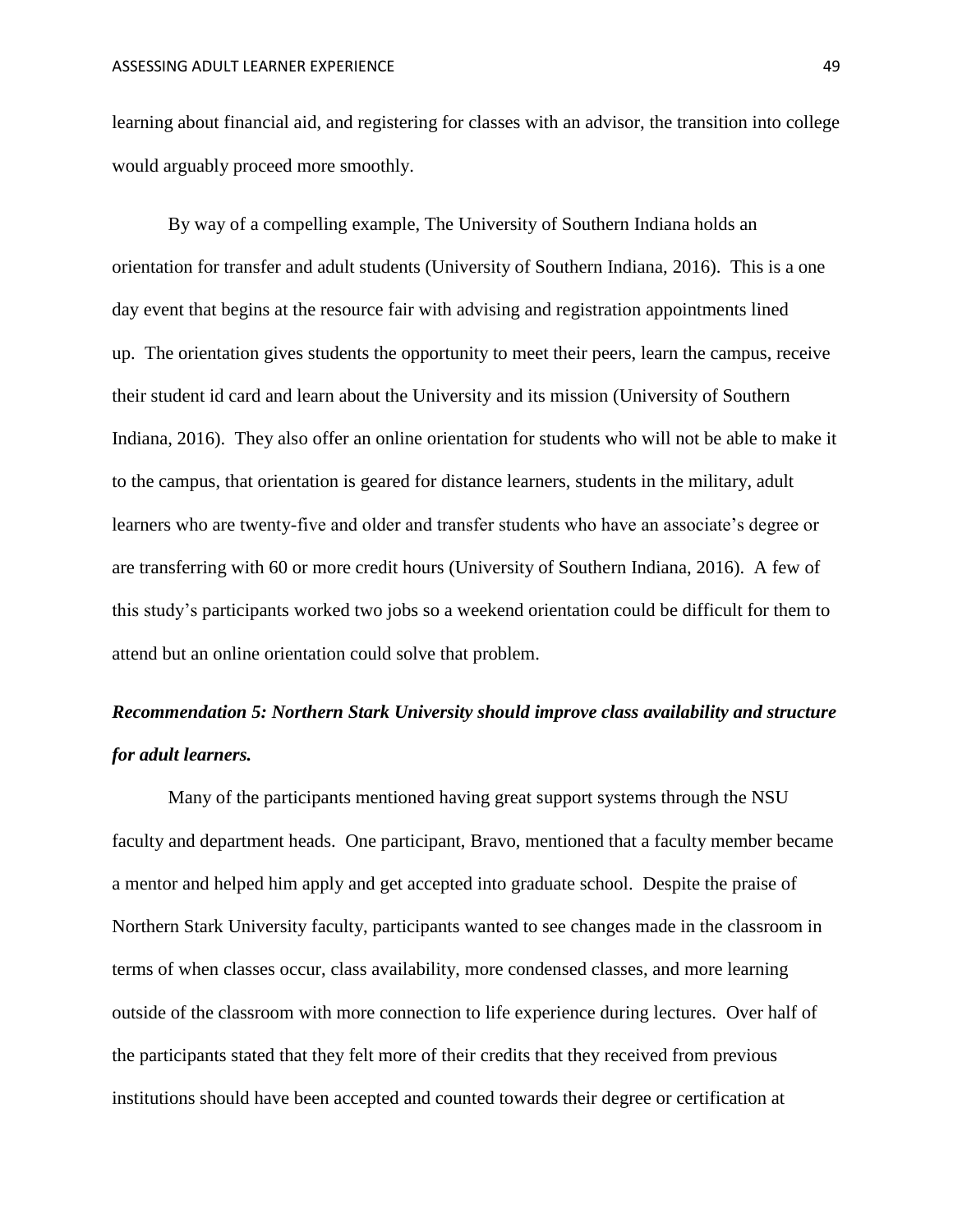NSU. In order to discover what classes students think should be counted for credit hours, there could be more communication with the students via surveys or focus groups. These types of data collection could help ascertain what else Northern Stark University can do to make the educational experience the best that it can be for matriculation adult students. Brad reiterated this sentiment when he claimed:

My biggest issue with NSU in this area is, and again, I have great regard for Northern Stark, the teachers and the environment, but it's a little bit old fashioned. If you go in some of these other schools, notably like Phoenix or Southern New Hampshire University, they are very innovative about how they leverage your life experience and how they tailor their objectives of their learning program to get you a degree and the idea is that they are trying to get you a degree not because you're going to go off and become whatever it is you want to be when you're 18 but because you want the degree.

When researching alternatives, I found that the SNHU web-site is very easy to navigate and understand. They have a page specifically dedicated to transferring credits. They accept up to 90 credits of previous coursework and will work with students to see if they qualify for scholarships. They partner with community colleges around the country and the admission team will walk students through each step to make sure the transition is smooth. I also noticed that there are multiple terms that start throughout the year so it's easy for students to jump back into higher education when they are ready (Southern New Hampshire University, 2016). As this example shows, the addition of a credit transfer page could benefit both day and evening students.

Because the participants have busy lives outside of the University, many of them took advantage of Summer classes, condensed classes, life experience credits, or online courses and they want more of these options to be available. If NSU wants to retain their adult student population, offering more condensed classes, life experience credit, and online class options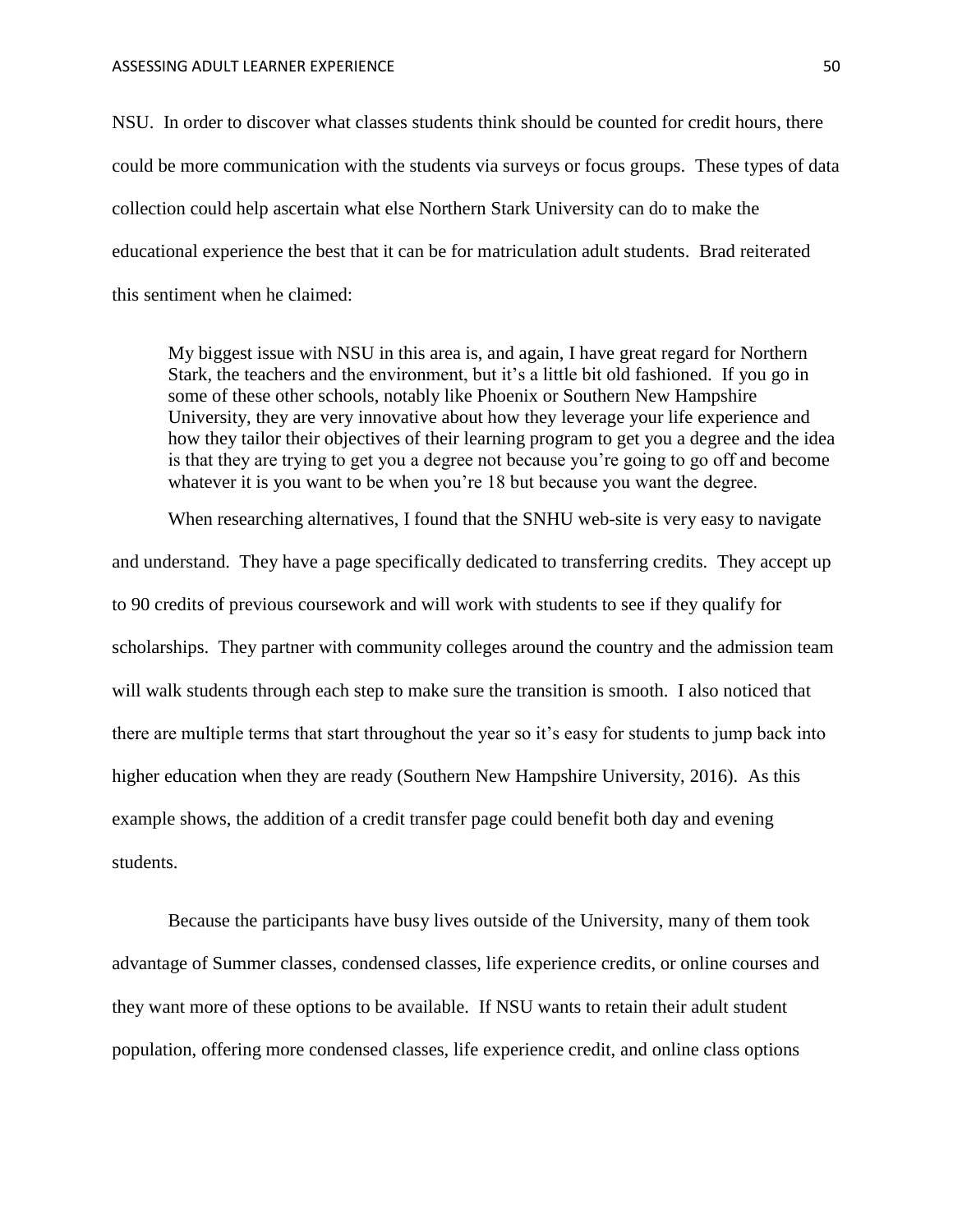would be ideal. Offering credit for community service roles could also attract more adult learners, and enhance the experience for those active in their communities.

One of the participants, Jon, started attending a local four year university because they had more online options available which meshed better with his hectic schedule. These additional classes could be advertised via Canvas, flyers around campus, and mass emails so all the continuing education students know they are available and these could be taught by adjunct faculty who are seeking a fuller schedule. A survey should be sent out before anything is even planned to see how many students in the continuing education program would want to take condensed or online classes, and at what days/times. It was very clear through the interview process that these adult learners want to be heard, and want it to be known how seriously they take their education and how they want to make the most of it and be successful.

## <span id="page-51-0"></span>*Recommendation 6: Northern Stark University should invest in new student services and a new staff position.*

During the interview process, I gave the participants some suggestions on new services or improved services that could be implemented at Northern Stark University. A few of the suggestions were being paired with a younger student mentor and a writing and research workshop to better understand writing formats such as using APA format in writing and how to utilize library resources both on and off campus. Most of the participants had zero interest in a younger student mentor but one participant suggested an adult student mentor. Considering how much the participants disliked group work with traditional aged students, it follows that they would prefer an adult student if they did choose to work with a mentor. This is an idea I think NSU should be open to or at least mention it to new adult students in the school of continuing education.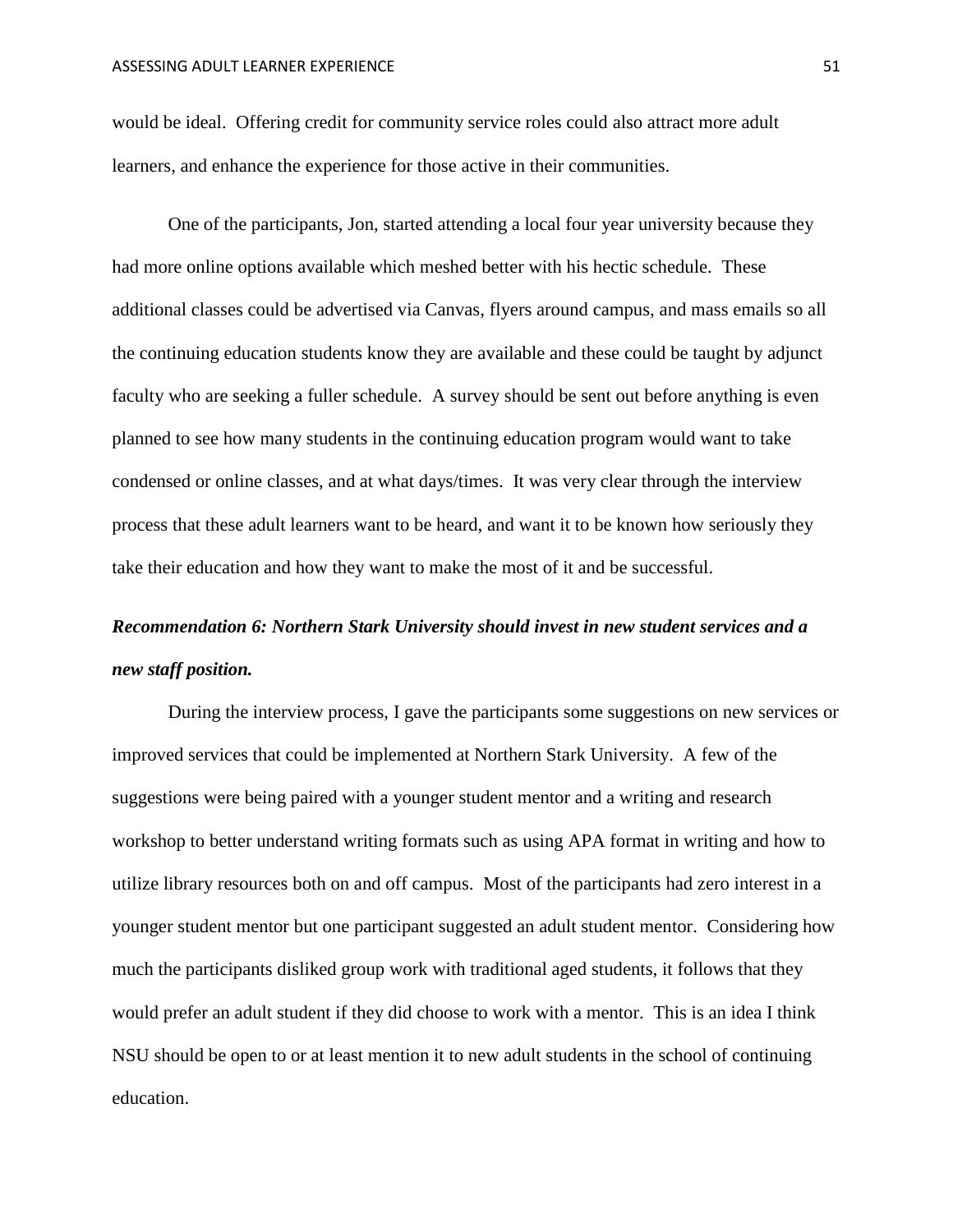Another student service idea for adult learners who cannot make it to campus very often could be offering online tutorials on different writing styles. Merrimack college graduate programs, heavily populated by adult learners, provides an APA bootcamp for students prior to the start of classes. If an NSU faculty member could produce an online tutorial or zoom class for writing formats, I believe many students would reference it, especially if they cannot make it to the writing center. Some of the participants mentioned they were not confident about their writing or research skills. Cannady et al. (2012) stated that the internet and student-accessible online databases and catalogs created perceived technical obstacles for adult students in meeting their research needs. Adult learners also face other sets of challenges which include time and means of access and instruction which can negatively affect their ability to feel academically proficient. This can further lead to intense anxiety which can impact the students' ability to complete their goals or degree attainment. One of the participants, Juliette, said she would happily watch a tutorial while she was on lunch break at her job. The math center ought to produce some online tutorials as well. The tutorials could be uploaded to youtube with links provided to students via Canvas or the NSU web-site. The tutorials could be a step by step process on certain writing formats or ways to use the research materials such as the online databases and set up appointments with a research librarian. The new staff person in the adult gathering center could work with existing resources at NSU to create these tutorials.

My final recommendation is to advocate for a full-time or part-time coordinator position who can create ways to improve upon the entire higher education experience for adult students at NSU. The coordinator position should be for someone who could work in the adult student center, at least twenty-hours per week from the afternoon into evenings and on designated weekends. This person's duties should be to make sure the adult center is always operational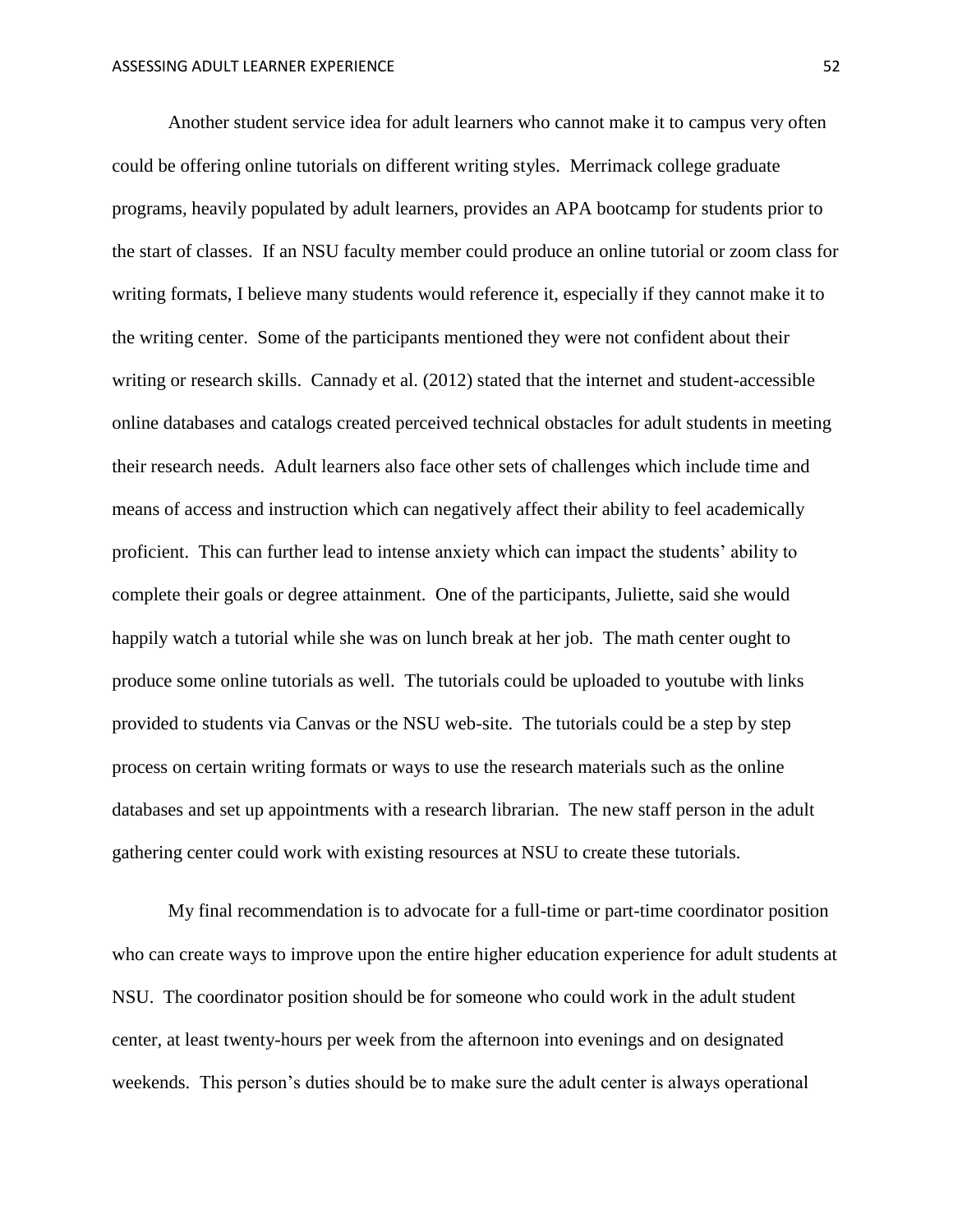and should serve as a liaison between faculty members, support staff, and students. The coordinator would perform advising functions, mentorship duties, could lead adult student orientations, and continue research on the adult student population and ways to transform their college experience as more research is certainly needed for all higher educational institutions for this expanding demographic. Assessment of the adult center could occur at the end of each semester to improve its functionality.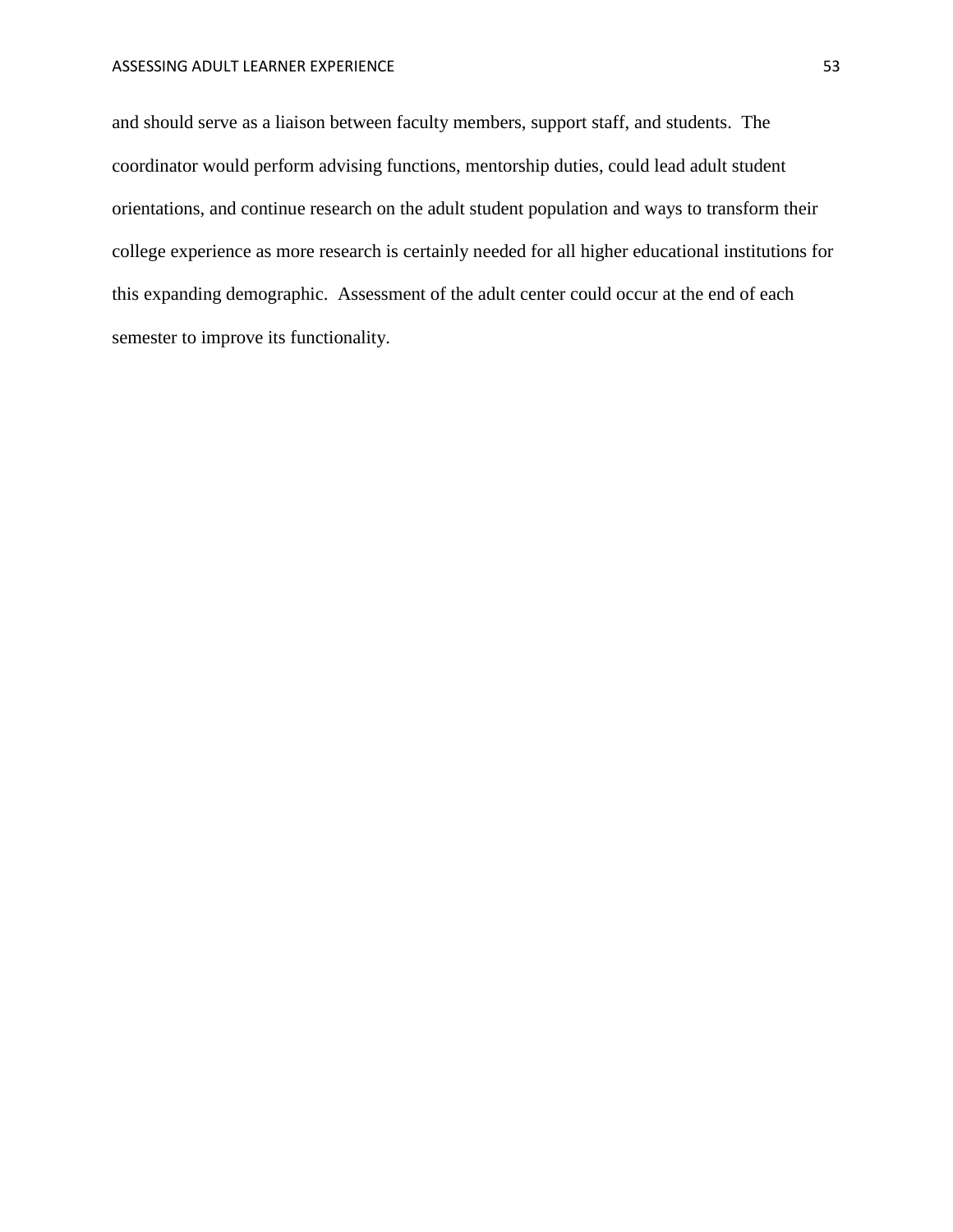#### **Conclusion**

<span id="page-54-0"></span>As an adult learner at Merrimack College, I have had both good and bad experiences inside and outside of the classroom during my return to higher education. Many four year institutions can be better prepared to assist their growing adult learner population as they transition back into being a student. This can happen through engaging in a deep understanding of what it is like to be an adult learner and what strengths they can bring to colleges and universities. New programs or services that are developed specifically for adult students could be beneficial to both the students and the institutions they attend. To continue to foster the intellectual growth of adult students, we need to understand the barriers they face and work collectively to bring about positive changes in programs and services to transform their higher education experiences.

Through the literature I collected and the interviews I conducted, I was able to gain insight into the adult student world at Northern Stark University. Many of my participant's stories correlated with the literature I cited in my study. Most participants worked outside of school, attended school part-time, and had family or community responsibilities outside of school. They returned to higher education or started college for reasons pertaining to their careers, new career aspirations, and degree completion. The participants took their roles as students very seriously by always coming to class prepared, spending a lot of time on assignments, leaning on work and life experience to boost their confidence, and reaching out to faculty members and department heads with questions or when they needed support. Participants anticipated and preferred a lecture format in class but also enjoyed life incorporation and practical application tied in with their learning experiences. They also felt like non-traditional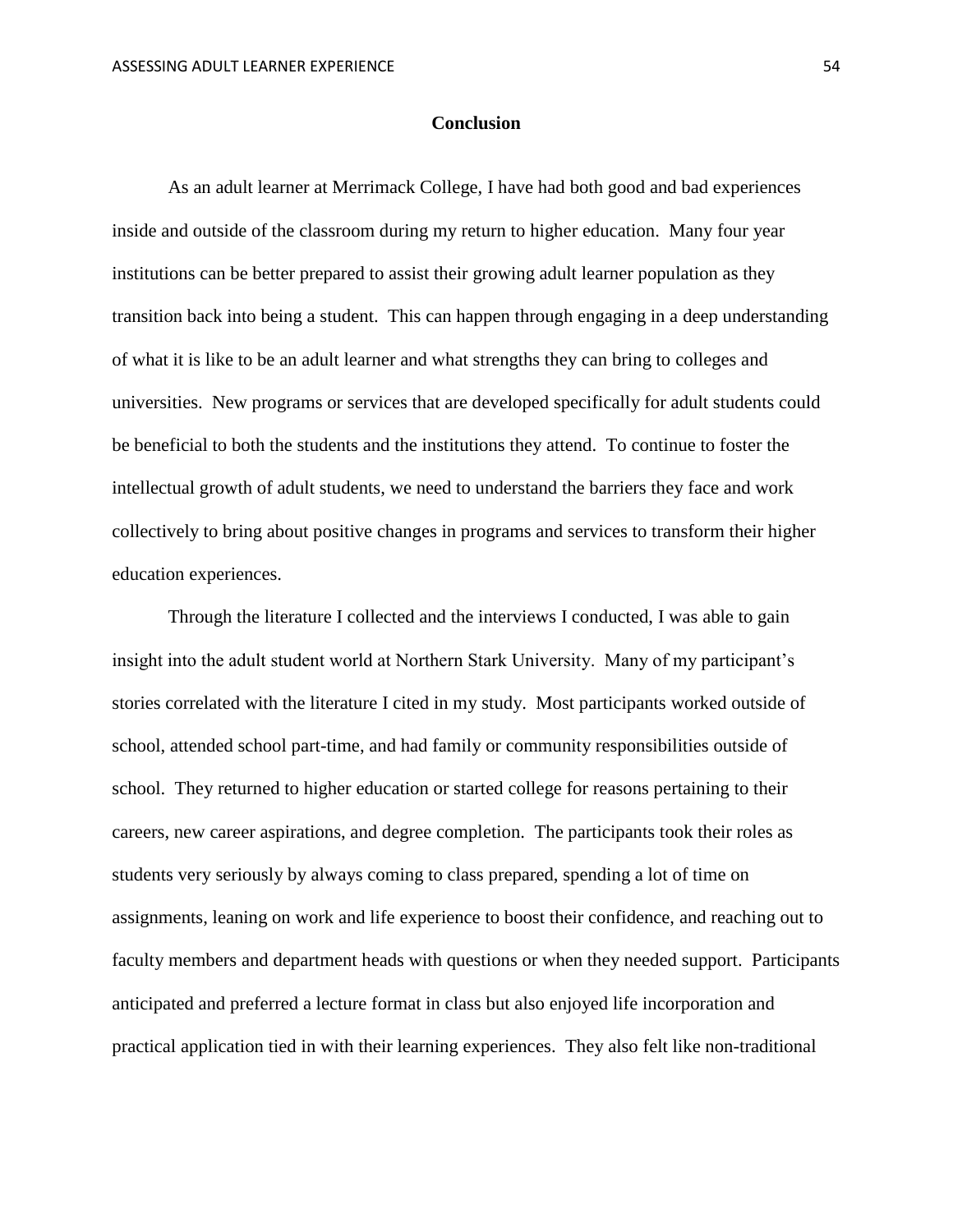students based on their work and life experiences and age difference when compared to the traditional day students.

Although the participants had plenty of positive experiences at Northern Stark University, they had recommendations on how the school can make improvements to better serve the adult students in the School of Continuing Education. Most positive experiences revolved around faculty relationships, the campus, meeting new peers, and degree-attainment, but the participants felt the advising and student services and programs for adult learners could be improved. Adding evening and weekend hours for advising and student services was greatly encouraged by the participants. They wanted to feel more of a connection with their advisors through an advisor out-reach, check-ins, face to face meetings, and tracking their progression towards graduation. In terms of classes, they asked for more online, evening, and weekend classes and emphasized how much they both enjoyed and utilized condensed classes as a faster way to earn credit hours. Together, the participants and I advocated for an adult student center, an adult student orientation, a more structured advising page on the web-site and more evening and weekend hours for advising and services.

In the article "Serving adult is beneficial both for students and the institution", Eric Weldy (2016) stated the following:

There are certain benefits for institutions if they're able to recruit and retain nontraditional students. I think it works both ways. Obviously it's a win-win situation for the students, for the university, but also it's a win-win situation for the community when the students are successful. Particularly as the students go back into the communities and they are able to get better jobs that put them in a position to provide for themselves and their families.

Weldy also commented that getting feedback from the adult students and making the environment more welcoming can retain this non-traditional demographic. His statements also back up the literature I used in my study and echoed what many of my participants stated as well.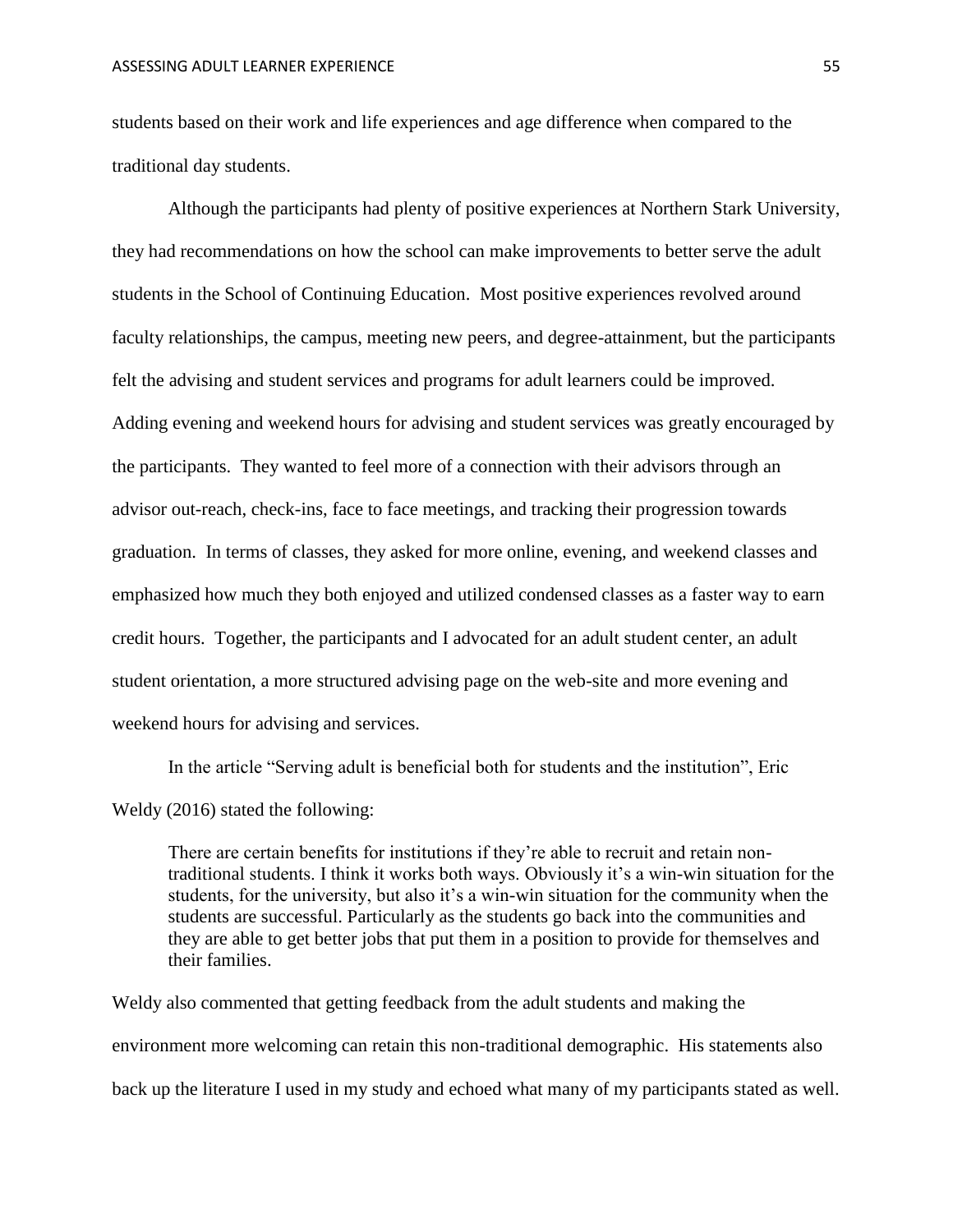Although my own personal journey back into higher education after a 14 year hiatus has mirrored a lot of the participant's stories, one of my main reasons for returning to Merrimack College was because I wanted to make a change. I want to look back on my life many years from now and know that I helped someone, that I impacted their life in a positive way, that I paved a way for a positive change. I did my study on adult learners because I know we are not the norm and we are sometimes overlooked because people assume because we are older, we can navigate the campus climate without any problBems. I hope by conducting this study, I was able to advocate for adult students and present programs and services that are attainable and can assist adult students in the future at Northern Stark University.

Kuh et al. (2010) stated that in the 1970's graduation rates were calculated on a four year metric while today the standard denominator is six years. Persistence and educational attainment rates, along with the quality of student learning, must improve in higher education to meet the needs of our nation and our world. Because one of the stronger purposes of higher education is to provide access, equity, and more economic opportunity for all, it is imperative that colleges and universities focus on academic preparation and motivation of its' students to ensure success and degree attainment.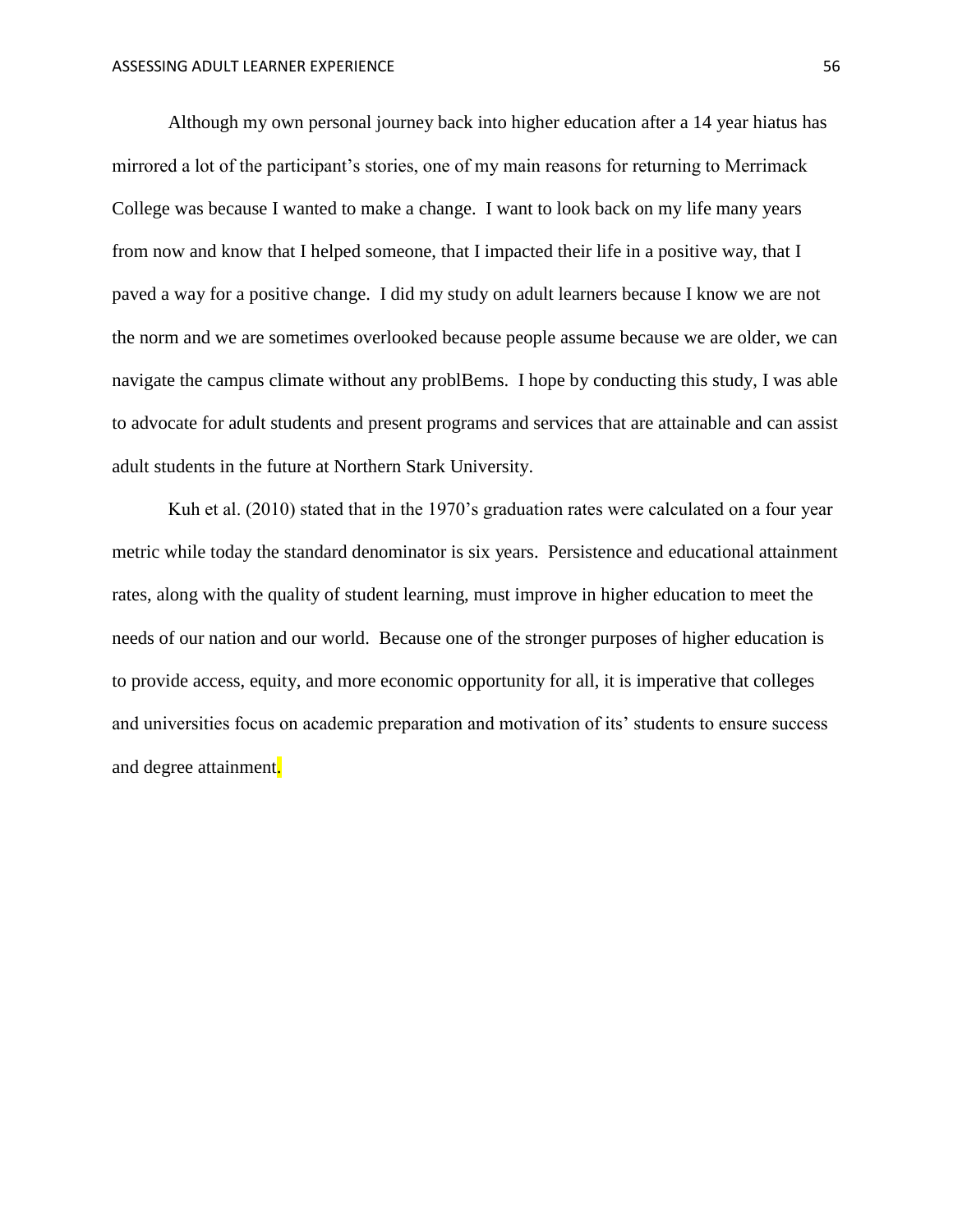#### **References**

- <span id="page-57-0"></span>Bohonos, J. (2014). Understanding career students as a key to best serving adult students. *Adult Learning, 25* (1), 28-30.
- Cannady, R.E., King, S.B., & Blendinger, J.G. (2012). Proactive outreach to adult students: A department and library collaborative effort. *Reference Librarian, 53* (2), 159-169.
- Carlson, S. (2011). Goddard college's unconventional path to survival: A 'low residency' program brings students together, but only for a week. *The Chronicle of Higher Education.* Retrieved from: [http://chronicle.com/article/Goddard-Colleges/128876.](http://chronicle.com/article/Goddard-Colleges/128876)
- Chen, J.C. (2014). Teaching nontraditional adult students: Adult learning theories in practice. *Teaching in Higher Education, 19* (4), 406-418.
- Day, B.W., Lovato, S., Tull, C., & Ross-Gordon, J. (2011). Faculty perceptions of adult learners in college classrooms. *Journal of Continuing Higher Education, 59* (2), 77-84.
- Deggs, D. (2011). Contextualizing the perceived barriers of adult learners in an accelerated undergraduate degree program. *The Qualitative Report, 16* (6), 1540-1553.
- Evans, N. J., Forney, D. S., Guido, F. M., Patton, L. D., & Renn, K. A. (2010). *Student development in college: Theory, research, and practice* (2<sup>nd</sup> Edition). San Francisco, CA: Jossey Bass.
- Goddu, K. (2012). Meeting the challenge: Teaching strategies for adult learners. *Kappa Delta Pi Record, 48* (4), 169-173.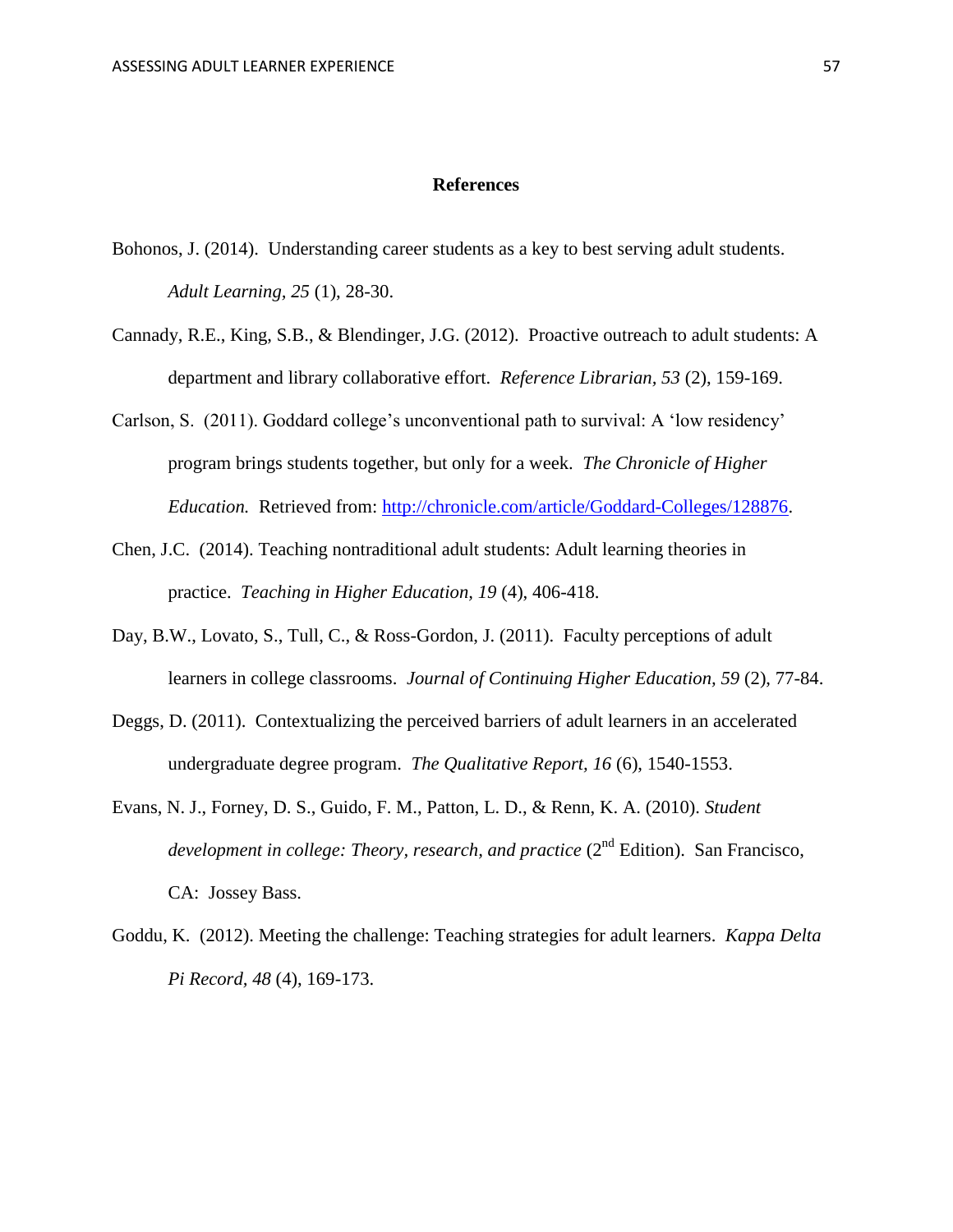- Gordon, V.N., Habley, W.R., Grites, T.J. (2008). *Academic advising: A comprehensive handbook.* (2nd Edition)*.* National Academic Advising Association. San Francisco: Jossey-Bass.
- Kasworm, C. (2003). Adult meaning making in the undergraduate classroom. *Adult Education Quarterly, 53* (2), 81.
- Kenner, C., & Weinerman, J. (2011). Adult learning theory: Applications to non-traditional college students. *Journal of College Reading and Learning, 41* (2), 87-96.
- Magolda, M.B.B. (2008). Three elements of self-authorship. *Journal of College Student Development 49* (4), 269-284.
- Mertens, D.M. (2015). *Research and evaluation in education and psychology: Integrating*  diversity with quantitative, qualitative, and mixed methods. (4<sup>th</sup> Edition). Los Angeles, CA: Sage Publications, Inc.
- Petty, T., & Thomas, C.C. (2014). Approaches to a successful adult education program. *College Student Journal, 48* (3), 473-480.
- Plageman, P. (2011). Educator, planner and advocate: Higher education for adults in the new millennium. *Adult Learning, 22* (2), 32-36.
- Saldana, J. (2015). *The coding manual for qualitative researchers.* (2<sup>nd</sup> Edition).
- Salem State University (2016). *Center for academic excellence*. Retrieved from: [http://www.salemstate.edu/academics/2425.php.](http://www.salemstate.edu/academics/2425.php)
- Salem State University (2016). *Academic advising*. Retrieved from: [www.salemstate.edu/academics/2424.php.](http://www.salemstate.edu/academics/2424.php)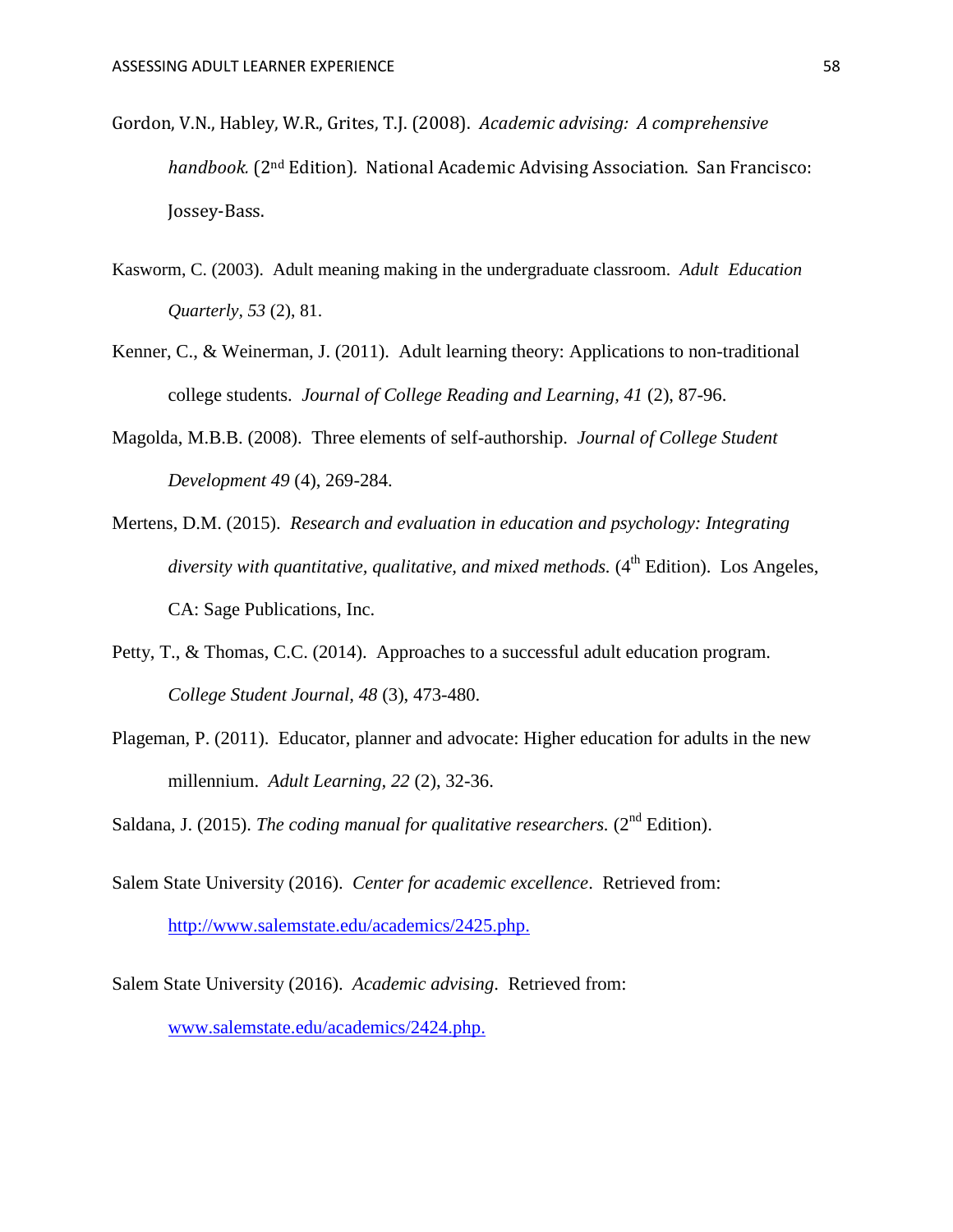- Scott, C.L., & Homant, R.J. (2008). The professional mentor program plus: An academic success and retention tool for adult learners. *Journal of College Student Retention, 9*  (1), 61-73.
- Southern New Hampshire University (2016). *Transferring credits.* Retrieved from: [http://www.snhu.edu/admission/transferring-credits.](http://www.snhu.edu/admission/transferring-credits)
- UMASS Lowell (2016). *Advising center*. Retrieved from:

[http://www.uml.edu/CLASS/Advising-Center/Advising-Center.aspx.](http://www.uml.edu/CLASS/Advising-Center/Advising-Center.aspx)

- University of Southern Indiana, 2016. *Transfer/adult student orientation.* Retrieved from: [https://www.usi.edu/orientation/transferadult-student-orientation.](https://www.usi.edu/orientation/transferadult-student-orientation)
- University of Wyoming, 2016. *Nontraditional student center.* Retrieved from: [http://www.uwyo.edu/ntscenter/.](http://www.uwyo.edu/ntscenter/)
- Weldy, E. (2014). Serving adults is beneficial both for students and the institution. The evolllution a destiny solutions illumination. Retrieved from: http://evolllution.com/opinions/audio-serving-adults-beneficial-students-institution/.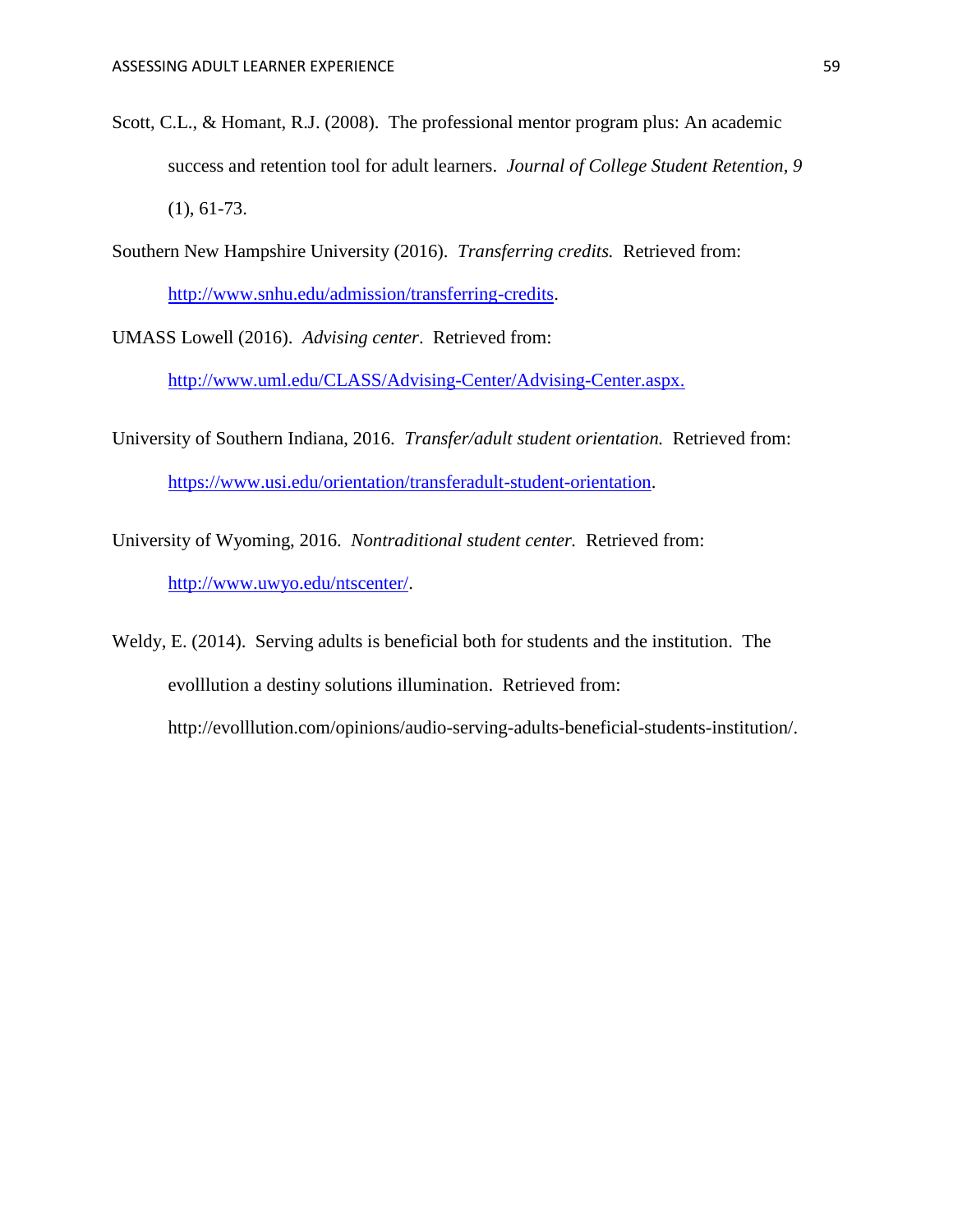#### **Appendix** Burke: Interview Protocol

<span id="page-60-0"></span>1) How are you? How was your winter break? (warmup question\_

2) What level of education have you completed before you decided to attend SSU?

3) What are you studying? Can you say why you chose that major/minor?

4) Are you a full-time or part-time student? Do you work outside of school? Do you have family obligations? How do you balance these?

5) Tell me about the time you took away from college/your path to being an adult learner.

6) Why did you decide to attend college and/or return to college? (examples could be job, degree, certification, etc.)

7) Were you nervous about starting or returning to school? Please explain.

8) What was your biggest fear about returning or starting college? Were you able to move past that fear and if so, how did you do it?

9) What helps you to feel confident in the classroom?

10) What type of teaching do you prefer? (lecturing, experiential learning, group work,

incorporation of life experiences.) Why?

11) Do you feel connected to other adult learners on campus? How did you meet?

12) Do you use any support services here at SSU? Describe your experiences with them. Has your advisor been helpful? In what ways? How could they be better?

13) Do you feel a connection to the campus, your classes and/or peers? Which one/s and why?

14) Do you see other adult learners stay here, leave, and do you have thoughts about why?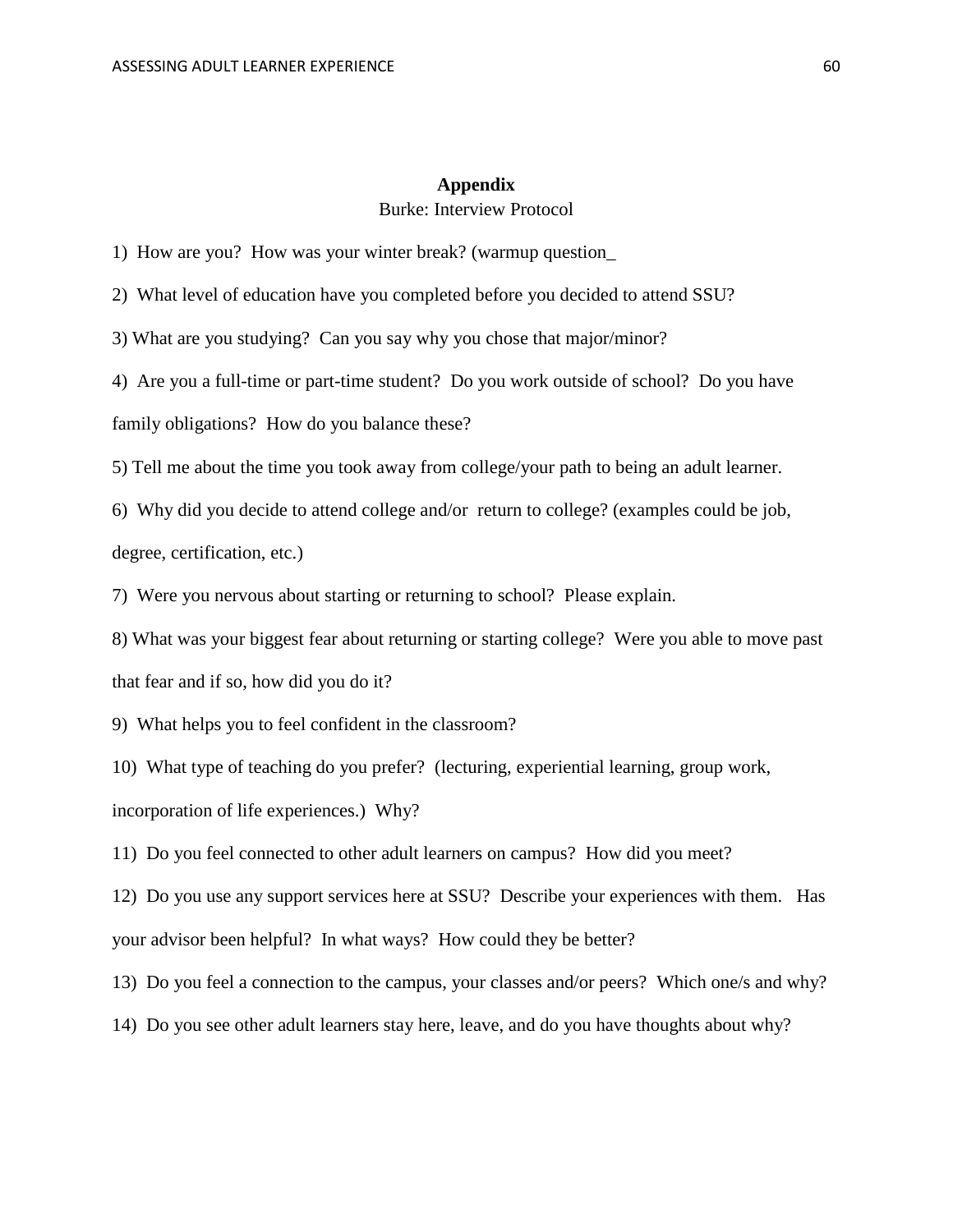15) Do you feel like faculty, advisors or support services are available to you at times you need them? Do they offer any evening or weekend hours? Is it easy to make appointments? 16) Are there other services you would like to see on campus that could be beneficial to adult students?

17) What kind of changes would you like to see on campus for adult students?

18) Would you be open to having a younger mentor? Would you attend an orientation for adult students if there was one? Would you attend a library services orientation if one was available or a writing workshop if one was available?

19) Do you have any advice for adult learners attending SSU, if so what is it?

20) Is there anything you would like to add or tell me or did I leave anything out?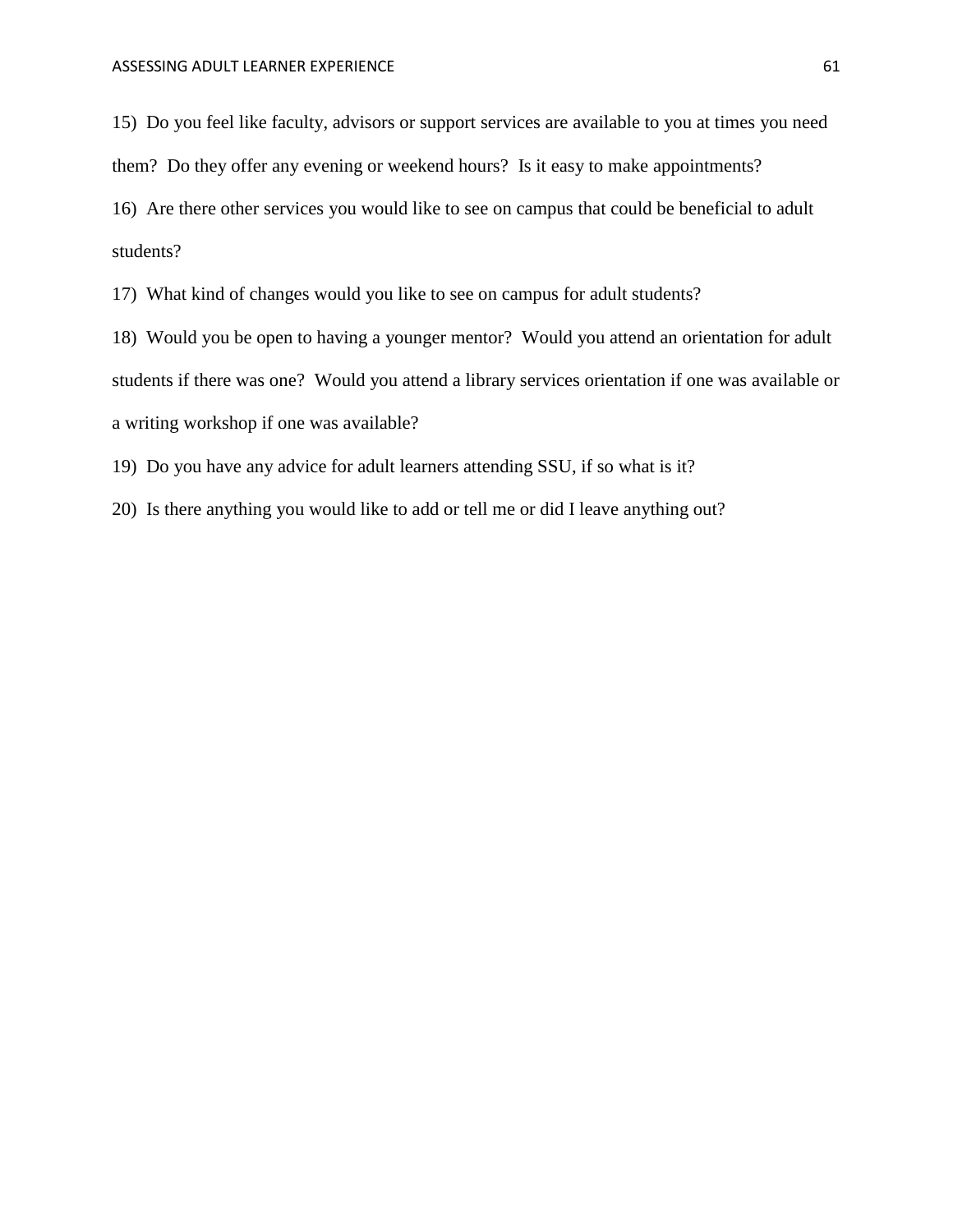### **Appendix**

To avoid repetition, I have included an excel graph of a demographic overview of the participants which details the participant's student status, current employment, family obligations, prior education and degree attainment upon attending Northern Stark University, area of study, age and desire to further pursue education once they graduate from NSU.

The following table is an overview of the study participants.